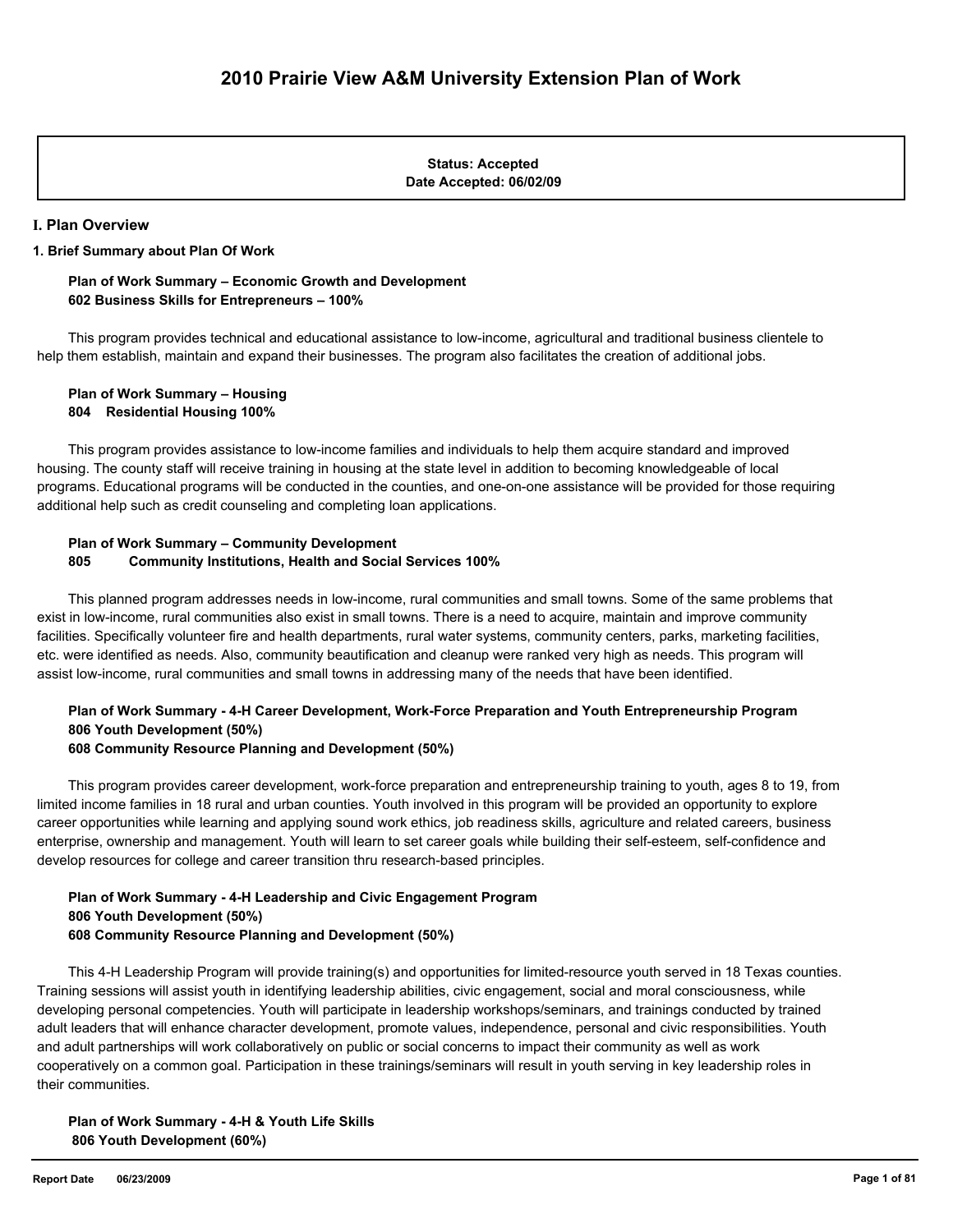#### **803 Sociological and Technological Change Affecting Individuals, Families, and Communities (40%)**

 This program provides life skill training to youth ages 8 to 19, from limited resource families in 18 rural and urban counties. Youth involved in this program will be provided an opportunity for mastering social competencies, while strengthening their self- esteem, self-confidence, self reliance, social engagement and interaction skills and ability to make healthy and responsible life choices.

### **Plan of Work Summary - Natural Resources, Water and the Environment**

- **102 Soil, Plant, Water and Nutrient Relationships 60%**
- **111 Conservation and Efficient Use of Water 20%**
- **123 Management and Sustainability of Forest Resources 20%**

 Programs conducted by the Cooperative Extension Program at Prairie View A&M University will be geared towards the needs of small scale and limited resource farmers and will focus on soil testing, nutrient management in the soil, reducing nutrient run-off, water conservation, quality, and rights, and forest stewardship practices utilized by private forest landowners.

 In the area of Soil, Plant, Water and Nutrient Relationships, the Cooperative Extension Program will assist small scale agricultural producers by conducting educational programs focusing on the importance of soil testing as well as hands-on demonstrations on the correct way to take soil samples to be tested. These educational programs will also focus on nutrient management in the soil and ways to reduce nutrient run-off into various water sources.

 The Cooperative Extension Program will conduct programming in the areas of Conservation and Efficient Use of Water for small scale and limited resource farmers. These educational programs will focus on best management practices (BMPs) to conserve water and determine water quality. These educational programs will also include information on water rights as they relate to private landowners as well as defining water districts and their role in assisting private landowners.

 Educational programs in the area of Management and Sustainability of Forest Resources will focus on limited resource producers gaining an understanding of timber management and BMPs for forestry and bidding out and marketing timber.

- **Plan of Work Summary Small Farm Financial Management and Marketing**
- **601 Economics of Agricultural Production and Farm Management 50%**
- **602 Business Management, Finance and Taxation 25%**
- **604 Marketing and Distribution Practices 25%**

 Programs conducted by the Cooperative Extension Program at Prairie View A&M University will be geared towards the needs of small scale and limited resource farmers and will focus on farm financial management, business planning and the marketing of agricultural products.

 In the area of Economics of Agricultural Production and Farm Management, the Cooperative Extension Program will assist small scale agricultural producers by conducting economic analysis that will assist them to be economically profitable and sustainable. Educational programs focusing on strategies for farm profitability and sustainability will be developed and used in the delivery of extension programs to small scale and limited resource farmers.

 The Cooperative Extension Program will conduct programming in the areas of farm and home planning including farm income, debt and spending as it addresses the area of Business Management and Finance, and Taxation. Educational programs, events, activities and technical assistance will be developed and implemented to address the relevant issues and needs of limited resource farm families.

 Educational programs focusing on alternative and niche markets will be provided to small scale and limited resource agricultural producers. Information about selling high quality products at the local and regional levels will be addressed. Other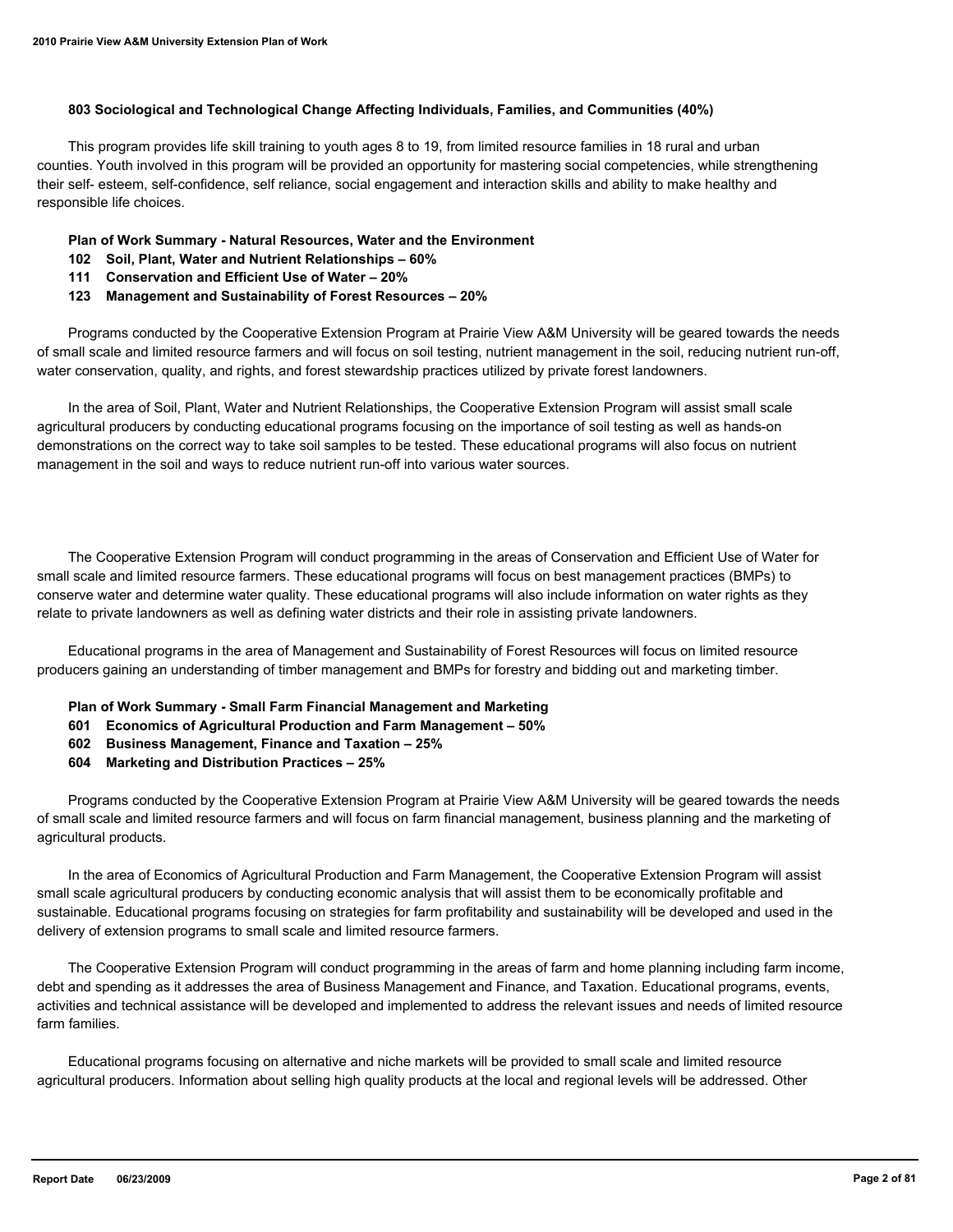items included in the area of marketing and distribution practices will focus on gaining an understanding of the agricultural distribution network, better understanding of economic policy and the role that family farms play in the global marketing of agricultural products.

#### **Plan of Work Summary - Sustainable Agriculture Production Systems**

- **102: The determination of relationships between plants and such growth factors as soil, water and nutrients.**
- **205: Evaluation of crop management practices that could enhance plant growth and development.**
- **211: Identification of different measures for controlling horticultural plant pests.**
- **301: Reproduction Performance of Animals**
- **303: Generic Improvement of Animals**

 This program will focus on developing a sustainable farming operations focusing on small scale family farms and farmers that are socially disadvantaged. The purpose is to ensure that these agricultural operations are not only profitable but that they are also friendly to the community and the environment.

 In general, these alternatives and sustainable production practices could enhance profitability of farming operations and minimize fluctuation in farm income to improve the economic well being which may improve the quality of life of limited-resource farmers.

### **Plan of Work Summary - Human Nutrition KA 703. Nutrition Education and Behavior**

 This program provides technical and educational information to limited resource families and individuals to help them understand the importance of nutrition and diet. Research based information will also expand their knowledge and empower them to make better choices for their overall well being.

### **Plan of Work Summary - Families, Youth and Communities KA 801 Individual and Family Resource Management**

 This program provides limited resource families with information to develop an understanding of how individuals and families obtain and use resources of time, money and human capital to achieve their standard of living and overall quality of life.

### **Plan of Work Summary - Families, Youth and Communities KA 802 Human Development and Family Well-being - 100%**

 This program provides educational and technical information to limited resource families to strengthen family systems and resiliency. This program engages parents and their children in informal learning activities and guidance to access available resources.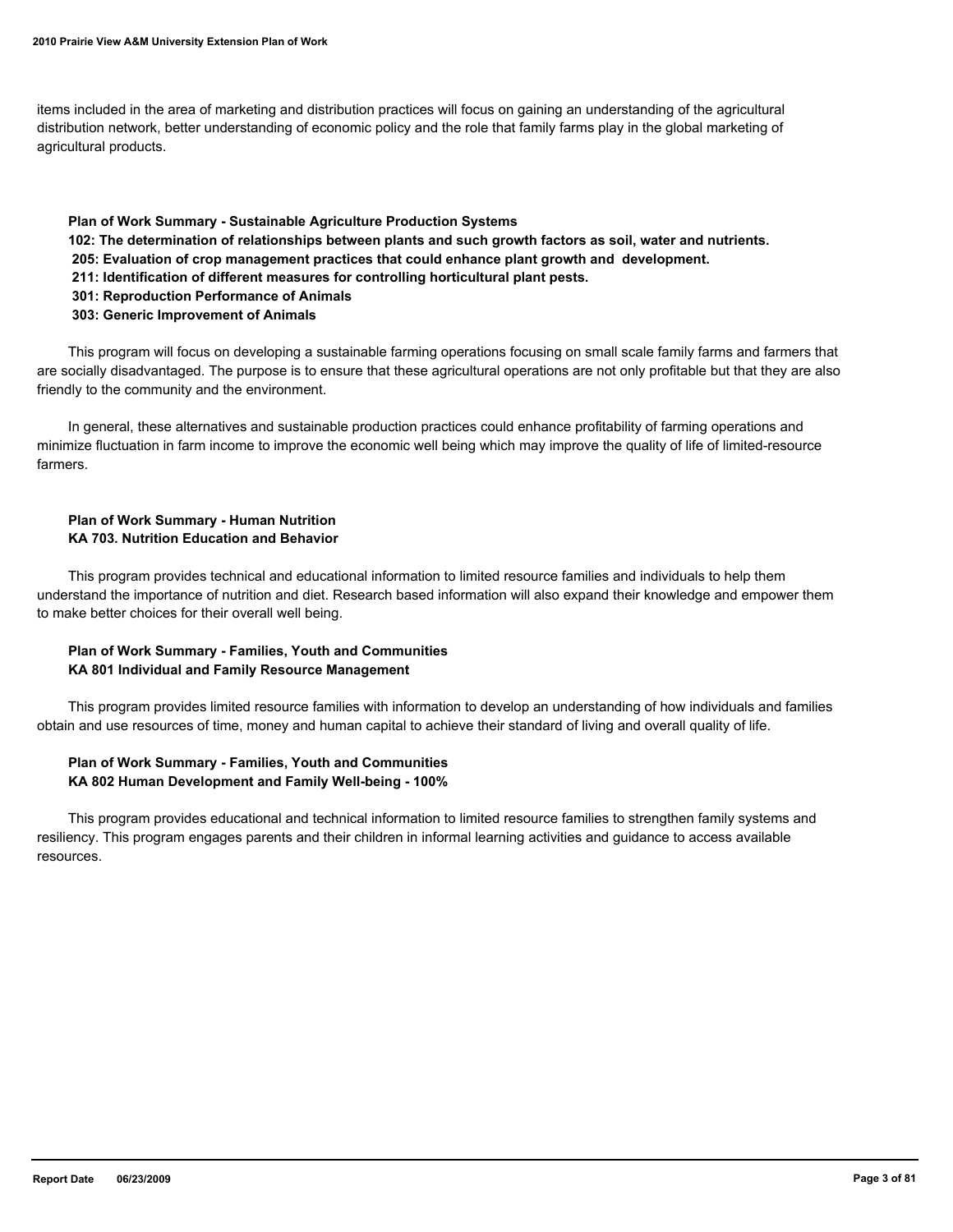### **Estimated Number of Professional FTEs/SYs total in the State.**

| Year | <b>Extension</b> |      | Research |         |
|------|------------------|------|----------|---------|
|      | 1862             | 1890 | 1862     | 1890    |
| 2010 | 0.0              | 68.0 | 0.0      | 0.0     |
| 2011 | 0.0              | 68.0 | 0.0      | 0.0     |
| 2012 | $0.0\,$          | 68.0 | 0.0      | 0.0     |
| 2013 | 0.0              | 68.0 | 0.0      | 0.0     |
| 2014 | 0.0              | 68.0 | 0.0      | $0.0\,$ |

### **II. Merit Review Process**

#### **1. The Merit Review Process that will be Employed during the 5-Year POW Cycle**

● Internal University Panel

### **2. Brief Explanation**

 Cooperative Extension Program Administrative Leaders serve as merit reviewers for the Federal Plan of Work, the Federal Report of Accomplishments and Results, and associated grants and contracts.The team is comprised of senior administrative staff and program leaders. This leadership is responsible for the oversight and management of all programs conducted by Extension staff members.

### **III. Evaluation of Multis & Joint Activities**

### **1. How will the planned programs address the critical issues of strategic importance, including those identified by the stakeholders?**

 The planned programs resulted from the program development process. These programs were developed based on the critical issues and problems that were identified as priority and needing to be addressed.

 Each program addresses issues and problems that ranked high among stakeholders in the program development process. The Extension Program Council in each county, which is composed of program committees and task forces, directs county staff in developing annual performance plans or plans of work. These plans support, or, in most instances coincide with many of the state planned programs and address other local issues and problems of strategic importance.

### **2. How will the planned programs address the needs of under-served and under-represented populations of the State(s)?**

 The planned programs of the Cooperative Extension Program at Prairie View A&M University are targeted to reach under-served and under-represented populations, and results will be based on the needs of these populations. Evidence will show the significant impacts made in addressing many of the priority needs of clientele in these groups. In addressing the needs, clientele will show desired changes and improvement in their quality of life. Clientele will also show positive changes in behavior and attitude; adopt recommended practices; increase household and farm incomes; improve living conditions and improve health status. In addition, clientele will enhance their neighborhoods, communities and overall situation through impact indicators included within the planned programs.

#### **3. How will the planned programs describe the expected outcomes and impacts?**

 For each planned program, assumptions are made and indicators of results are developed. These indicators of results include both outputs and outcomes which are expectations of the programs for staff and clientele. The program leaders will meet with their respective staff members to thoroughly discuss each planned program.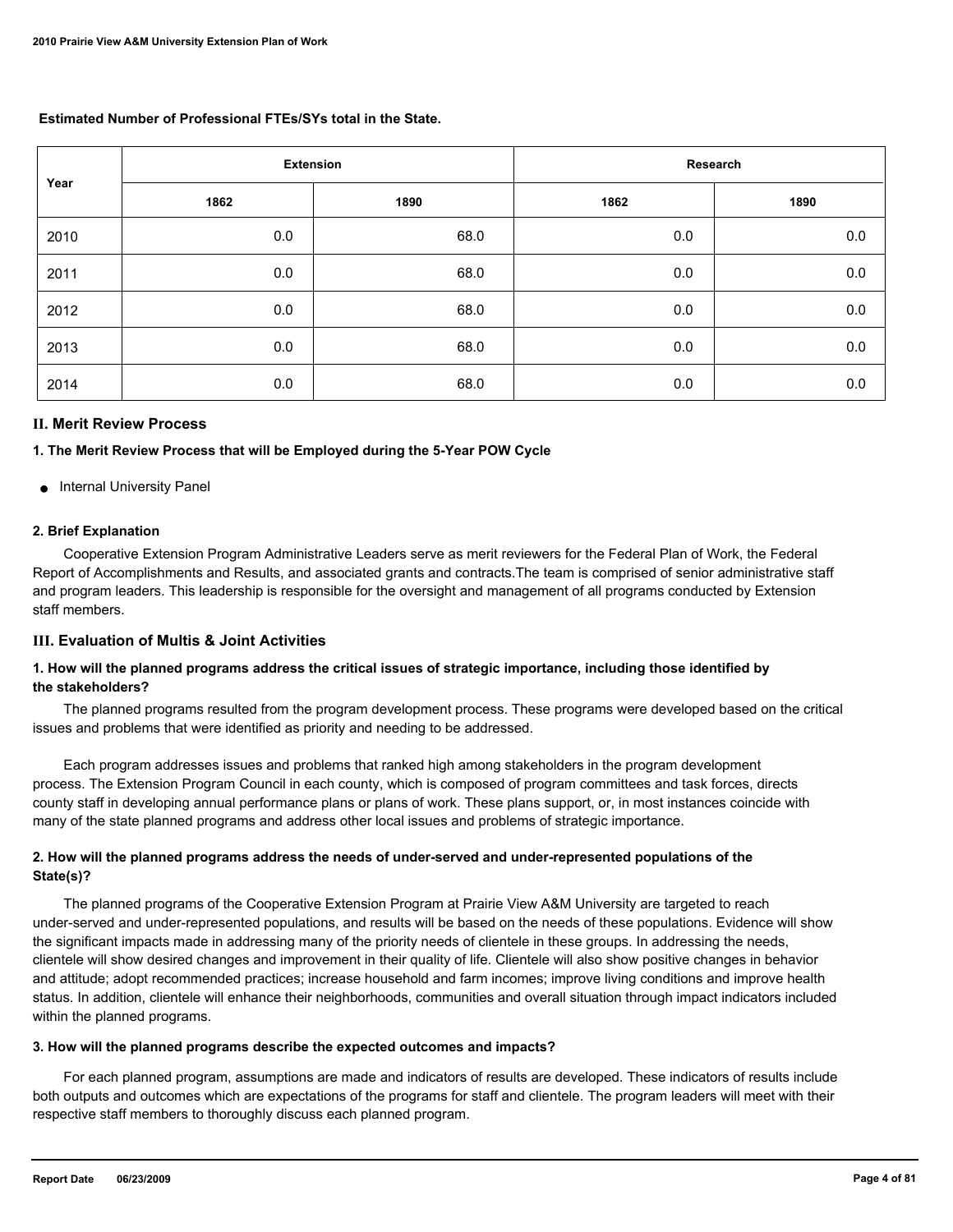#### **4. How will the planned programs result in improved program effectiveness and/or efficiency?**

 Within the meetings of the program leaders with their respective staff members, discussions will take place on the expectations and implementation of the planned programs. Program leaders will thoroughly cover each planned program and identify resources that the county staff can draw on to assist with conducting some of the activities. The planned programs were not developed with the intent that the 1890 Extension staff will provide all of the educational assistance. Other institutions, agencies and organizations will be involved in the implementation of the planned programs. This approach will increase staff members understanding of the planned programs and will involve outside resources resulting in improved effectiveness and efficiency.

### **IV. Stakeholder Input**

#### **1. Actions taken to seek stakeholder input that encourages their participation**

- Targeted invitation to non-traditional stakeholder groups
- Targeted invitation to traditional stakeholder individuals
- Targeted invitation to non-traditional stakeholder individuals
- Targeted invitation to traditional stakeholder groups

#### **Brief explanation.**

 The Cooperative Extension Program (CEP) uses multiple methods to reach stakeholder groups within the State of Texas. Open forums are used at the county level to solicit input from clientele. Stakeholder input also comes from local clientele, commodity/special interest groups, county committees, and elected officials.Staff members also monitor trend data and emerging issues.

### **2(A). A brief statement of the process that will be used by the recipient institution to identify individuals and groups stakeholders and to collect input from them**

### **1. Method to identify individuals and groups**

- Open Listening Sessions
- Other (Meetings with stakeholder groups.)
- **Needs Assessments**
- Use Advisory Committees

### **Brief explanation.**

 The basis for Texas Extension's relevance in the State of Texas is grassroots involvement. Texas Extension utilizes Open Listening Sessions as part of the grassroots Texas Community Futures Forum (TCFF) process. These sessions provide local clientele the opportunity to voice their opinion on issues of importance to their lives and the lives of others in their community. The TCFF process was implemented in 2004.Information from other stakeholders is obtained in various ways. Regular meetings are held with various commodity and interest groups. These groups provide input into programmatic decisions including development of new efforts, modification of existing efforts, and termination of programs that are no longer relevant. Finally, various subject matter groups employ the use of surveys and other needs assessment processes to gain information specifically about their subject area. Data from these processes are used to develop programs to address issues.Also, Extension utilizes Leadership Advisory Boards which serve as a conduit to local citizens and their needs.

### **2(B). A brief statement of the process that will be used by the recipient institution to identify individuals and groups who are stakeholders and to collect input from them**

### **1. Methods for collecting Stakeholder Input**

- Meeting with traditional Stakeholder groups
- Meeting with invited selected individuals from the general public
- Meeting with the general public (open meeting advertised to all)
- Meeting with traditional Stakeholder individuals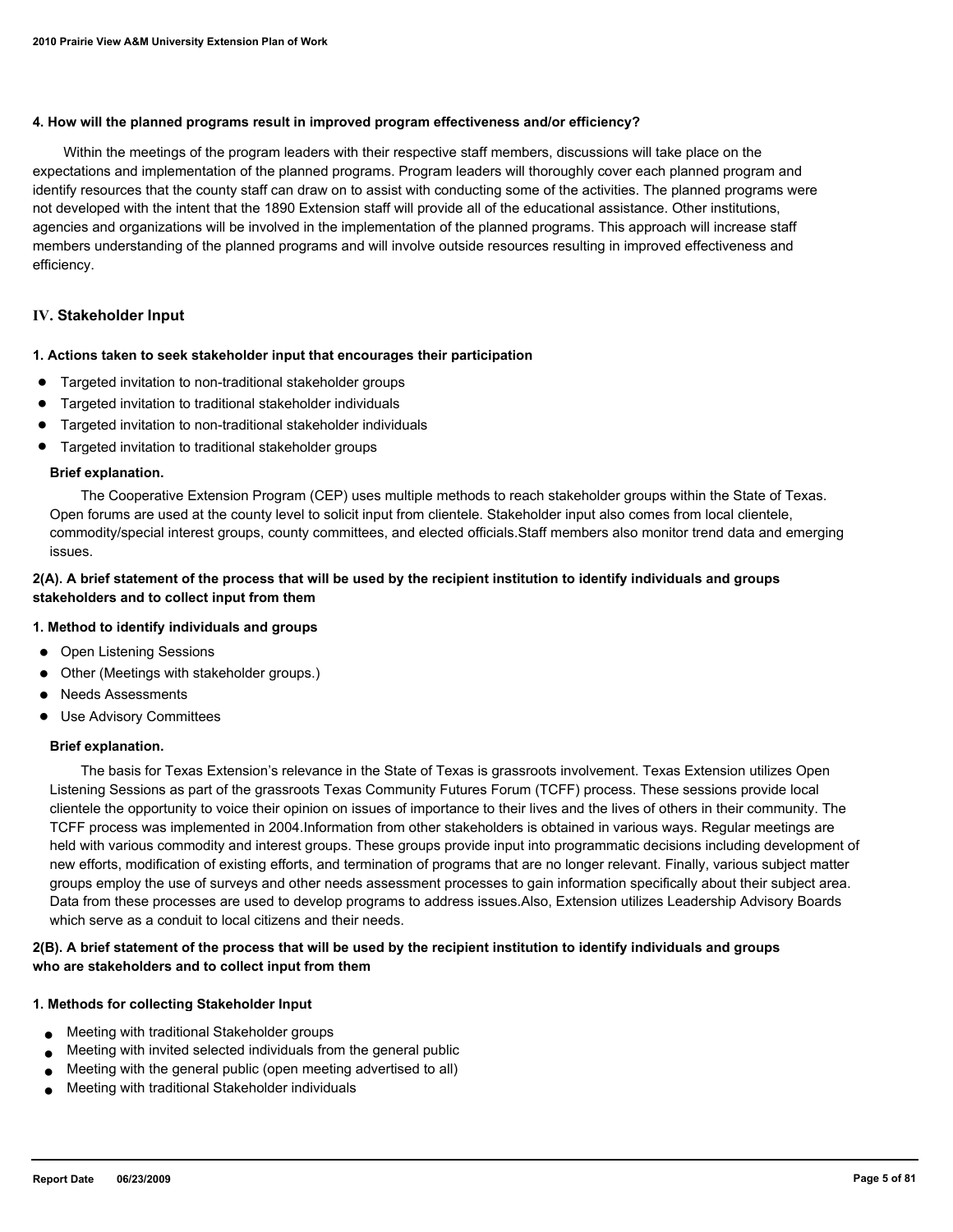### **Brief explanation**

Cooperative Extension uses various stakeholder assessment processes. Meetings with stakeholders who give their input are an ongoing part of the process.Also, surveys are conducted in the four areas in which Extension focuses including Agriculture & Natural Resources, Family & Consumer Sciences, Community & Economic Development and 4-H & Youth Development.Individuals who complete these surveys help to provide and determine the educational directions for the state.

#### **3. A statement of how the input will be considered**

● In the Staff Hiring Process

#### **Brief explanation.**

 Data from the various stakeholder input processes are used to direct programming efforts at the local, district, regional, and state levels. Data from all stakeholder input processes were brought together in the summer of 2004 to develop action plans to address issues. These plans were developed at the local, regional, and state levels depending on the scope of the issue. These action plans are currently being used by local and state faculty to develop specific educational program plans to address issues of importance.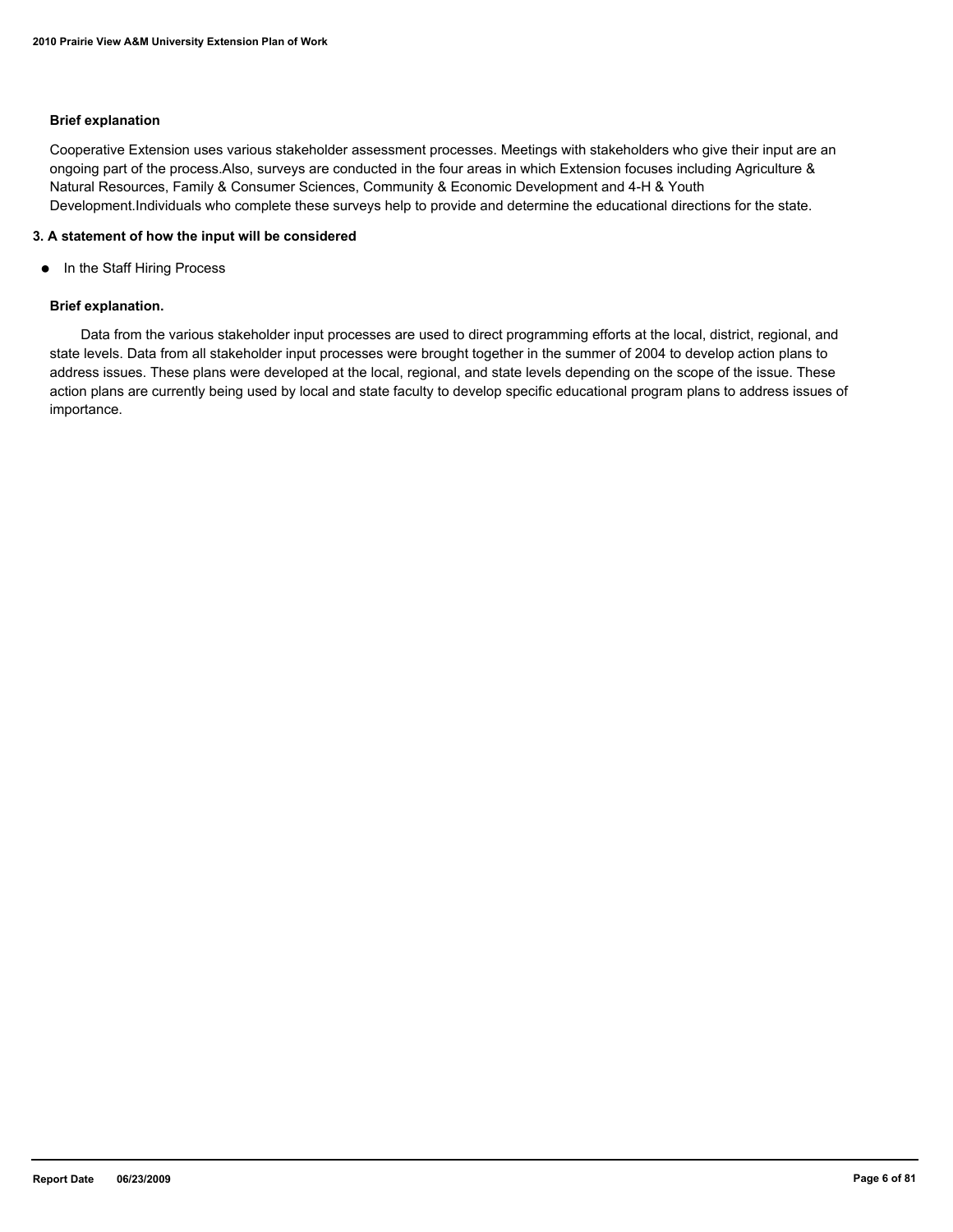# **V. Planned Program Table of Content**

| S. NO.          | <b>PROGRAM NAME</b>                                                               |
|-----------------|-----------------------------------------------------------------------------------|
| 1               | 4-H Leadership and Civic Engagement Program                                       |
|                 | 2 4-H & Youth Life Skills                                                         |
| 3               | 4-H Career Development, Work-Force Preparation and Youth Entrepreneurship Program |
| 4               | Economic Growth & Development                                                     |
| 5               | Housing                                                                           |
| 6               | <b>Community Development</b>                                                      |
| 7               | Sustainable Agriculture Production Systems                                        |
| 8               | Small Farm Financial Management and Marketing                                     |
| 9               | Natural Resources, Water and the Environment                                      |
| 10              | Families, Youth and Communities - 1                                               |
| 11              | Human Nutrition                                                                   |
| 12 <sup>2</sup> | Families, Youth and Communities - 2                                               |
| 13              | Human Health and Well-Being                                                       |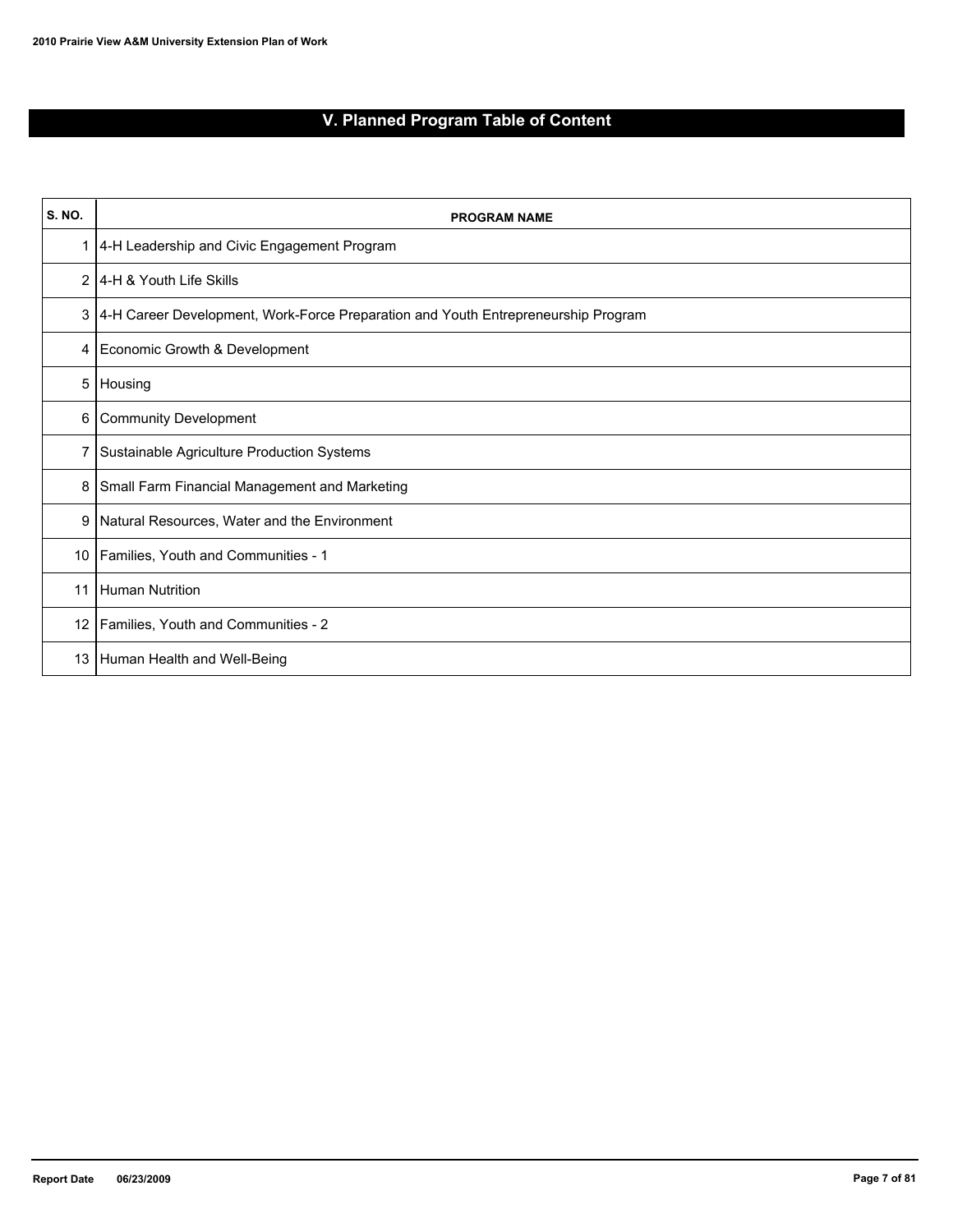### **V(A). Planned Program (Summary)**

### **Program #1**

### **1. Name of the Planned Program**

4-H Leadership and Civic Engagement Program

### **2. Brief summary about Planned Program**

 This 4-H Leadership Program will provide training(s) and opportunities for limited-resource youth served in only 18 Texas counties. Training sessions will assist youth in identifying leadership abilities, civic engagement, social and moral consciousness, while developing personal competencies. Youth will participate in leadership workshops/seminars, and trainings conducted by trained adult leaders that will enhance character development, promote values, independence, personal and civic responsibilities. Youth and adult partnerships will work collaboratively on public or social concerns to impact their community as well as work cooperatively on a common goal. Participation in these trainings/seminars will result in youth serving in key leadership roles in their communities.

- **3. Program existence :** Intermediate (One to five years)
- **4. Program duration :** Medium Term (One to five years)
- **5. Expending formula funds or state-matching funds :** Yes
- **6. Expending other than formula funds or state-matching funds :** No

### **V(B). Program Knowledge Area(s)**

### **1. Program Knowledge Areas and Percentage**

| KA<br>Code | <b>Knowledge Area</b>                       | %1862<br><b>Extension</b> | %1890<br><b>Extension</b> | %1862<br>Research | %1890<br>Research |
|------------|---------------------------------------------|---------------------------|---------------------------|-------------------|-------------------|
| 608        | Community Resource Planning and Development |                           | 45%                       |                   |                   |
| 806        | Youth Development                           |                           | 55%                       |                   |                   |
|            | <b>Total</b>                                |                           | 100%                      |                   |                   |

## **V(C). Planned Program (Situation and Scope)**

### **1. Situation and priorities**

 Rapid changes in society and adverse affects of risky environmental factors have influenced youth in communities in dramatic and unpredictable ways. Research has noted that the 21st century has been entered with a dramatic deficit of leaders. This deficit is not a deficit of leadership, but a deficit in leadership development. This lack of leadership skills is most noticeable in teens. In only 18 Texas counties, communities are facing the continued challenges of nurturing and sustaining leaders and positive role models. There is a growing awareness of youth potential for being capable individuals for taking on leadership roles, voicing opinions, identifying solutions and partnering with adults to create change to address the challenges faced by many Texas communities. Thus, limited resource youth often lack the opportunity to serve in leadership roles that provide them with meaningful experiences of feeling capable for holding these positions. There is a need to provide youth from diverse backgrounds with the necessary skills to assist them in becoming competent and confident, so that they feel satisfied and contribute to society. Research notes that youth are capable of learning leadership skills and becoming socially conscious individuals. On the other hand, it has been noted by researchers that many limited resource youth feel unconnected to their community, are unaware of their leadership potential and lack positive adult mentorship opportunities. Thus, there is a growing need for developing young leaders to preserve and sustain communities, and improve the quality of life for both the community and themselves.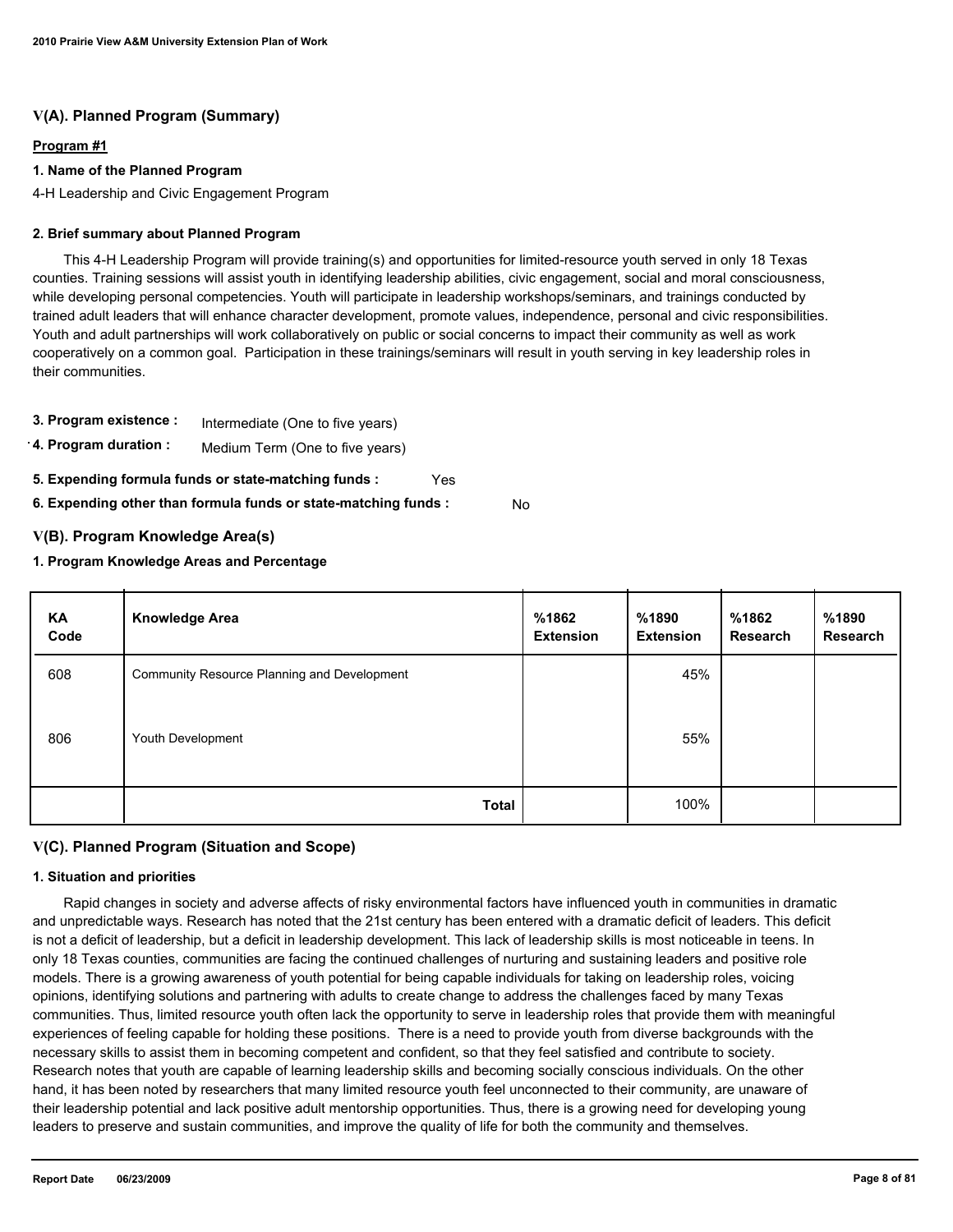This program is designed to engage youth in learning concepts about membership and belonging, roles of leadership and leading, community service, partnering with adults, team work, decision-making, problem solving, reasoning and communication. Also this program will develop personal qualities such as responsibility, self-esteem and integrity. Values of courage, community, commitment, fairness and justice will be explored in relation to problem solving.

#### **2. Scope of the Program**

● In-State Extension

### **V(D). Planned Program (Assumptions and Goals)**

#### **1. Assumptions made for the Program**

 This leadership program is based on the assumption that youth are capable of far more than society typically expects, and leadership development skills are learned. It is also assumed that membership has a positive influence on adolescent identity, confidence, and sense of community connectedness. This youth leadership program will allow youth to engage in collaborative actions and social causes, membership in groups, modeling leadership behavior through holding offices and leading others, and strengthen and connect service and civic engagement for community change.

 Youth leadership development is a process that prepares youth to meet the challenges of adolescence and adulthood through a series of activities intended to help them become socially, morally, emotionally, physically and cognitively competent. Thus these competencies will be taught through a series of training sessions, group dialogue, service learning activities, becoming officers, partnering with adults, and engaging in civic and social causes. Volunteers (adults and teens) will be trained by extension agents to guide youth, and assist them to identify public issues/concerns, analyze strengths and weaknesses, and set and achieve community and personal goals.

### **2. Ultimate goal(s) of this Program**

 Expose limited resource youth to leadership opportunities, service learning governance, youth and adult partnerships, and volunteerism

 Create stability in a community by providing skilled and talented, self confident, self-sufficient, self-actualization and generally reliable youth to create opportunities to revitalize the communities in which they reside

Become stakeholders in the community through service learning

### **V(E). Planned Program (Inputs)**

### **1. Estimated Number of professional FTE/SYs to be budgeted for this Program**

| Year |      | <b>Extension</b> |      | Research |
|------|------|------------------|------|----------|
|      | 1862 | 1890             | 1862 | 1890     |
| 2010 | 0.0  | 6.0              | 0.0  | 0.0      |
| 2011 | 0.0  | 6.0              | 0.0  | 0.0      |
| 2012 | 0.0  | 6.0              | 0.0  | 0.0      |
| 2013 | 0.0  | 60.0             | 0.0  | 0.0      |
| 2014 | 0.0  | 7.0              | 0.0  | 0.0      |

### **V(F). Planned Program (Activity)**

#### **1. Activity for the Program**

 Career Awareness Youth Leadership Laboratory Educational leadership workshops **Newsletters**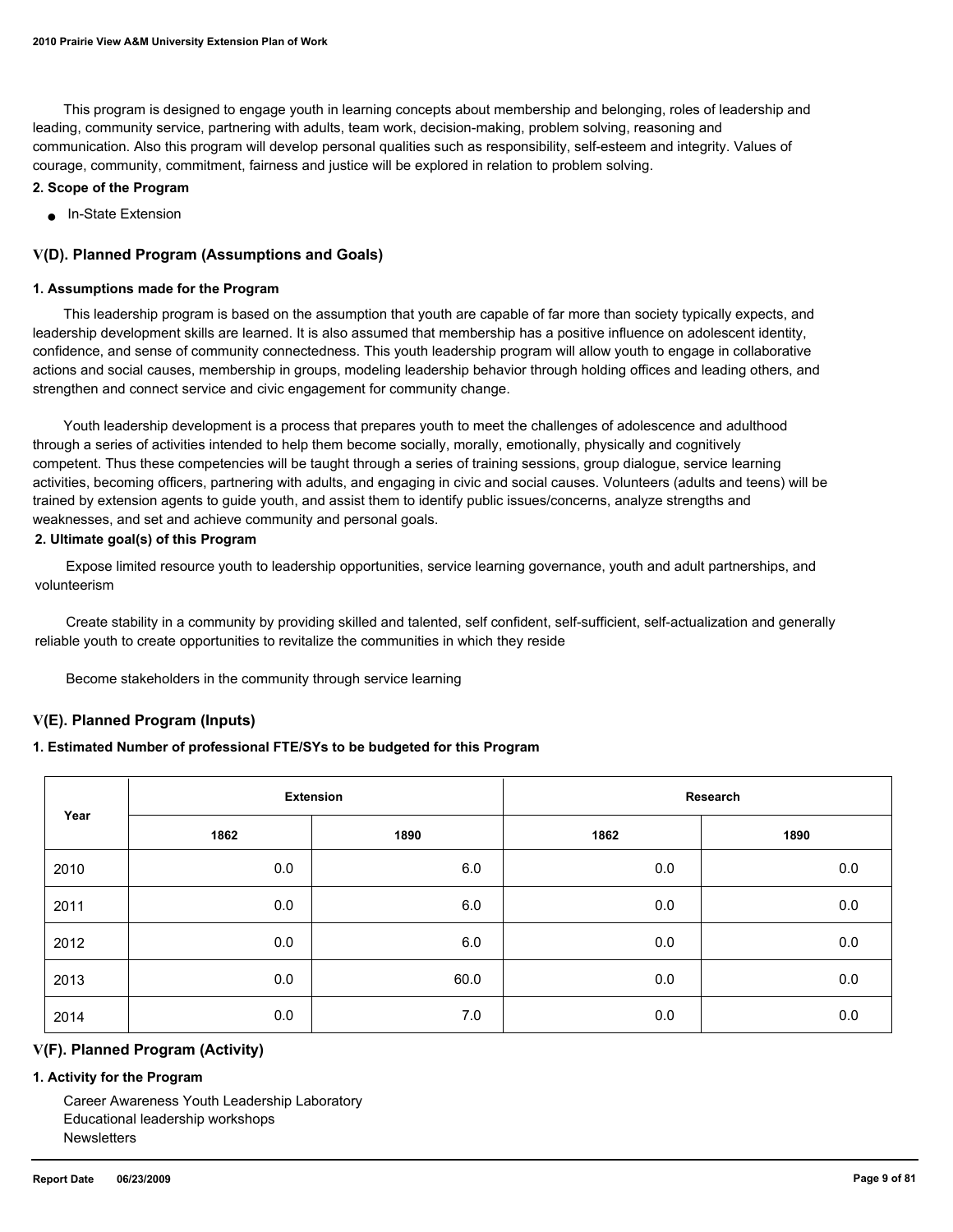Club organizations Leadership camps and retreats 4-H clubs' officer trainings Adult leaders' institute Local, state and national leadership events (State and National Congress and Conference)

#### **2. Type(s) of methods to be used to reach direct and indirect contacts**

| <b>Extension</b>                                                                                                                                                                                                                 |                                                                                    |  |  |  |
|----------------------------------------------------------------------------------------------------------------------------------------------------------------------------------------------------------------------------------|------------------------------------------------------------------------------------|--|--|--|
| <b>Direct Methods</b>                                                                                                                                                                                                            | <b>Indirect Methods</b>                                                            |  |  |  |
| Other 2 (Educational Tours)<br>$\bullet$<br>Workshop<br>$\bullet$<br>Demonstrations<br>$\bullet$<br>Other 1 (Leadership Laboratory)<br>$\bullet$<br><b>Group Discussion</b><br>$\bullet$<br>One-on-One Intervention<br>$\bullet$ | Web sites<br><b>Public Service Announcement</b><br>$\bullet$<br><b>Newsletters</b> |  |  |  |

#### **3. Description of targeted audience**

 Limited-resource youth, ages 8 thru 19 Limited-resource adult volunteers

### **V(G). Planned Program (Outputs)**

#### **1. Standard output measures**

**Target for the number of persons(contacts) to be reached through direct and indirect contact methods**

|      | <b>Direct Contacts Adults</b> | <b>Indirect Contacts Adults</b> | <b>Direct Contacts Youth</b> | <b>Indirect Contacts Youth</b> |
|------|-------------------------------|---------------------------------|------------------------------|--------------------------------|
| Year | <b>Target</b>                 | <b>Target</b>                   | <b>Target</b>                | <b>Target</b>                  |
| 2010 | 875                           | 2700                            | 3500                         | 10200                          |
| 2011 | 900                           | 2800                            | 3800                         | 10500                          |
| 2012 | 900                           | 2800                            | 3800                         | 10500                          |
| 2013 | 900                           | 2800                            | 3800                         | 10500                          |
| 2014 | 0                             | 2800                            | 380                          | 10500                          |

### **2. (Standard Research Target) Number of Patent Applications Submitted**

**Expected Patent Applications**

| 2010:0 | 2011:0 | 2012:0 | 2013:0 | 2014:0 |
|--------|--------|--------|--------|--------|
|        |        |        |        |        |

**3. Expected Peer Review Publications**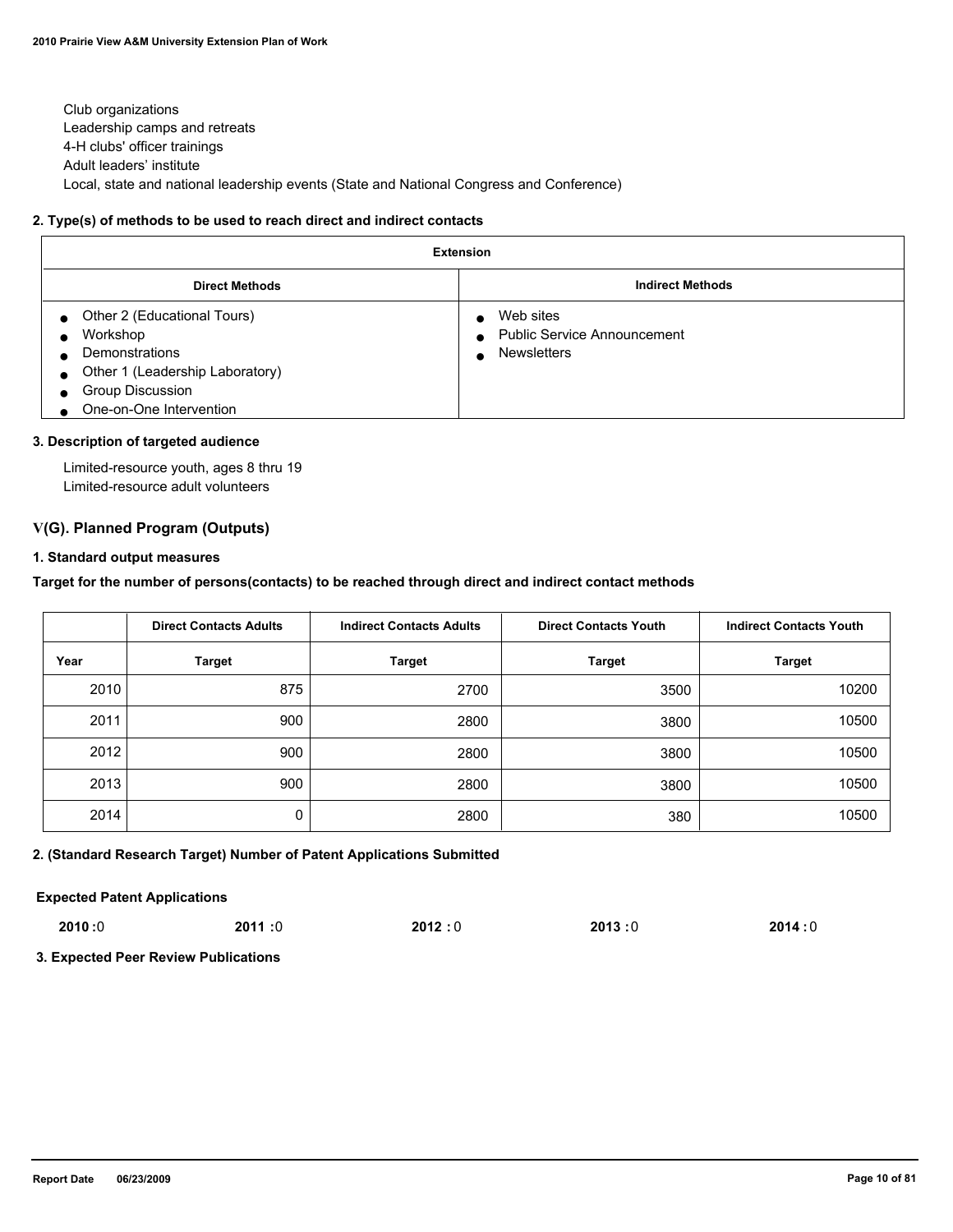| Year | <b>Research Target</b> | <b>Extension Target</b> | Total |
|------|------------------------|-------------------------|-------|
| 2010 |                        |                         | 0     |
| 2011 |                        |                         | 0     |
| 2012 |                        |                         | 0     |
| 2013 |                        |                         | 0     |
| 2014 |                        |                         | 0     |

## **V(H). State Defined Outputs**

### **1. Output Target**

Leadership trainings for adult leaders. Train adult leaders to work with youth. Train youth. Conduct a Career Awareness & ● Youth Leadership Laboratory. Conduct educational leadership workshops. Develop newsletters. Organize youth into groups and clubs. Implement leadership camps and retreats. Involve youth in 4-H clubs officer trainings.

| 2010:550 | 2011 :550 | 2012:550 | 2013:550 | 2014:550 |
|----------|-----------|----------|----------|----------|
|          |           |          |          |          |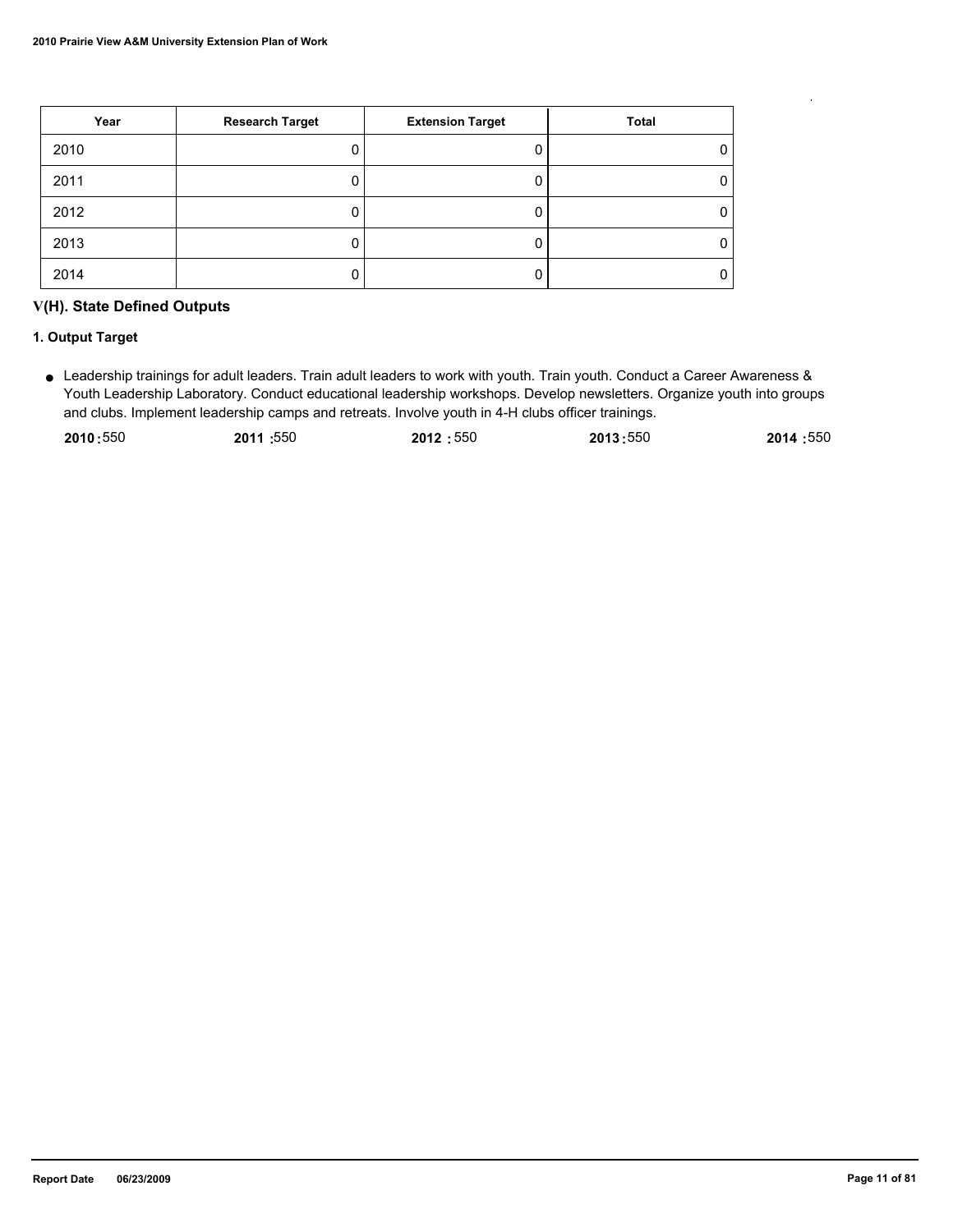## **V(I). State Defined Outcome**

| O. No | <b>Outcome Name</b>                                                                                                                                                                                                          |
|-------|------------------------------------------------------------------------------------------------------------------------------------------------------------------------------------------------------------------------------|
|       | youth adopt leadership skills, youth serve as 4-H officers, youth serve on a community board, youth and adult<br>partnerships form, youth participate in an organized club/group, youth change behaviors and gain a sense of |
|       | belonging                                                                                                                                                                                                                    |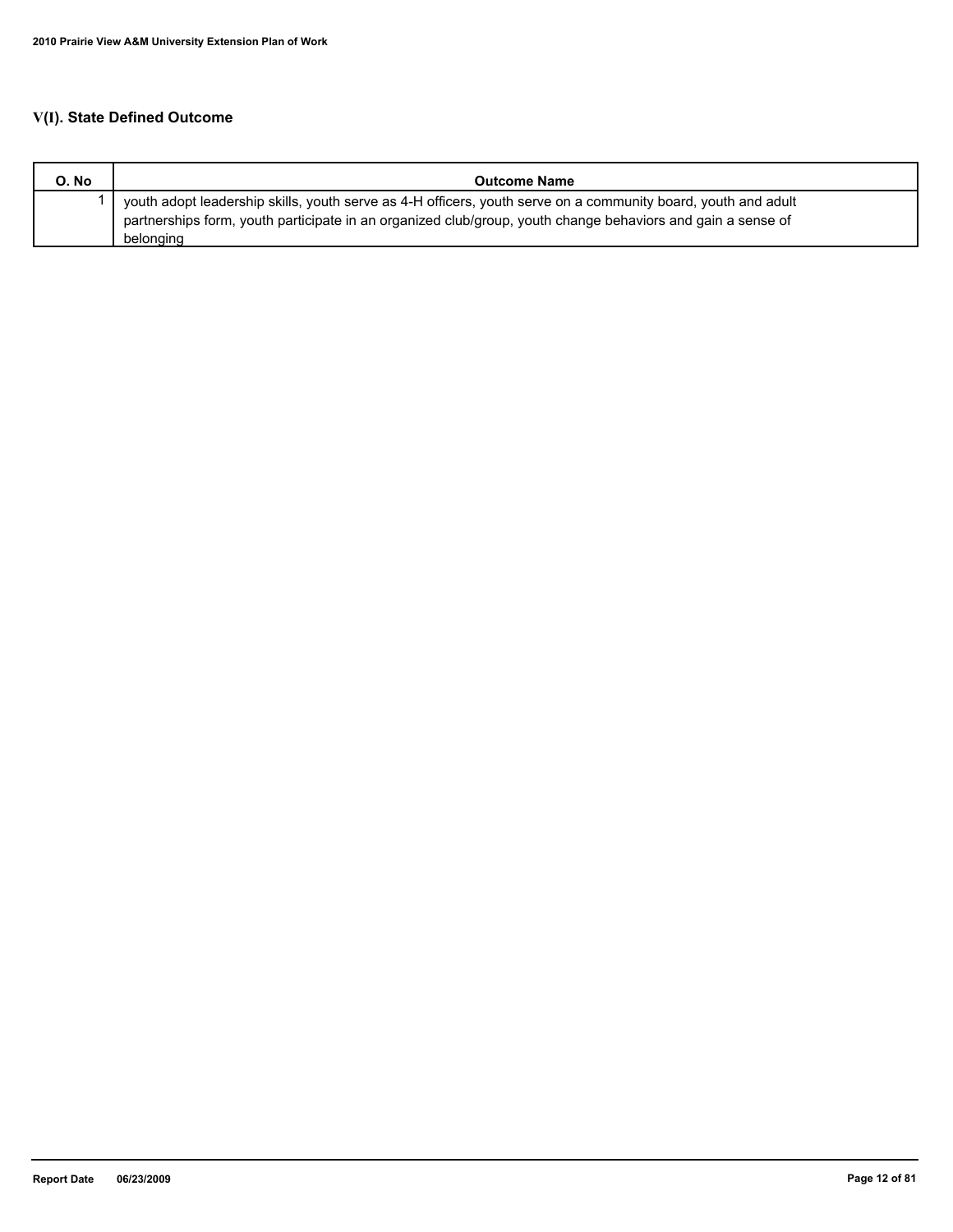### **Outcome #1**

### **1. Outcome Target**

youth adopt leadership skills, youth serve as 4-H officers, youth serve on a community board, youth and adult partnerships form, youth participate in an organized club/group, youth change behaviors and gain a sense of belonging

| 2. Outcome Type : | Change in Action Outcome Measure |           |           |           |
|-------------------|----------------------------------|-----------|-----------|-----------|
| 2010:2199         | 2011:2300                        | 2012:2300 | 2013:2300 | 2014:2300 |

### **3. Associated Institute Type(s)**

•1890 Extension

### **4. Associated Knowledge Area(s)**

● 806 - Youth Development

### **V(J). Planned Program (External Factors)**

### **1. External Factors which may affect Outcomes**

- Economy
- Competing Public priorities
- Other (social environmental changes)
- Appropriations changes
- Populations changes (immigration,new cultural groupings,etc.)
- Competing Programatic Challenges

### **Description**

Changes in funding as well as the population will affect outcomes of the program.

### **V(K). Planned Program (Evaluation Studies and Data Collection)**

### **1. Evaluation Studies Planned**

- Before-After (before and after program)
- Retrospective (post program)
- After Only (post program)

### **Description**

Pre and post test as well as comparisons between participants will be used.

### **2. Data Collection Methods**

- **Tests**
- Sampling
- Observation
- Other (surveys and monthly reports)
- Mail
- On-Site

### **Description**

Data will be collected from participants using several methods including surveys, observation and sampling of the population.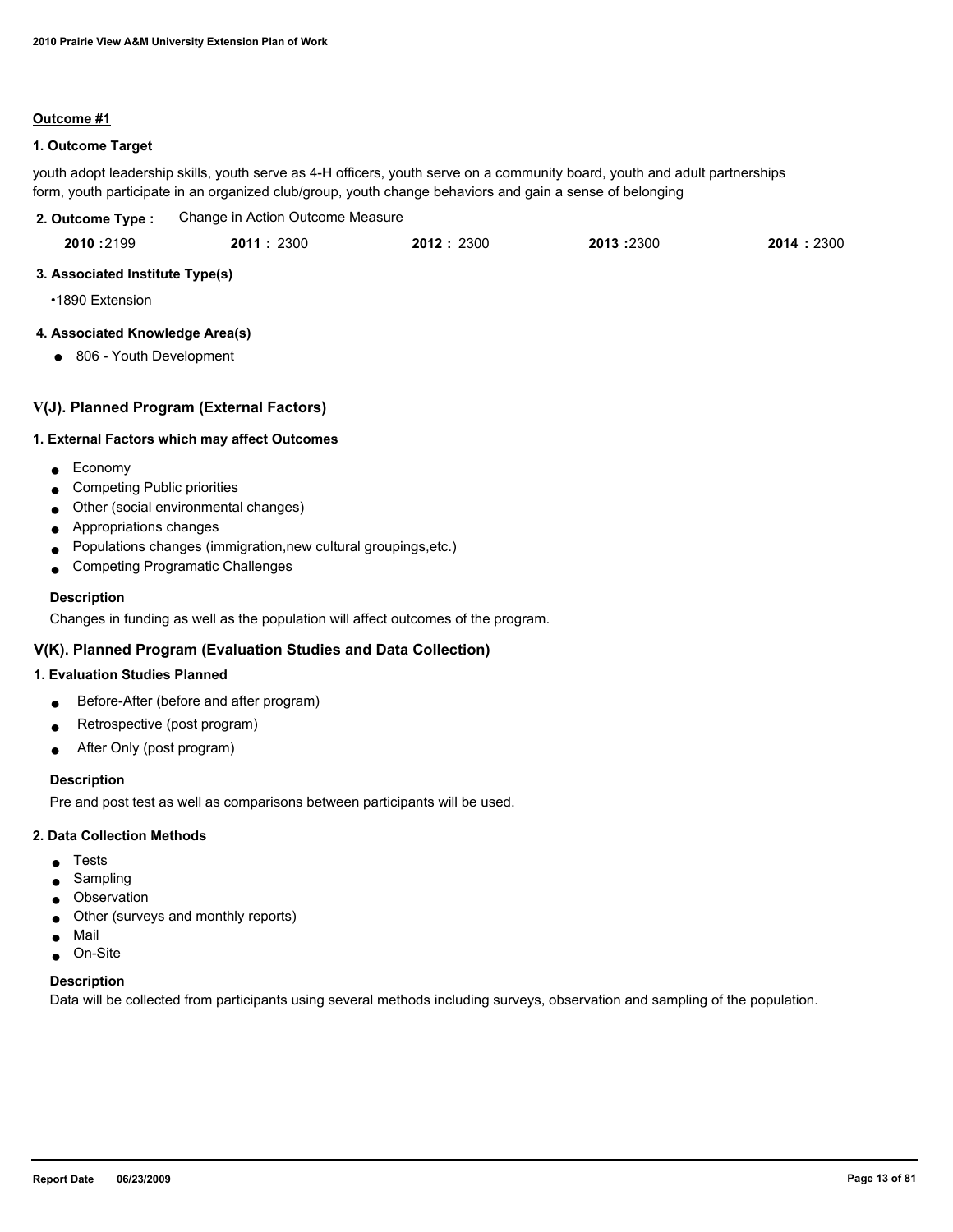### **V(A). Planned Program (Summary)**

### **Program #2**

### **1. Name of the Planned Program**

4-H & Youth Life Skills

### **2. Brief summary about Planned Program**

 This program provides life skill training to youth ages 8 to 19, from limited resource families in 18 rural and urban counties. Youth involved in this program will be provided an opportunity to master social competencies, while strengthening their self- esteem, self-confidence, self reliance, social engagement and interaction skills and ability to make healthy and responsible life choices.

- **3. Program existence :** Intermediate (One to five years)
- **4. Program duration :** Medium Term (One to five years)
- **5. Expending formula funds or state-matching funds :** Yes

**6. Expending other than formula funds or state-matching funds :** No

### **V(B). Program Knowledge Area(s)**

### **1. Program Knowledge Areas and Percentage**

| ΚA<br>Code | <b>Knowledge Area</b>                                                                    | %1862<br><b>Extension</b> | %1890<br><b>Extension</b> | %1862<br><b>Research</b> | %1890<br>Research |
|------------|------------------------------------------------------------------------------------------|---------------------------|---------------------------|--------------------------|-------------------|
| 803        | Sociological and Technological Change Affecting<br>Individuals, Families and Communities |                           | 40%                       |                          |                   |
| 806        | Youth Development                                                                        |                           | 60%                       |                          |                   |
|            | <b>Total</b>                                                                             |                           | 100%                      |                          |                   |

### **V(C). Planned Program (Situation and Scope)**

### **1. Situation and priorities**

 In every Texas county where the1890 Cooperative Extension Program is implemented, it has been noted by the constituents from both rural and urban counties, that while their presence is highly regarded and their influence is positive, there still exists an ongoing and pervasive need for more educational programs and opportunities in the target area of life skill development for children and youth.Census records indicate the number of youth in Texas has increased ten-fold over the last 50 plus years due largely to the growing Hispanic population. The youth population is comprised of youngsters from increasingly diverse social, linguistic, educational, economic and cultural backgrounds. Many of today's youth are faced with a litany of societal pressures that result in problematic consequences stemming from a need to belong and be accepted. This leads to a greater number of poorly developed choice related risk-factors (i.e., sexual pressures, drug abuse, teen violence, gang involvement, physical and emotional abuse, crime, delinquency, etc.), and a growing diverse population and rapid changes in social environment. Parents, schools and communities are dealing with the problems of these youth at the most critical formative cycle of emotional engagement and value development period of their lives. Thus, additional resources and assistance is needed to help youth develop into responsible individuals in a changing world. The need for culturally relevant pedagogy, materials and programs to instill an understanding and appreciation for the global community is imminent if Texas is to continue to be a producer of productive and vital citizenry, and remain a vital contender in the society.

### **2. Scope of the Program**

■ In-State Extension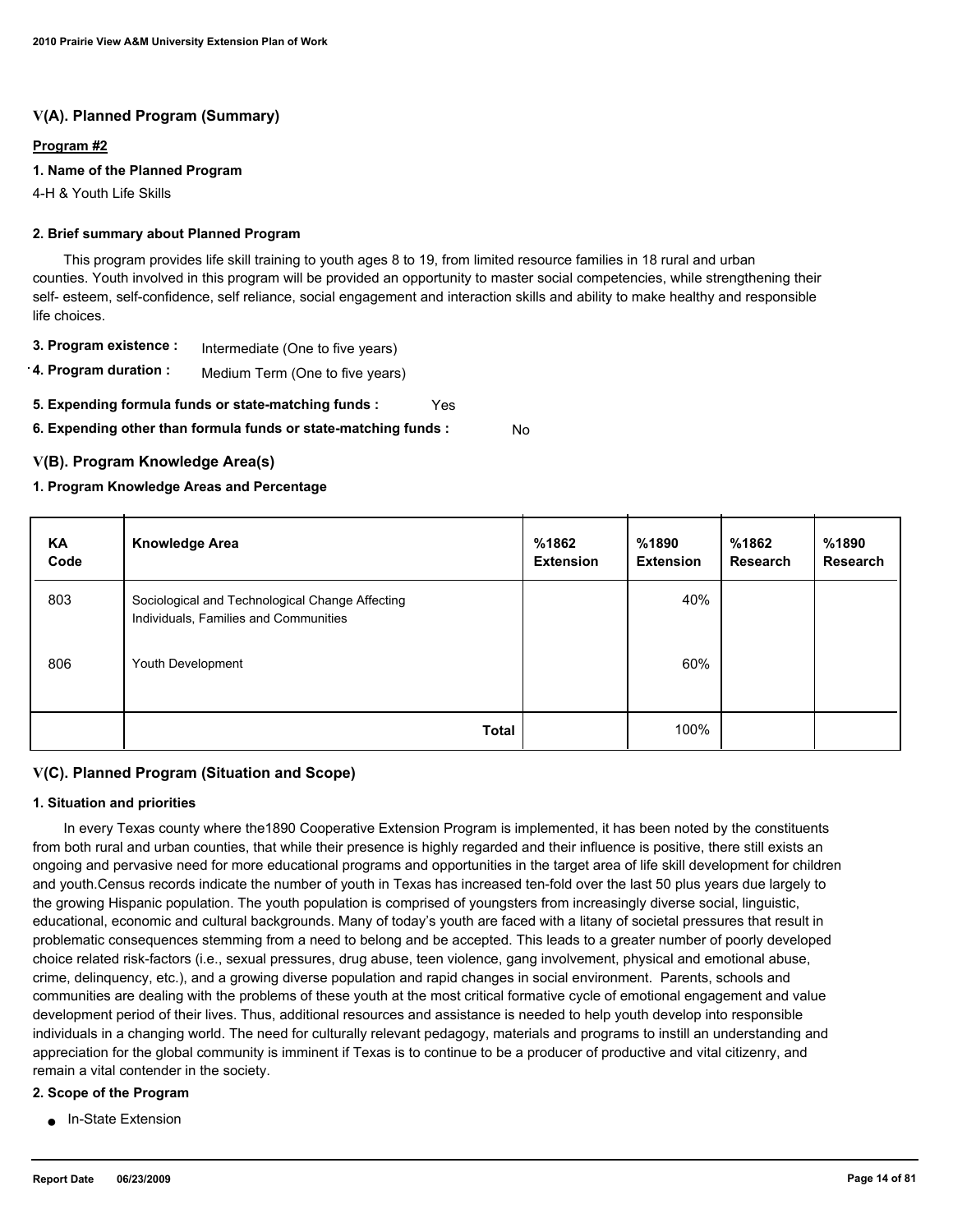### **V(D). Planned Program (Assumptions and Goals)**

#### **1. Assumptions made for the Program**

 The 4-H Life Skill Programs is designed to provide at-risk youth with cognitive and behavioral skills that will promote healthy life style choices, recognize and avoid unsafe situations and resist negative pressures. The program is built on the assumption that positive life skills enable individuals to adapt and deal effectively with the demands and challenges of life. The core life skills consist of decision making, solving problems and thinking critically and creatively; clarifying and analyzing values; communicating effectively; coping with emotions, stress and experiencing empathy; and self awareness. Youth will develop skills by participating in research based training sessions in groups through brainstorming, role playing, storytelling, debating, interactive and experiential learning activities. Trained Extension agents and volunteer leaders will conduct workshops with youth in the county, so that they can develop skills. This life skill program will assist youth in becoming resilient by developing positive interpersonal skills, accepting and respecting other cultures, advocacy, self- reliance, managing anger and aggression, resolving conflict, delaying the onset of sexual activity, abusive behaviors and relationships and creating positive traits of responsibility and independence that can transform into adulthood.

#### **2. Ultimate goal(s) of this Program**

 To promote and teach a life skill program to limited income youth that will enhance their ability to make responsible decisions that will ultimately foster healthier lifestyles and responsible communal interactions.

### **V(E). Planned Program (Inputs)**

#### **1. Estimated Number of professional FTE/SYs to be budgeted for this Program**

| Year | <b>Extension</b> |      | Research |         |
|------|------------------|------|----------|---------|
|      | 1862             | 1890 | 1862     | 1890    |
| 2010 | 0.0              | 7.5  | 0.0      | 0.0     |
| 2011 | 0.0              | 7.5  | 0.0      | $0.0\,$ |
| 2012 | 0.0              | 7.5  | 0.0      | $0.0\,$ |
| 2013 | 0.0              | 7.5  | 0.0      | 0.0     |
| 2014 | 0.0              | 7.5  | 0.0      | 0.0     |

### **V(F). Planned Program (Activity)**

### **1. Activity for the Program**

 The following program activities will be developed and conducted: Summer camping program Educational workshops **Newsletters**  4-H clubs/projects School enrichment programs Adult leader training(s) Develop new curriculum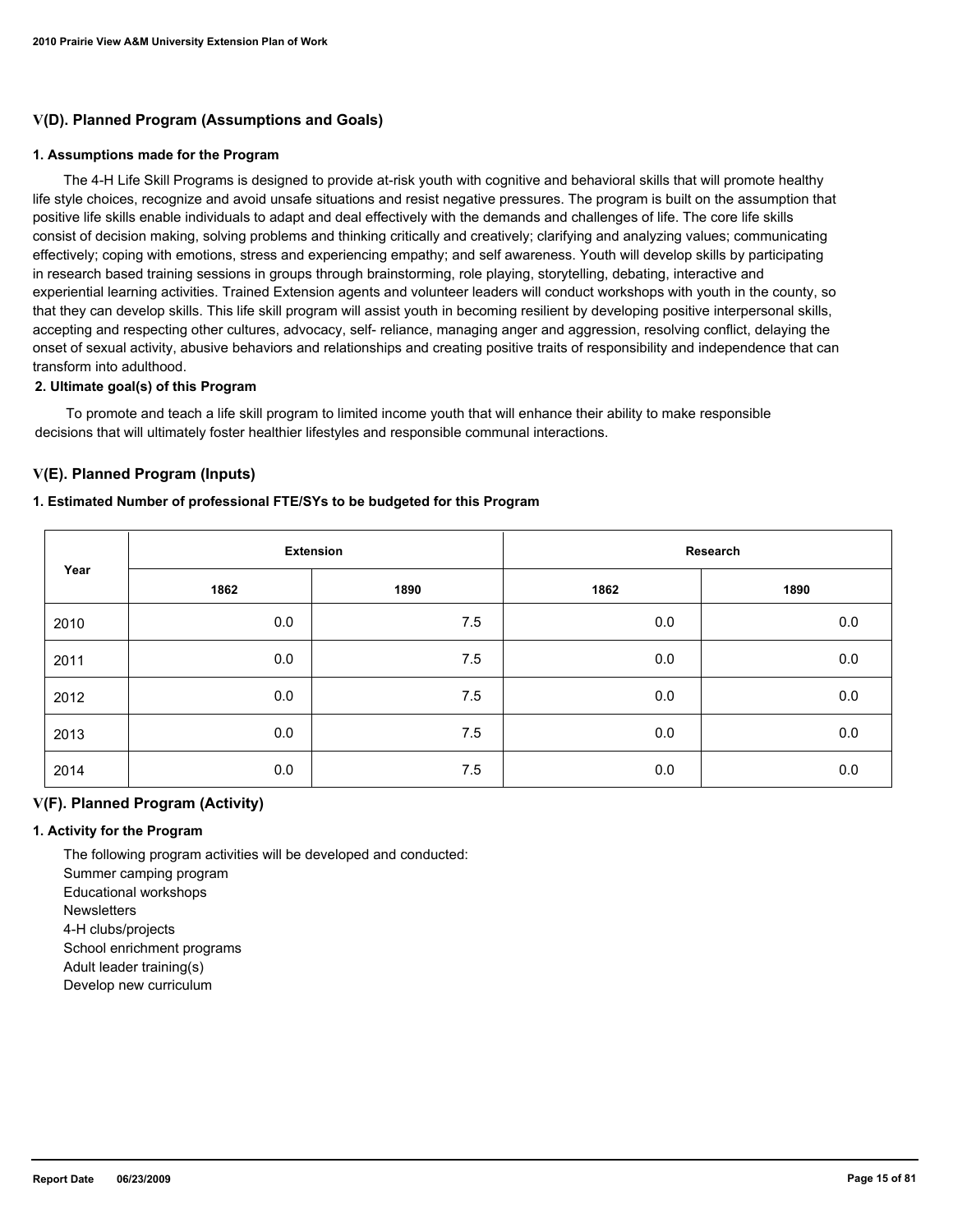### **2. Type(s) of methods to be used to reach direct and indirect contacts**

| <b>Extension</b>                                 |                                                                                    |  |  |  |
|--------------------------------------------------|------------------------------------------------------------------------------------|--|--|--|
| <b>Direct Methods</b>                            | <b>Indirect Methods</b>                                                            |  |  |  |
| <b>Group Discussion</b><br>Workshop<br>$\bullet$ | Web sites<br><b>Public Service Announcement</b><br>$\bullet$<br><b>Newsletters</b> |  |  |  |

### **3. Description of targeted audience**

 Low income youth ages 8 through 19 Adult volunteers and parents

### **V(G). Planned Program (Outputs)**

### **1. Standard output measures**

### **Target for the number of persons(contacts) to be reached through direct and indirect contact methods**

|      | <b>Direct Contacts Adults</b> | <b>Indirect Contacts Adults</b><br><b>Direct Contacts Youth</b> |               | <b>Indirect Contacts Youth</b> |
|------|-------------------------------|-----------------------------------------------------------------|---------------|--------------------------------|
| Year | <b>Target</b>                 | <b>Target</b>                                                   | <b>Target</b> | <b>Target</b>                  |
| 2010 | 380                           | 1175                                                            | 5000          | 15000                          |
| 2011 | 400                           | 1200                                                            | 5300          | 16000                          |
| 2012 | 400                           | 1200                                                            | 5300          | 16000                          |
| 2013 | 400                           | 1200                                                            | 5300          | 16000                          |
| 2014 | 0                             | 1200                                                            | 5300          | 16000                          |

### **2. (Standard Research Target) Number of Patent Applications Submitted**

#### **Expected Patent Applications**

| 2010:0 | 2011:0 | 2012:0 | 2013:0 | 2014:0 |
|--------|--------|--------|--------|--------|
|        |        |        |        |        |

### **3. Expected Peer Review Publications**

| Year | <b>Research Target</b> | <b>Extension Target</b> | Total |
|------|------------------------|-------------------------|-------|
| 2010 |                        |                         |       |
| 2011 |                        |                         |       |
| 2012 |                        |                         |       |
| 2013 |                        |                         |       |
| 2014 |                        |                         |       |

### **V(H). State Defined Outputs**

### **1. Output Target**

Provide life skill development programs for youth. Train adult leaders to implement life skill development programs for youth. ● Conduct a five week summer camping program with emphasis on life skill development for youth.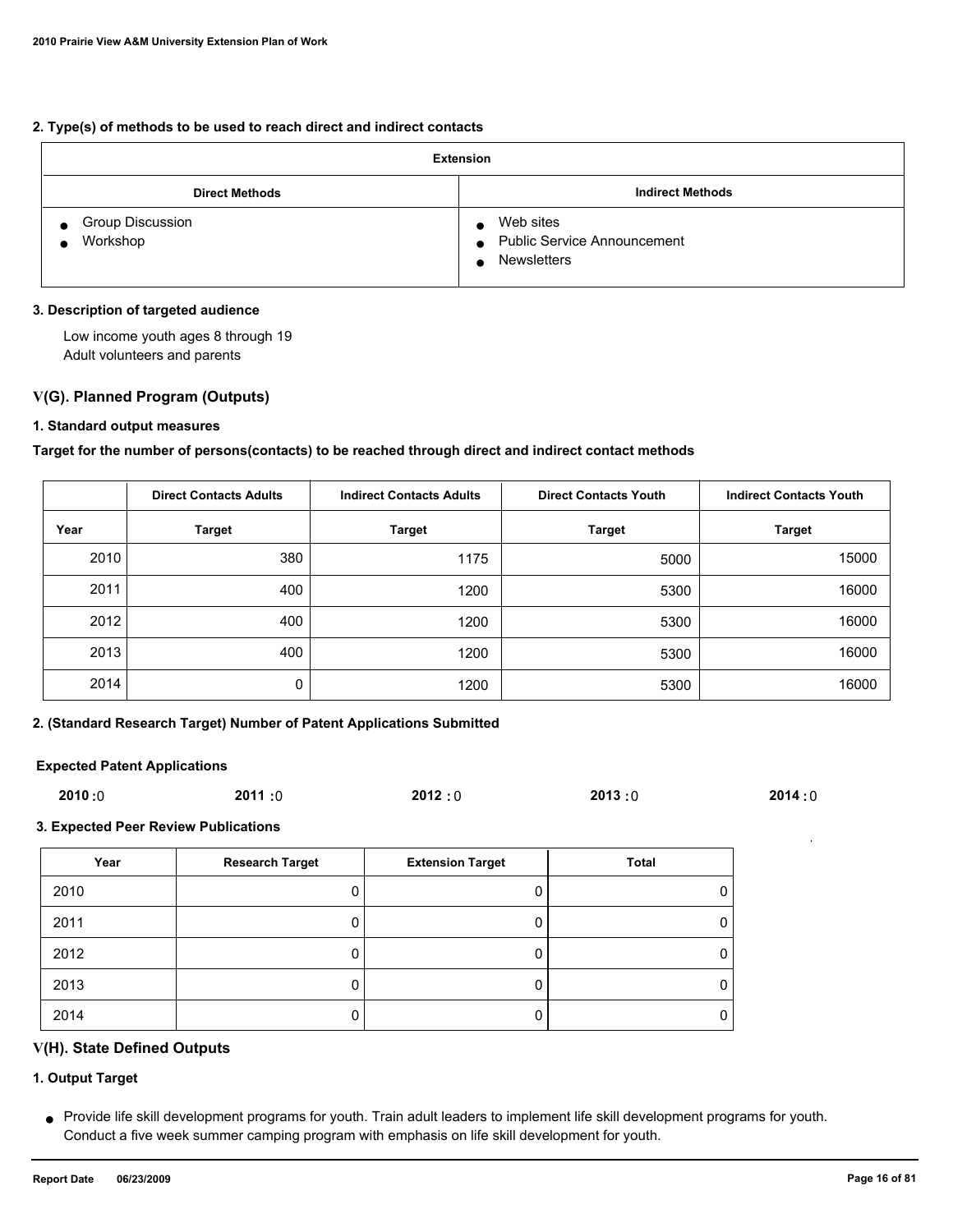| 2010:235 | 2011:245 | 2012:245 | 2013:245 | 2014:0 |
|----------|----------|----------|----------|--------|
|----------|----------|----------|----------|--------|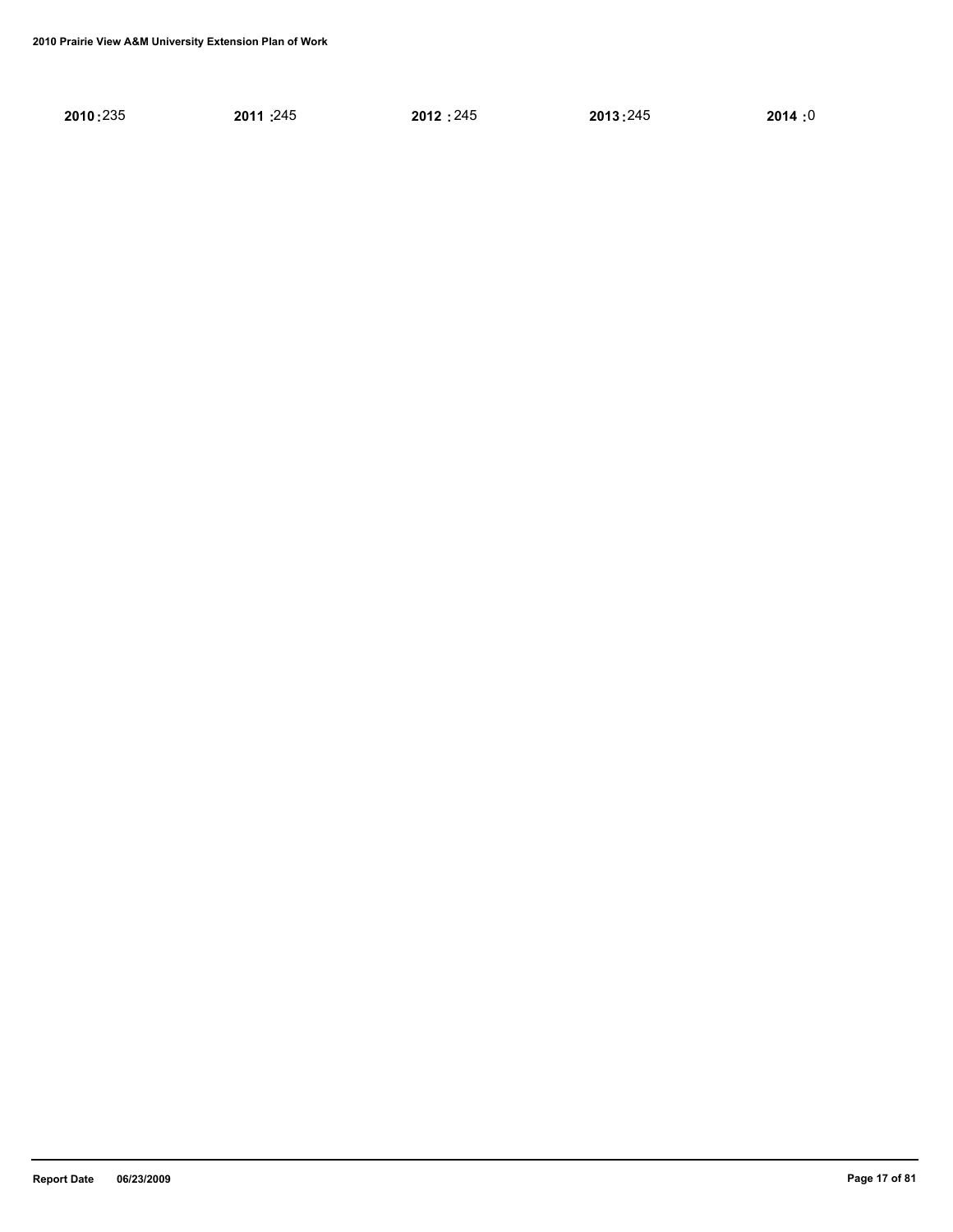## **V(I). State Defined Outcome**

| IVU | Name<br>- 1117                                                                                                                              |
|-----|---------------------------------------------------------------------------------------------------------------------------------------------|
|     | <sup>→</sup> skills.<br><br>Change<br>. life<br><sup>1</sup> behaviors.<br>behaviors.<br><i>I</i> mproved<br>actices and<br>Adopt<br>าeaitr |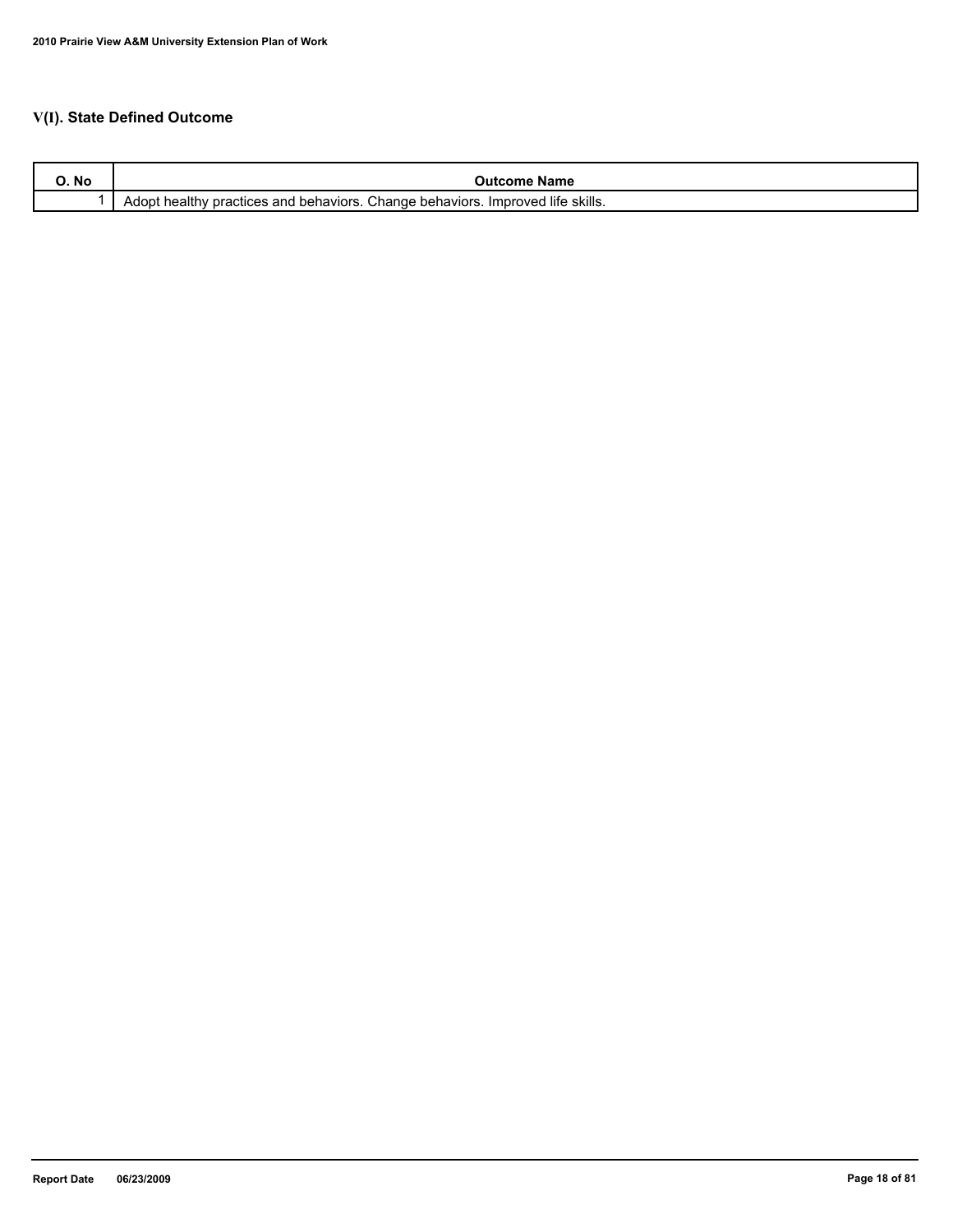#### **Outcome #1**

### **1. Outcome Target**

Adopt healthy practices and behaviors. Change behaviors. Improved life skills.

| 2. Outcome Type: | Change in Action Outcome Measure |            |           |        |
|------------------|----------------------------------|------------|-----------|--------|
| 2010:3000        | 2011:3200                        | 2012: 3200 | 2013:3200 | 2014:0 |

#### **3. Associated Institute Type(s)**

•1890 Extension

#### **4. Associated Knowledge Area(s)**

- 803 Sociological and Technological Change Affecting Individuals, Families and Communities
- 806 Youth Development

### **V(J). Planned Program (External Factors)**

#### **1. External Factors which may affect Outcomes**

- Appropriations changes
- Other (social environmental changes)
- Populations changes (immigration,new cultural groupings,etc.)
- Economy
- Competing Programatic Challenges
- Competing Public priorities

#### **Description**

Major changes in economy such as changes in state funding.

### **V(K). Planned Program (Evaluation Studies and Data Collection)**

### **1. Evaluation Studies Planned**

- $\bullet$  Retrospective (post program)
- After Only (post program)
- Before-After (before and after program)

#### **Description**

Pre and Post tests will be used to collect data.

#### **2. Data Collection Methods**

- Other (survey and monthly reports)
- Sampling
- On-Site
- Structured
- Observation
- Mail
- Tests

### **Description**

Surveys will be used to collect data.Other methods will include observation and monthly reports provided by county based staff members.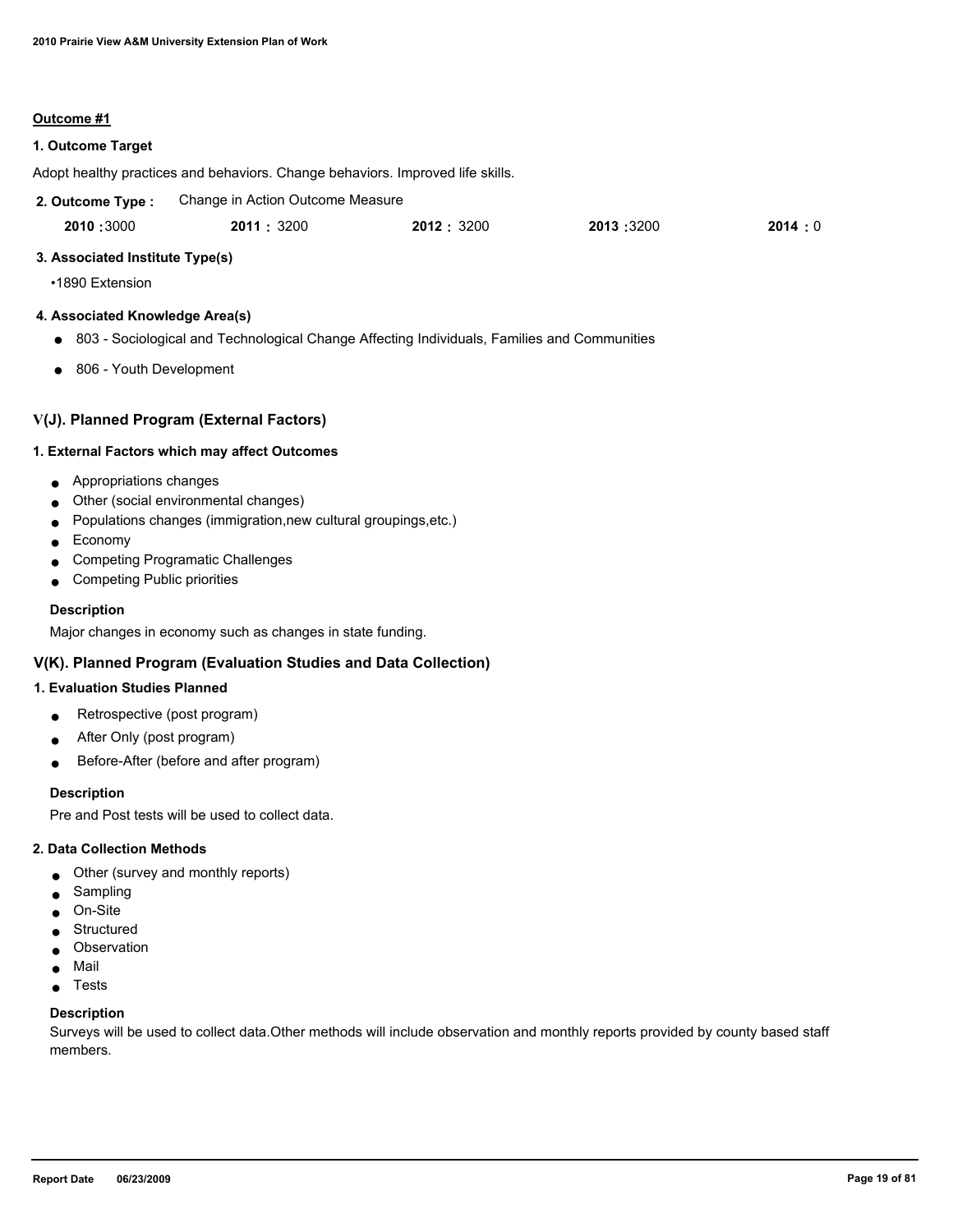## **V(A). Planned Program (Summary)**

### **Program #3**

### **1. Name of the Planned Program**

4-H Career Development, Work-Force Preparation and Youth Entrepreneurship Program

### **2. Brief summary about Planned Program**

 This program provides career development, work-force preparation and entrepreneurship training to youth, ages 8 to 19, from limited income families in targeted rural and urban counties. Youth involved in this program will be provided an opportunity to explore career opportunities while learning and applying sound work ethics, job readiness skills, agriculture and related careers, business enterprise, ownership and management. Youth will learn to set career goals, while building their self-esteem, self-confidence and develop resources for college and career transition thru research-based principles.

- **3. Program existence :** Intermediate (One to five years)
- **4. Program duration :** Medium Term (One to five years)
- **5. Expending formula funds or state-matching funds :** Yes
- **6. Expending other than formula funds or state-matching funds :** No

### **V(B). Program Knowledge Area(s)**

### **1. Program Knowledge Areas and Percentage**

| KA<br>Code | <b>Knowledge Area</b>                       | %1862<br><b>Extension</b> | %1890<br><b>Extension</b> | %1862<br><b>Research</b> | %1890<br><b>Research</b> |
|------------|---------------------------------------------|---------------------------|---------------------------|--------------------------|--------------------------|
| 608        | Community Resource Planning and Development |                           | 45%                       |                          |                          |
| 806        | Youth Development                           |                           | 55%                       |                          |                          |
|            | Total                                       |                           | 100%                      |                          |                          |

## **V(C). Planned Program (Situation and Scope)**

### **1. Situation and priorities**

 Due to a stagnant pool of qualified and trained workers for the projected career opportunities in service and related industries, the concern for creation of job opportunities and helping young people to acquire basic skills to explore technical and professional career opportunities is a significant issue for 18 Texas counties served by CEP. It is incumbent that the public and private sectors of society design and implement programs that train and educate youth in the skills that lead to productive and useful lives. This action will help break the cycle of abject poverty and subjugation to menial and unfulfilling jobs for youth. The health of the economy of each of these counties rests on the investment in the youth to stabilize financial systems and school resources to assure a robust future by attracting employers that rely upon a local pool of qualified applicants.

 Negative or adverse economic conditions in rural, urban and inner city communities are complex, varied and exacerbated by teenage parents and single parent households. The lack of parental guidance and familial support, positive role models, school-drop out rate, juvenile recidivism, failure and inability to find jobs have caused large numbers of limited-resource youth to face economic disparity and peril related to hopelessness. Unfortunately, for the marginalized youth, the unemployment rate remains high and is an ever present reality. Inner-city and rural youth face similar challenges. The need to secure paid work is an economic factor. Family resources are limited as well as community support services infrastructure, position availability, structured volunteer and service learning opportunities, technical knowledge competencies and access to digital technology and mentoring. Limited-resource youth from distressed communities have fewer job opportunities due to a number of factors such as the lack of transportation, developmental social and technical skills and training in the basic fundamental pre-employment skills for successful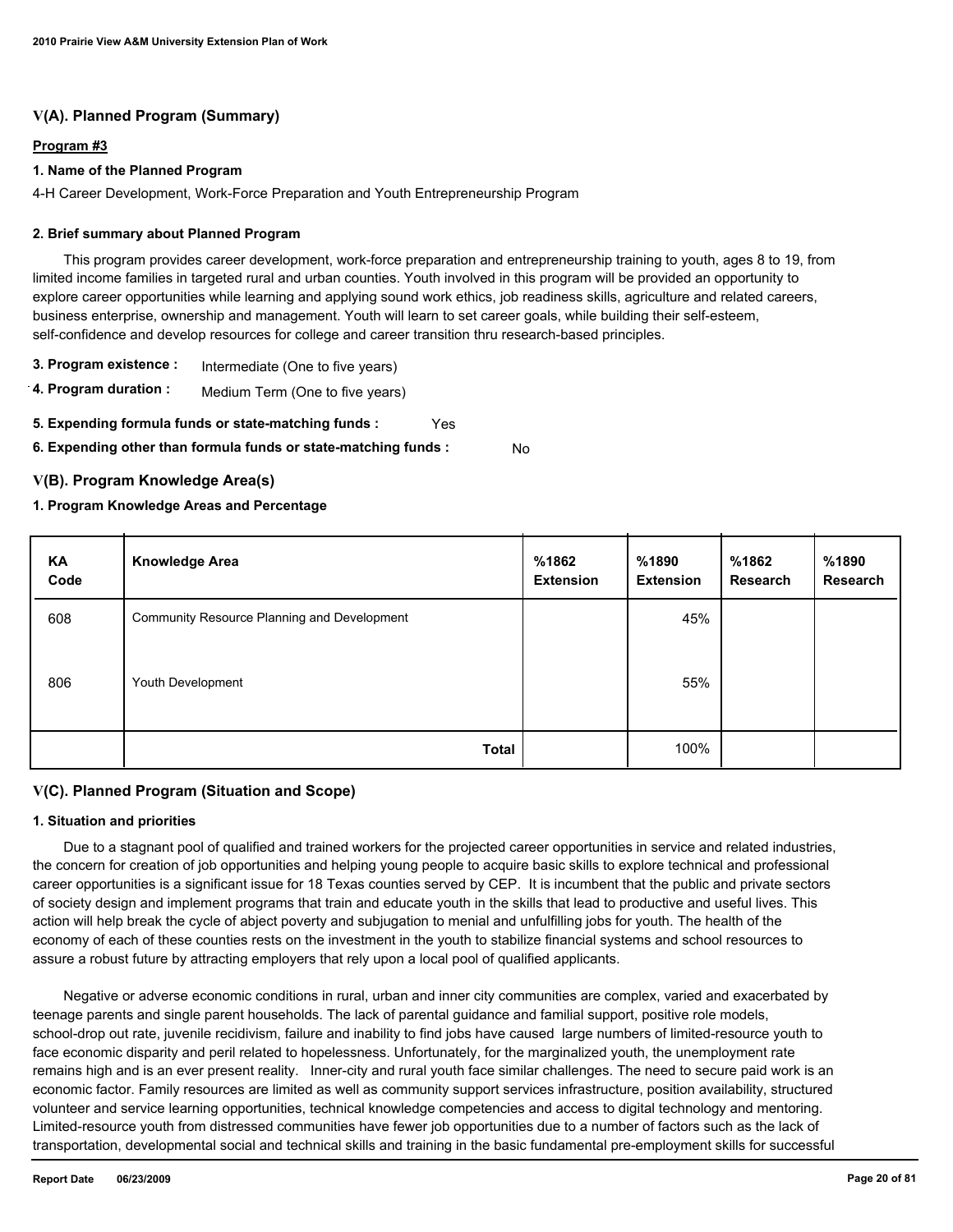negotiation of jobs. Thus, entry level jobs for youth are usually centered-around fast foods and retail industries that are concentrated in urban and suburban settings. With increasing frequency, employment opportunities require completion of on-line employment applications, and this poses a challenge to communities where access to technology is limited. School settings are often the only source of Internet connectivity.

### **2. Scope of the Program**

■ In-State Extension

### **V(D). Planned Program (Assumptions and Goals)**

### **1. Assumptions made for the Program**

 The 4-H Career Exploration, Work-Force Prep/Youth Entrepreneurship Program is designed to acquaint limited resource youth to pre-employment skills, career exploration and business ownership/enterprise. These trainings are aimed at promoting the concept of positive work ethics, while developing youths' technical, personal and social competencies so that they can gain experience within the workforce. Exposing youth to career development opportunities will enable them to identify and follow career paths that provide satisfaction and venues for entry and success with a range of preparation levels academically and socially. Youth will learn and model the core work-force skills, e.g., goal setting, career identification, resume writing, applying and job interviewing, telephone use, electronic and business etiquette, business ownership and management. Youth will also learn to master the following: managing resources, working with others, using information systems and technology, improving basic literacy and critical thinking skills, and personal self-efficacy. Youth will develop skills by participating in training sessions in groups through workshop discussions, educational site based tours, mentor shadowing, and experiential learning activities. Exposure to non-traditional work opportunities is an added benefit. In light of the challenges that marginalized youth face, this provides an opportunity to introduce career exploration, entrepreneurship concepts and principles to create opportunities or a position when traditional means fall short. Early exposure to career opportunities creates awareness and a positive outlook toward work ethics, social responsibility and educational goals and attainment related to careers. The CEP staff believes that students are better positioned to compete and succeed in the global economy when they are given the opportunity to acquire entrepreneurial knowledge and skills. Entrepreneurship provides youth with an alternative option towards business ownership and self-reliance. Job readiness training cannot be overlooked as youth are being prepared for the work-force of the future. Thus, training(s) and exposure in this area will provide youth with necessary skills, knowledge and abilities for a successful matriculation into the work-force. Extension agents and adult volunteers will provide work-force preparation, entrepreneurship and career development trainings for limited-resource youth.

 The proposed program will rely on the assumption that success at work and success at school are closely linked and interdependent (Rhodes & French, 1999). Research notes that youth who are exposed to career opportunities, job readiness and youth entrepreneurship programs show improvement in their academic abilities (improvement in grades, attendance, graduation rates). Youth also become goal driven, develop complex decision-making skills, obtain the ability to develop positive interpersonal relationships, and become more responsible and self-sufficient (Larson, Tepper, & Brockman; 2002).

### **2. Ultimate goal(s) of this Program**

 The ultimate goals of this program are to expose limited resource youth to career opportunities, job readiness training, entrepreneurship and cultural capital development and foster meaningful mentoring and role model relationships to enhance their ability to make responsible decisions for a sustainable career path in a diverse society. Additional goals are to create stability in a community by providing skilled and talented, self confident, self-sufficient, and reliable youth to create opportunities to revitalize the communities in which they reside.

 Another goal is to create citizen advocates that become stakeholders in the community through service learning, introspective, reflective and culturally enriching activities.

### **V(E). Planned Program (Inputs)**

**1. Estimated Number of professional FTE/SYs to be budgeted for this Program**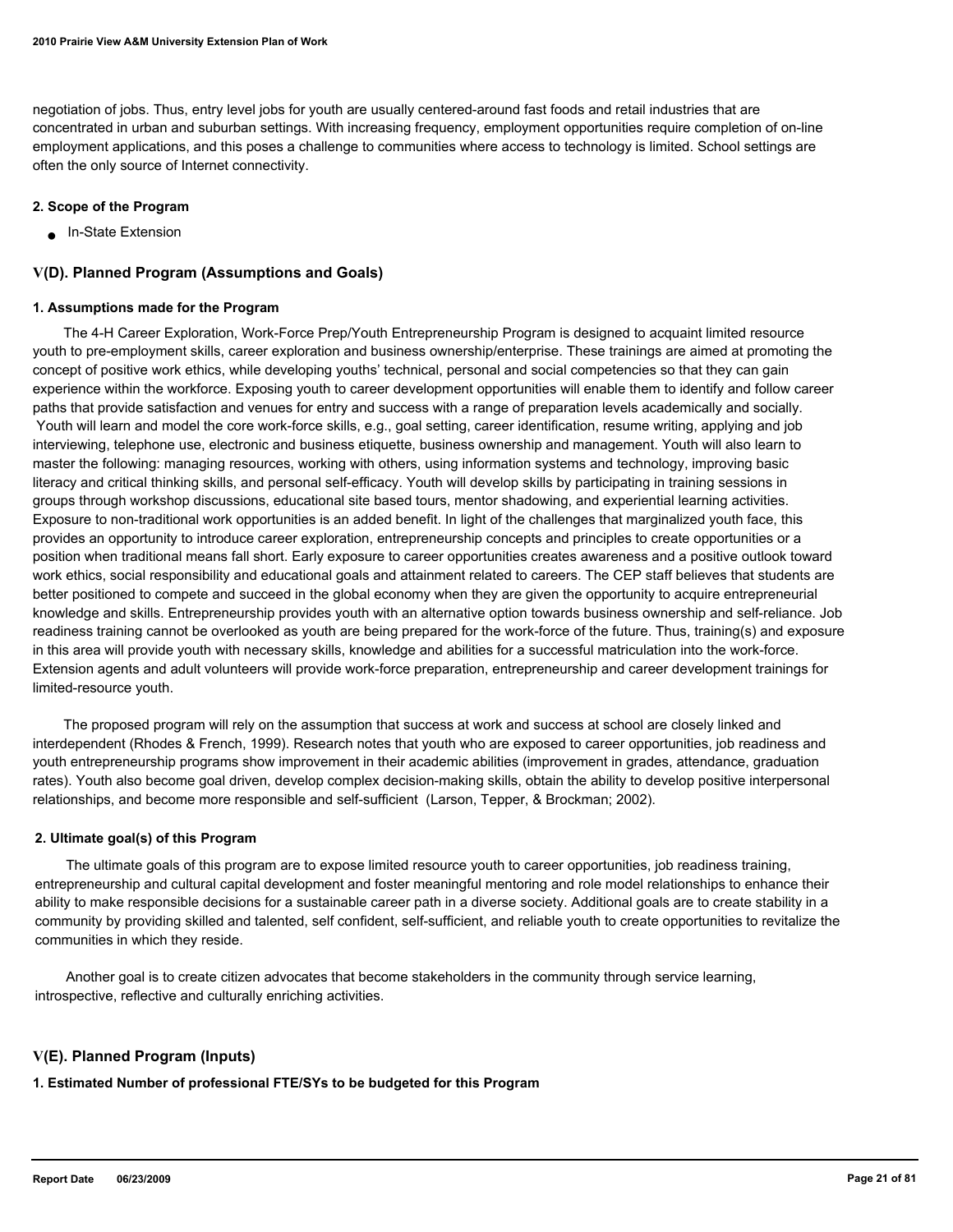| Year | <b>Extension</b> |      | Research |         |
|------|------------------|------|----------|---------|
|      | 1862             | 1890 | 1862     | 1890    |
| 2010 | 0.0              | 7.0  | $0.0\,$  | $0.0\,$ |
| 2011 | 0.0              | 7.0  | 0.0      | $0.0\,$ |
| 2012 | 0.0              | 7.5  | 0.0      | $0.0\,$ |
| 2013 | 0.0              | 7.5  | 0.0      | $0.0\,$ |
| 2014 | 0.0              | 7.5  | 0.0      | 0.0     |

## **V(F). Planned Program (Activity)**

### **1. Activity for the Program**

 Career Awareness Youth Leadership Laboratory Educational job-readiness and entrepreneurship workshops **Newsletters**  4-H clubs/ projects School enrichment programs on entrepreneurship Adult leader training(s)

### **2. Type(s) of methods to be used to reach direct and indirect contacts**

| <b>Extension</b>                     |                               |  |  |  |  |
|--------------------------------------|-------------------------------|--|--|--|--|
| <b>Direct Methods</b>                | <b>Indirect Methods</b>       |  |  |  |  |
| Workshop                             | Newsletters                   |  |  |  |  |
| <b>Group Discussion</b><br>$\bullet$ | Web sites<br>$\bullet$        |  |  |  |  |
| $\bullet$ Other 1 (Laboratory)       | • Public Service Announcement |  |  |  |  |
| Other 2 (Educational Tours)          |                               |  |  |  |  |

### **3. Description of targeted audience**

 Limited-resource youth, ages 8 through 19 Adult volunteers and parents

### **V(G). Planned Program (Outputs)**

### **1. Standard output measures**

**Target for the number of persons(contacts) to be reached through direct and indirect contact methods**

|      | <b>Direct Contacts Adults</b> | <b>Indirect Contacts Adults</b> | <b>Direct Contacts Youth</b> | <b>Indirect Contacts Youth</b> |
|------|-------------------------------|---------------------------------|------------------------------|--------------------------------|
| Year | <b>Target</b>                 | <b>Target</b>                   | <b>Target</b>                | <b>Target</b>                  |
| 2010 | 225                           | 675                             | 3700                         | 11500                          |
| 2011 | 235                           | 700                             | 4000                         | 12000                          |
| 2012 | 235                           | 700                             | 4000                         | 12000                          |
| 2013 | 235                           | 700                             | 4000                         | 12000                          |
| 2014 | 0                             | 700                             | 4000                         | 12000                          |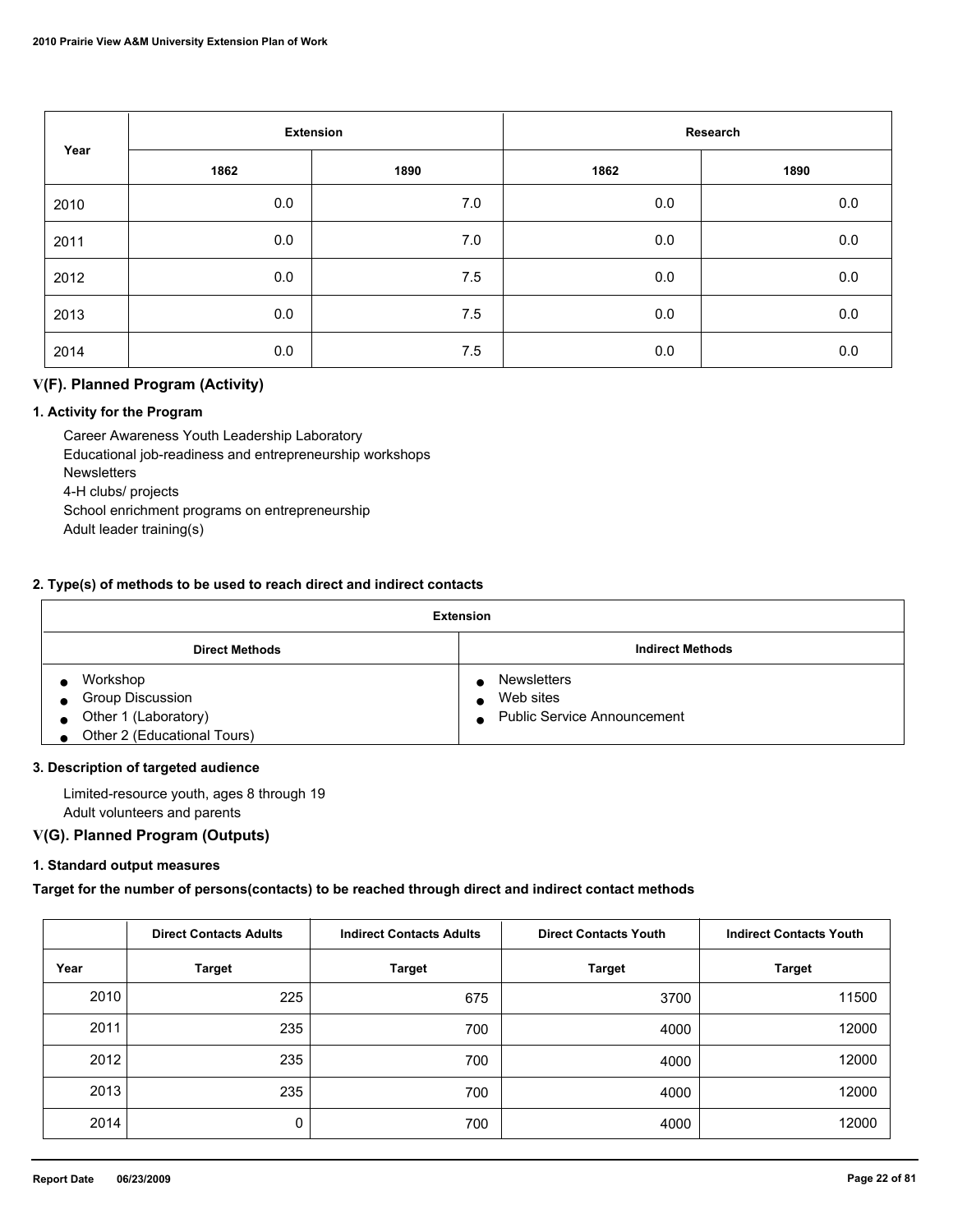### **2. (Standard Research Target) Number of Patent Applications Submitted**

#### **Expected Patent Applications**

| 2010:0 | 2011:0 | 2012:0 | 2013:0 | 2014:0 |
|--------|--------|--------|--------|--------|
|        |        |        |        |        |

### **3. Expected Peer Review Publications**

| Year | <b>Research Target</b> | <b>Extension Target</b> | <b>Total</b> |
|------|------------------------|-------------------------|--------------|
| 2010 |                        |                         | 0            |
| 2011 | υ                      |                         | 0            |
| 2012 |                        |                         | 0            |
| 2013 | U                      |                         | 0            |
| 2014 |                        |                         | 0            |

### **V(H). State Defined Outputs**

### **1. Output Target**

Provide job-readiness trainings and entrepreneurship trainings for youth. Train adult leaders to implement job-readiness and ● entrepreneurship trainings for youth. Conduct a three day career awareness laboratory targeting youth. Conduct educational tours of businesses.

| 2010:140 | 2011: 140 | 2012:140 | 2013:140 | 2014:140 |
|----------|-----------|----------|----------|----------|
|          |           |          |          |          |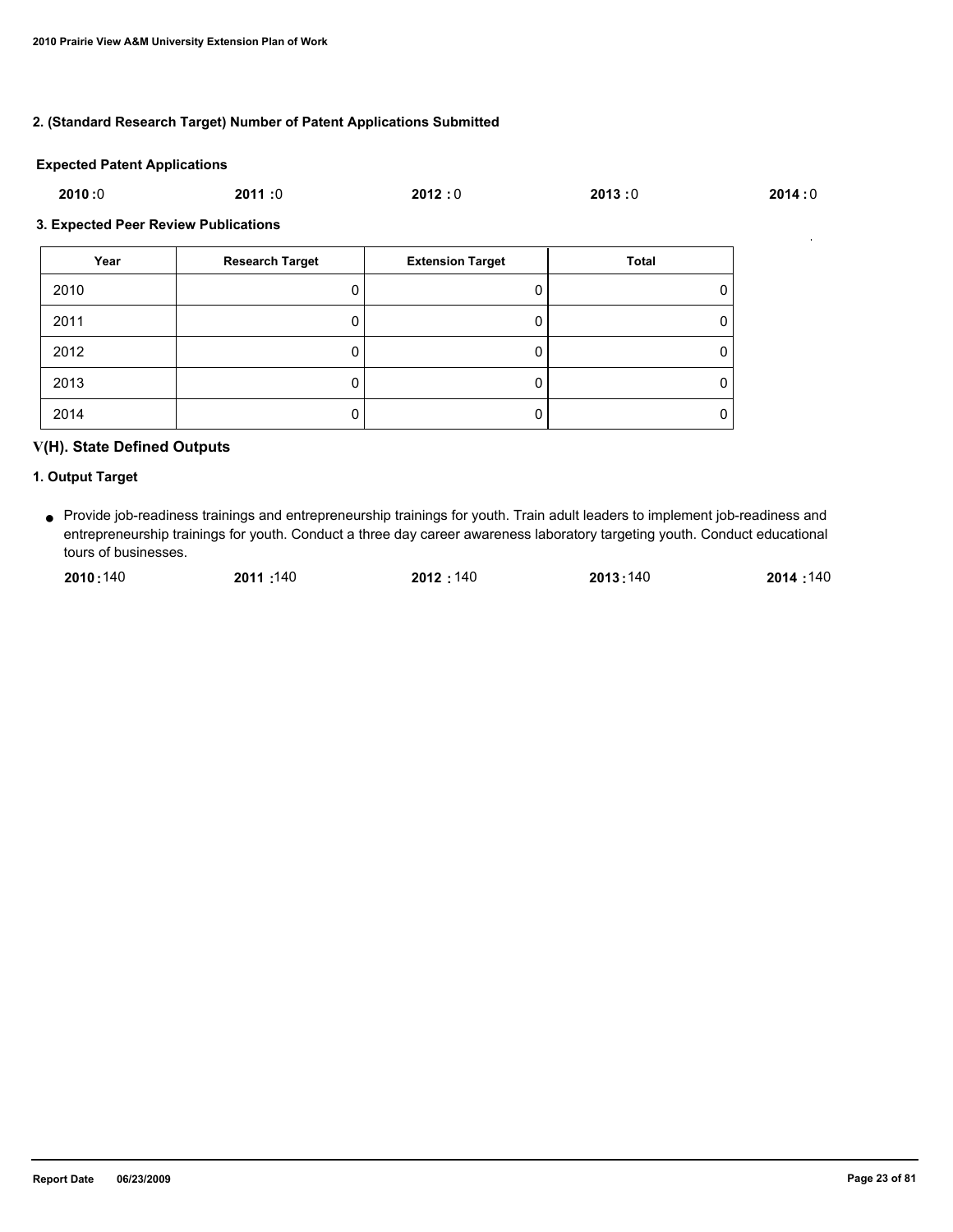## **V(I). State Defined Outcome**

| O. No | <b>Outcome Name</b>                                                                                            |
|-------|----------------------------------------------------------------------------------------------------------------|
|       | Adopt core work-force skills and practices. Change in behaviors and attitude about work ethic. Identify career |
|       | goals. Obtain summer employment or after school employment.                                                    |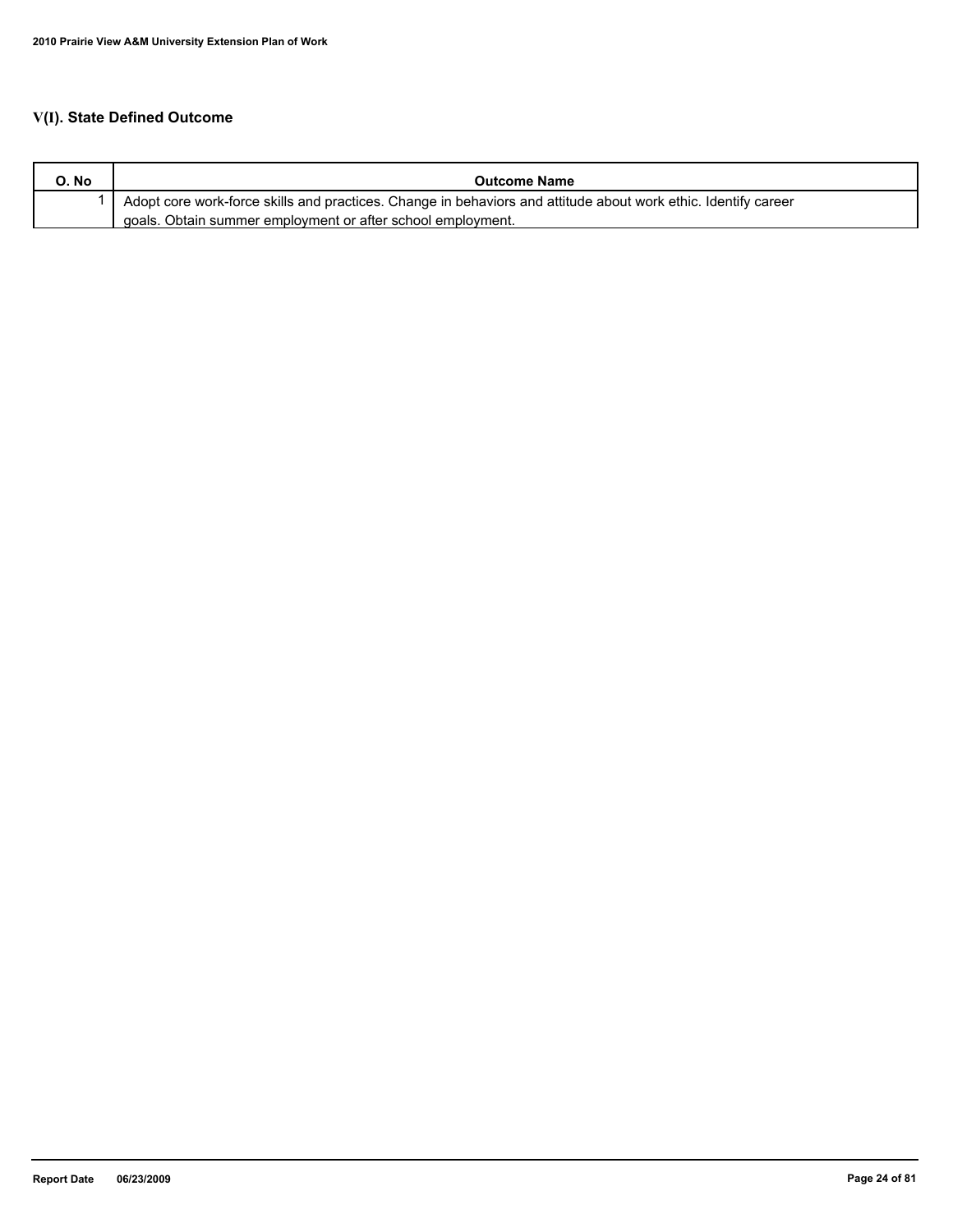### **Outcome #1**

### **1. Outcome Target**

Adopt core work-force skills and practices. Change in behaviors and attitude about work ethic. Identify career goals. Obtain summer employment or after school employment.

| 2. Outcome Type:                     | Change in Action Outcome Measure                  |            |           |           |
|--------------------------------------|---------------------------------------------------|------------|-----------|-----------|
| 2010 : 2200                          | 2011:2250                                         | 2012: 2250 | 2013:2250 | 2014:2250 |
| 3. Associated Institute Type(s)      |                                                   |            |           |           |
| •1890 Extension                      |                                                   |            |           |           |
| 4. Associated Knowledge Area(s)      |                                                   |            |           |           |
| $\bullet$                            | 608 - Community Resource Planning and Development |            |           |           |
| 806 - Youth Development<br>$\bullet$ |                                                   |            |           |           |
|                                      |                                                   |            |           |           |
|                                      | V(J). Planned Program (External Factors)          |            |           |           |

## **1. External Factors which may affect Outcomes**

- Competing Programatic Challenges
- Economy
- Appropriations changes
- Populations changes (immigration, new cultural groupings, etc.)
- Competing Public priorities
- Other (social environmental changes)

### **Description**

Major changes in the population and in funding will effect the outcomes of the program.

### **V(K). Planned Program (Evaluation Studies and Data Collection)**

### **1. Evaluation Studies Planned**

- Before-After (before and after program)
- Retrospective (post program)
- After Only (post program)

### **Description**

Pre and post tests and surveys will be used to evaluate the program.

### **2. Data Collection Methods**

- Sampling
- Mail
- Observation
- **Tests**
- Other (surveys and monthly reports)
- On-Site

### **Description**

Population sampling as well as observations will be used to collect data for the program.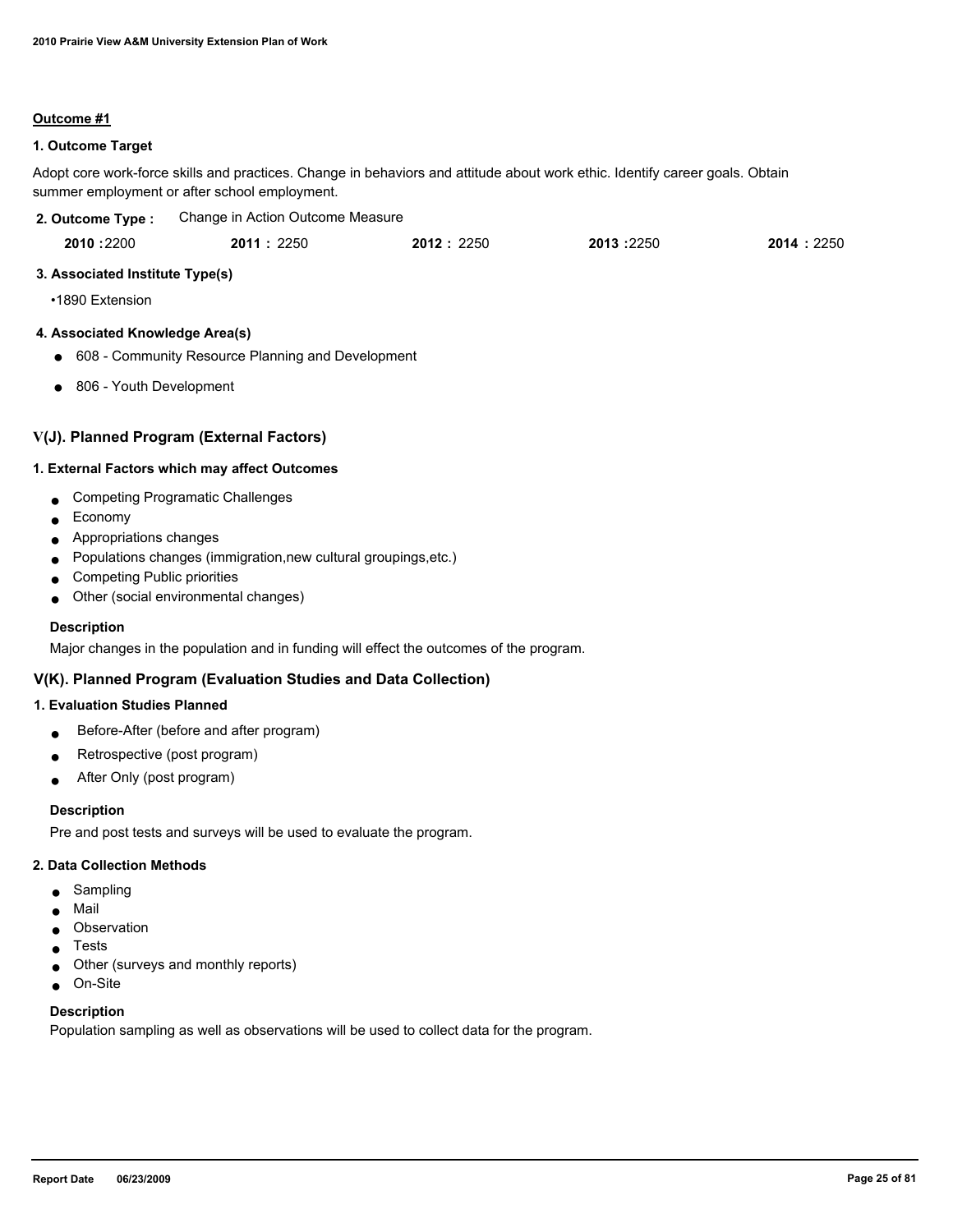### **V(A). Planned Program (Summary)**

### **Program #4**

### **1. Name of the Planned Program**

Economic Growth & Development

### **2. Brief summary about Planned Program**

 This program provides technical and educational assistance to low-income, agricultural and traditional business clientele to help them establish, maintain and expand their businesses. The program also facilitates the creation of additional jobs.

- **3. Program existence :** Intermediate (One to five years)
- **4. Program duration :** Long-Term (More than five years)
- **5. Expending formula funds or state-matching funds :** Yes

**6. Expending other than formula funds or state-matching funds :**

### **V(B). Program Knowledge Area(s)**

### **1. Program Knowledge Areas and Percentage**

| KA<br>Code | <b>Knowledge Area</b>                      | %1862<br><b>Extension</b> | %1890<br><b>Extension</b> | %1862<br><b>Research</b> | %1890<br><b>Research</b> |
|------------|--------------------------------------------|---------------------------|---------------------------|--------------------------|--------------------------|
| 602        | Business Management, Finance, and Taxation |                           | 100%                      |                          |                          |
|            | <b>Total</b>                               |                           | 100%                      |                          |                          |

No

### **V(C). Planned Program (Situation and Scope)**

### **1. Situation and priorities**

 In Texas, every county the 1890 Extension program serves has identified economic growth and development as an issue or problem. This was revealed through the program development process of long range planning. Stakeholders including clientele, community and county leaders, advisory committee members, and agency and organization representatives ranked this issue as priority for the 1890 Extension program to address. Business development activity lags in traditionally agricultural and natural resource dependent communities among low-income and underrepresented groups. This was ascertained by the Rural Business-Cooperative Service. This is also true in suburban and urban areas for these groups. Specific recommendations have been made to provide assistance to small farmers in helping them to establish, maintain and expand their farming operations in addition to providing technical assistance to traditional business owners and those wanting to start a business. These recommendations are expected to result in the improvement of economic conditions among the low-income and an increase in the number of jobs available to them.

 Unemployment and poverty are major social problems in the United States in inner city and rural areas. Information taken from the 2002 Volume 48 issue of the *Consumer Interests Annual* says findings from the Self Employment Learning Program (SELP), a five year study conducted by the Aspen Institute of 405 very low to moderate income small business owners from seven micro enterprise development programs, show positive change over time in business profitability and expansion, income and welfare status. After the first year of the study, 46% of businesses showed profitable gains on a monthly basis, with 17% breaking even. Thirty-four percent employed additional people, thus creating jobs in their communities. After the fifth year of the study, 72% of poor micro entrepreneurs experienced gains in household income with an average change of \$8,484.00. More than half (53%) of poor entrepreneurs made enough gains to move out of poverty and an average of 61% of the poor decreased their reliance on government assistance. Survival rate of businesses was 49% after five years. Those whose businesses stayed open experienced more success in getting out of poverty compared to those whose businesses closed or chose wage employment alone.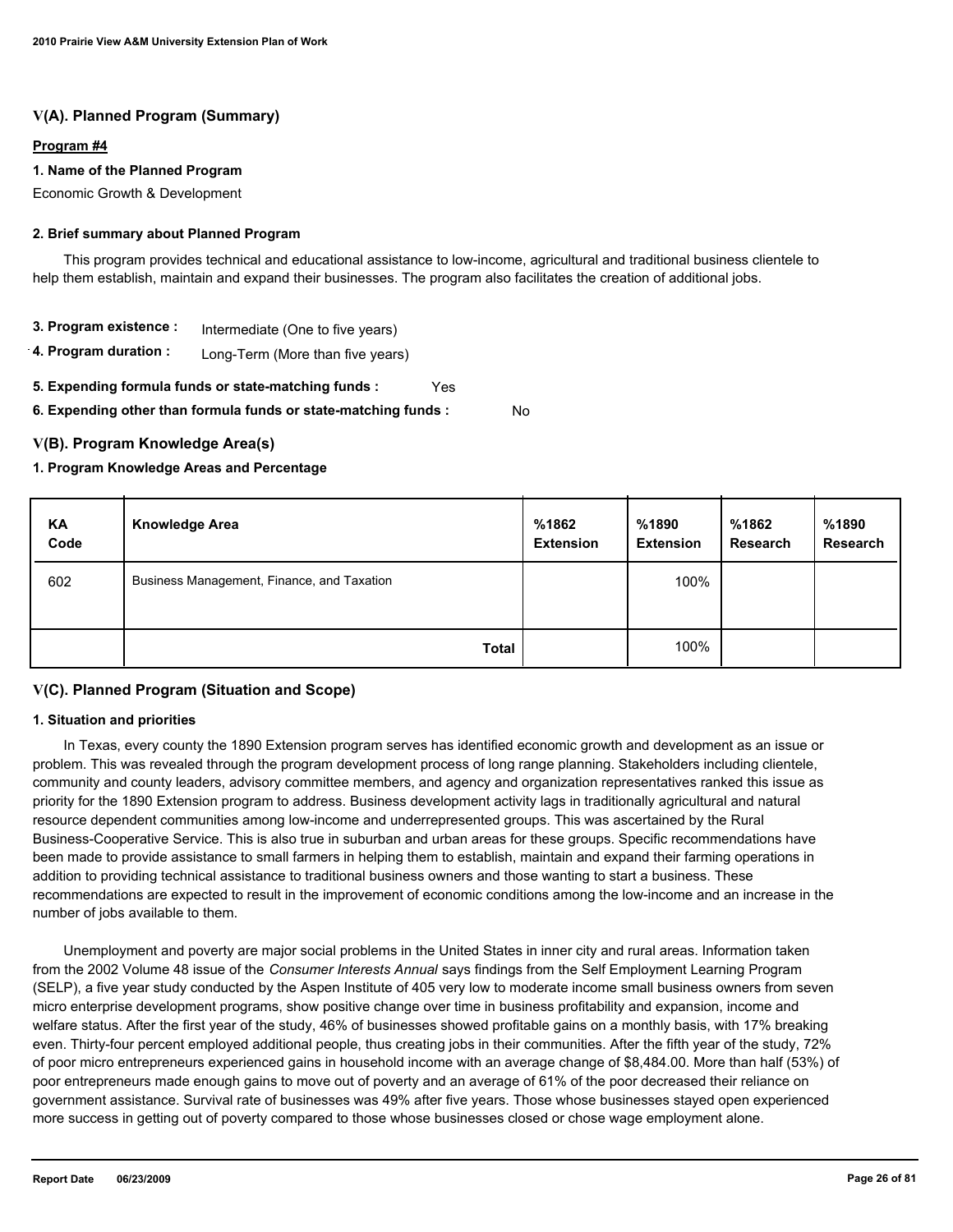### **2. Scope of the Program**

■ In-State Extension

### **V(D). Planned Program (Assumptions and Goals)**

#### **1. Assumptions made for the Program**

 Business development activity lags in traditional agricultural and natural resource dependent communities among low-income and underrepresented groups. This is also true in suburban and urban areas. Both county and headquarters staff will work together in implementing the program to address this issue. Most of the technical information will be provided by technical subject matter specialists and project personnel. However, county staff will also provide technical information and assistance. County staff and volunteers will be charged with the responsibility of identifying clientele, individuals and groups that are interested in receiving technical help in the areas of business development, maintenance and expansion. Technical assistance will be provided on an individual basis and in groups. Clientele receiving assistance will establish and maintain profitable businesses and create additional employment opportunities. Information taken from the 2002, Volume 48 issue of the "Consumer Interest Annual" says finding from the Self Employment Learning Program (SEL), a five year study conducted by the Aspen Institute of 405 very low to moderate income small business owners from seven micro enterprise development programs, show positive change over time in business profitability and expansion, income and welfare status. After the first year of the study, 46% of businesses showed profitable gains on a monthly basis. Thirty-four percent employed additional people, thus creating jobs in their communities. After the fifth year of the study, 72% of poor micro entrepreneurs experienced gains in household income with an average change of \$8,484.00. More than half (53%) of poor entrepreneurs made enough gains to move out of poverty. Researches in several fields show that micro enterprise development is an effective tool for building social and human capital towards poverty alleviation. **2. Ultimate goal(s) of this Program**

 Limited resource individuals and underrepresented groups in agriculture and natural resource dependent communities will establish, maintain, expand businesses and create additional jobs.

### **V(E). Planned Program (Inputs)**

#### **1. Estimated Number of professional FTE/SYs to be budgeted for this Program**

| Year |      | <b>Extension</b> |      | Research |
|------|------|------------------|------|----------|
|      | 1862 | 1890             | 1862 | 1890     |
| 2010 | 0.0  | 4.0              | 0.0  | 0.0      |
| 2011 | 0.0  | 4.0              | 0.0  | 0.0      |
| 2012 | 0.0  | 4.0              | 0.0  | 0.0      |
| 2013 | 0.0  | 4.0              | 0.0  | 0.0      |
| 2014 | 0.0  | 4.0              | 0.0  | 0.0      |

#### **V(F). Planned Program (Activity)**

#### **1. Activity for the Program**

Conduct educational programs

Conduct business development seminars

Provide one-on-one consultations

Assist communities in assessing their strengths and weaknesses

Conduct business development training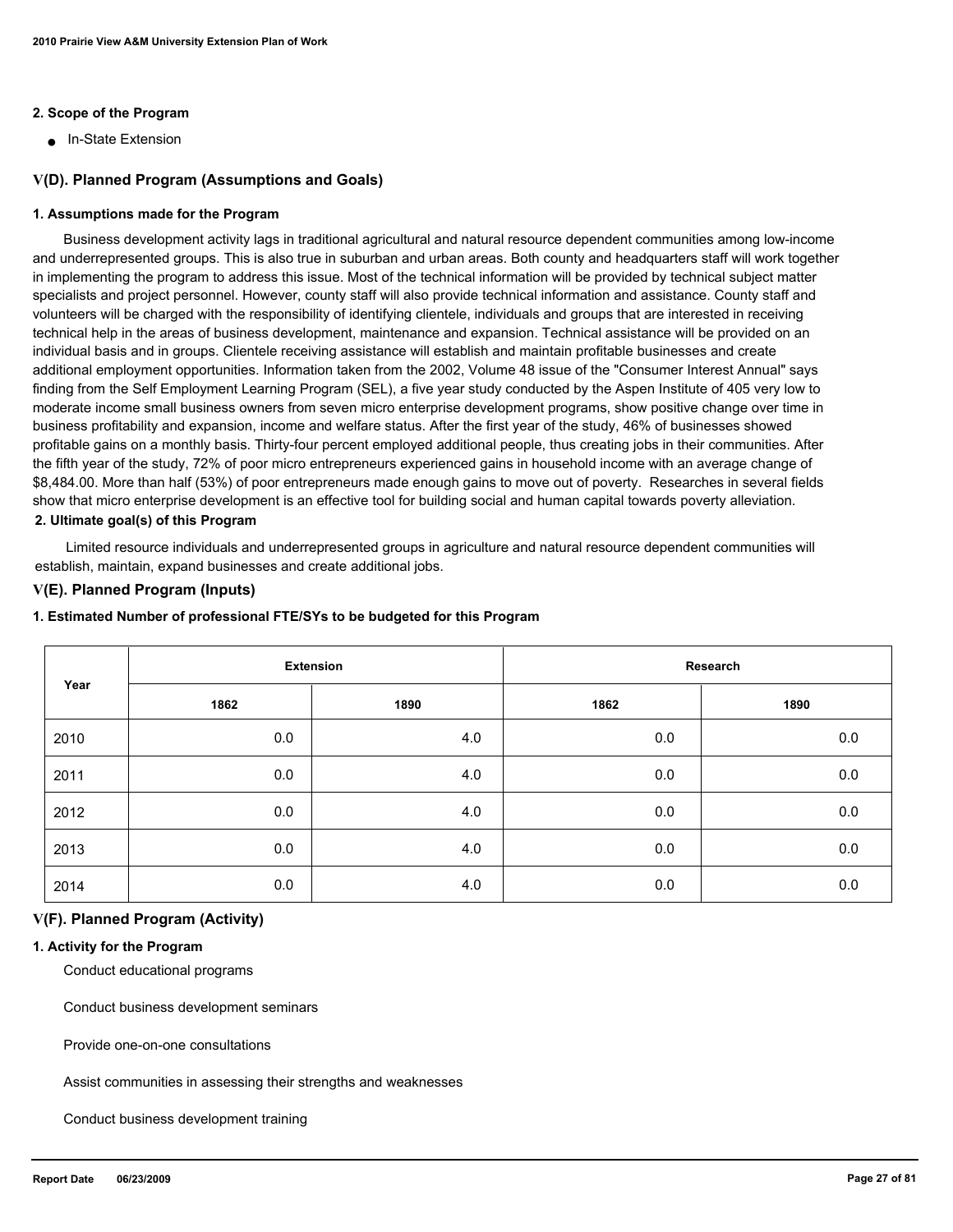Assist clients with writing business plans

#### **2. Type(s) of methods to be used to reach direct and indirect contacts**

| <b>Extension</b>                                                                         |                                                                                            |  |  |  |
|------------------------------------------------------------------------------------------|--------------------------------------------------------------------------------------------|--|--|--|
| <b>Direct Methods</b>                                                                    | <b>Indirect Methods</b>                                                                    |  |  |  |
| One-on-One Intervention<br>$\bullet$<br><b>Group Discussion</b><br>$\bullet$<br>Workshop | TV Media Programs<br>Web sites<br><b>Public Service Announcement</b><br><b>Newsletters</b> |  |  |  |

#### **3. Description of targeted audience**

 Low-income individuals, underrepresented groups, limited resource business owners and small farm and potential small farm producers.

### **V(G). Planned Program (Outputs)**

#### **1. Standard output measures**

### **Target for the number of persons(contacts) to be reached through direct and indirect contact methods**

|      | <b>Direct Contacts Adults</b> | <b>Indirect Contacts Adults</b> | <b>Direct Contacts Youth</b> | <b>Indirect Contacts Youth</b> |
|------|-------------------------------|---------------------------------|------------------------------|--------------------------------|
| Year | <b>Target</b>                 | <b>Target</b>                   | <b>Target</b>                | <b>Target</b>                  |
| 2010 | 760                           | 2800                            | 200                          | 1500                           |
| 2011 | 760                           | 2800                            | 200                          | 1500                           |
| 2012 | 760                           | 2800                            | 200                          | 1500                           |
| 2013 | 760                           | 2800                            | 200                          | 1500                           |
| 2014 | 760                           | 2800                            | 200                          | 1500                           |

### **2. (Standard Research Target) Number of Patent Applications Submitted**

#### **Expected Patent Applications**

| 2010:0 | 2011:0 | 2012:0 | 2013:0 | 2014:0 |
|--------|--------|--------|--------|--------|
|        |        |        |        |        |

#### **3. Expected Peer Review Publications**

| Year | <b>Research Target</b> | <b>Extension Target</b> | Total |
|------|------------------------|-------------------------|-------|
| 2010 |                        |                         |       |
| 2011 |                        |                         |       |
| 2012 |                        |                         | 0     |
| 2013 |                        |                         |       |
| 2014 |                        |                         |       |

## **V(H). State Defined Outputs**

### **1. Output Target**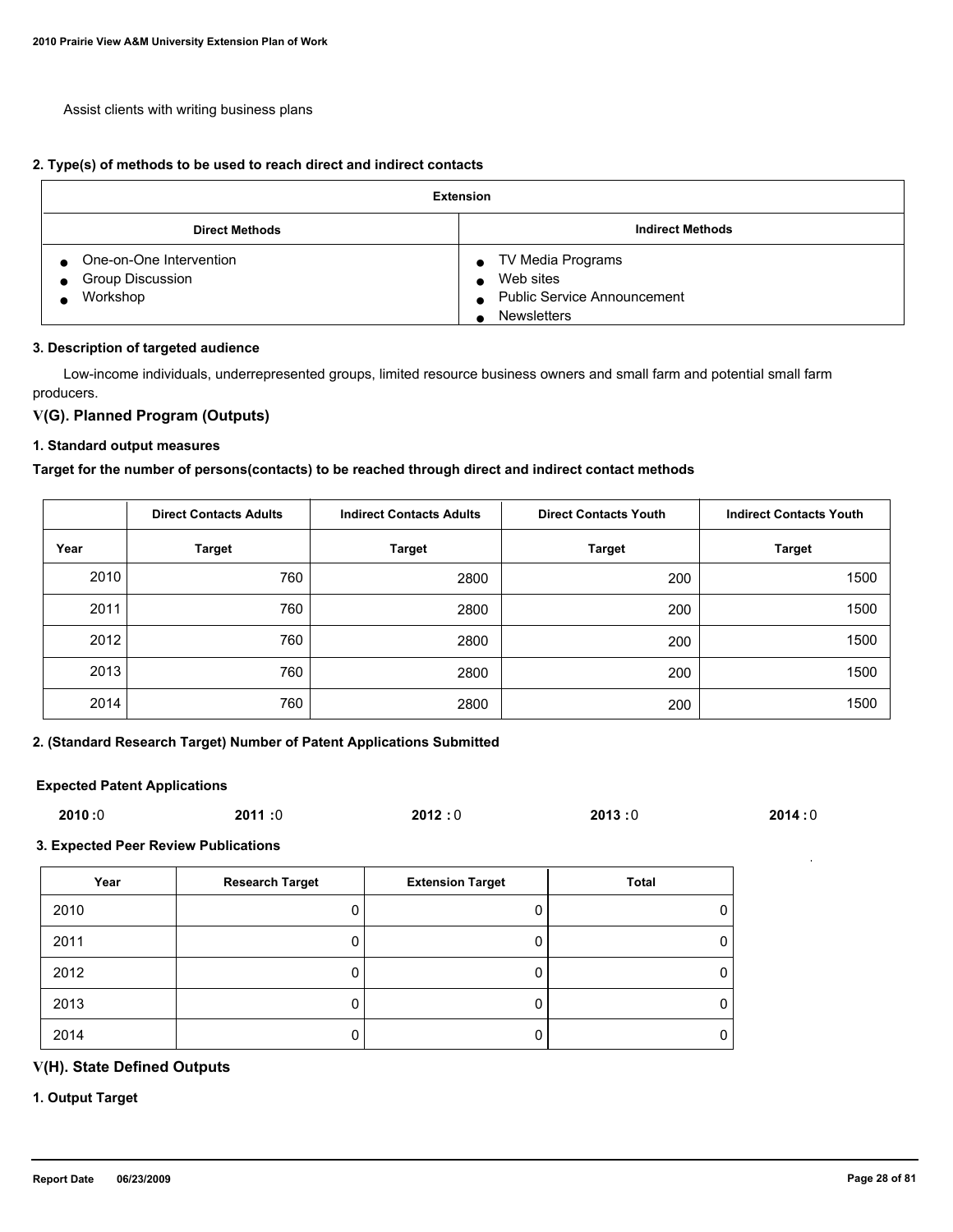Conduct educational programs on production, management and marketing for small farm producers. Conduct business ● development seminars and workshops. Provide one-on-one consultations for small business owners and aspiring entrepreneurs. Assist clients in developing business plans.

| 2010:725 | 2011:725 | 2012:725 | 2013:725 | 2014 :725 |
|----------|----------|----------|----------|-----------|
|          |          |          |          |           |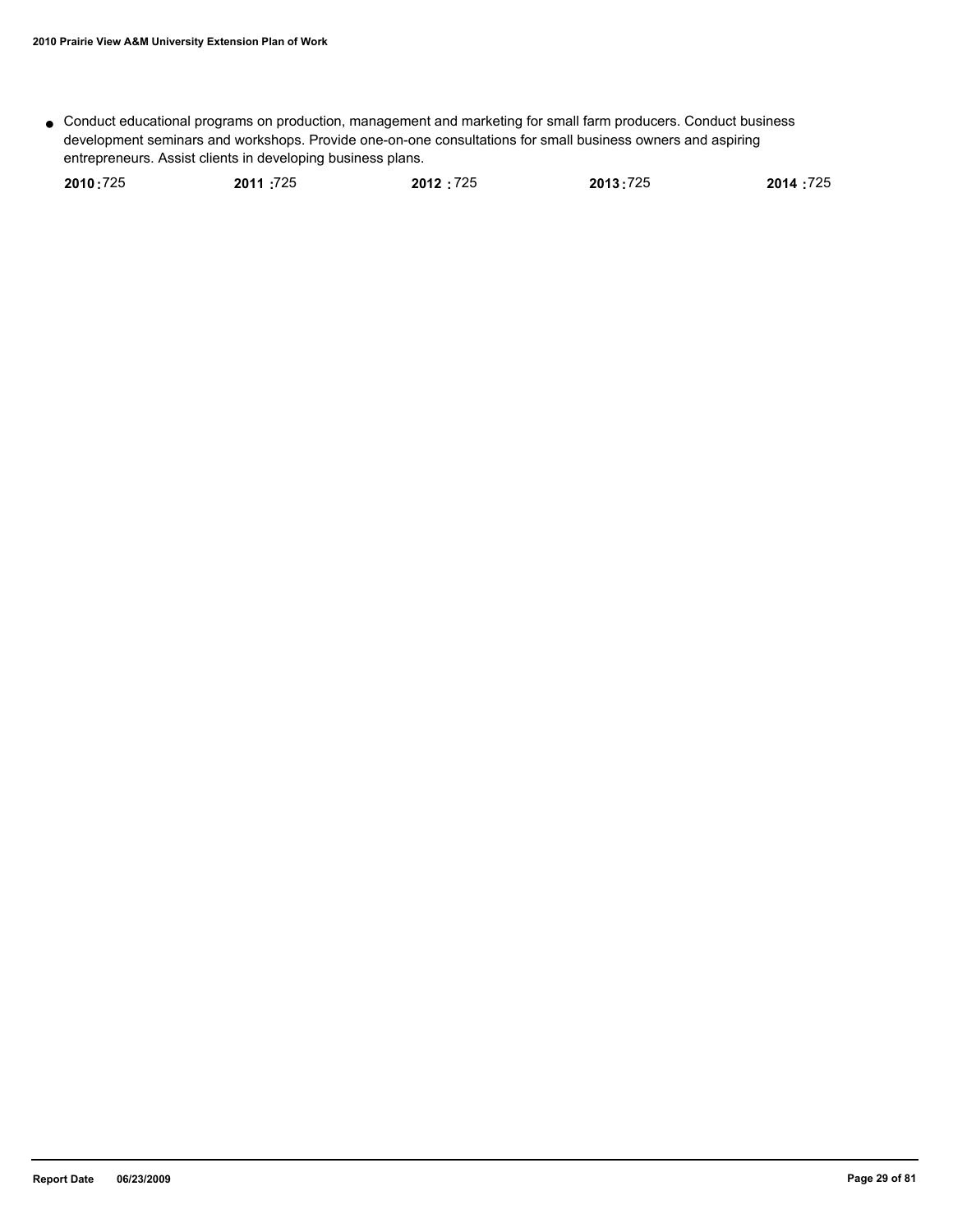## **V(I). State Defined Outcome**

| O. No | <b>Outcome Name</b>                                                                              |
|-------|--------------------------------------------------------------------------------------------------|
|       | Business plans approved. New businesses started. Jobs maintained/saved. Jobs created. Businesses |
|       | expanded. Youth maintaining businesses. Youth starting new businesses. Dollars saved. Businesses |
|       | experiencing increased income. Loans and grants received.                                        |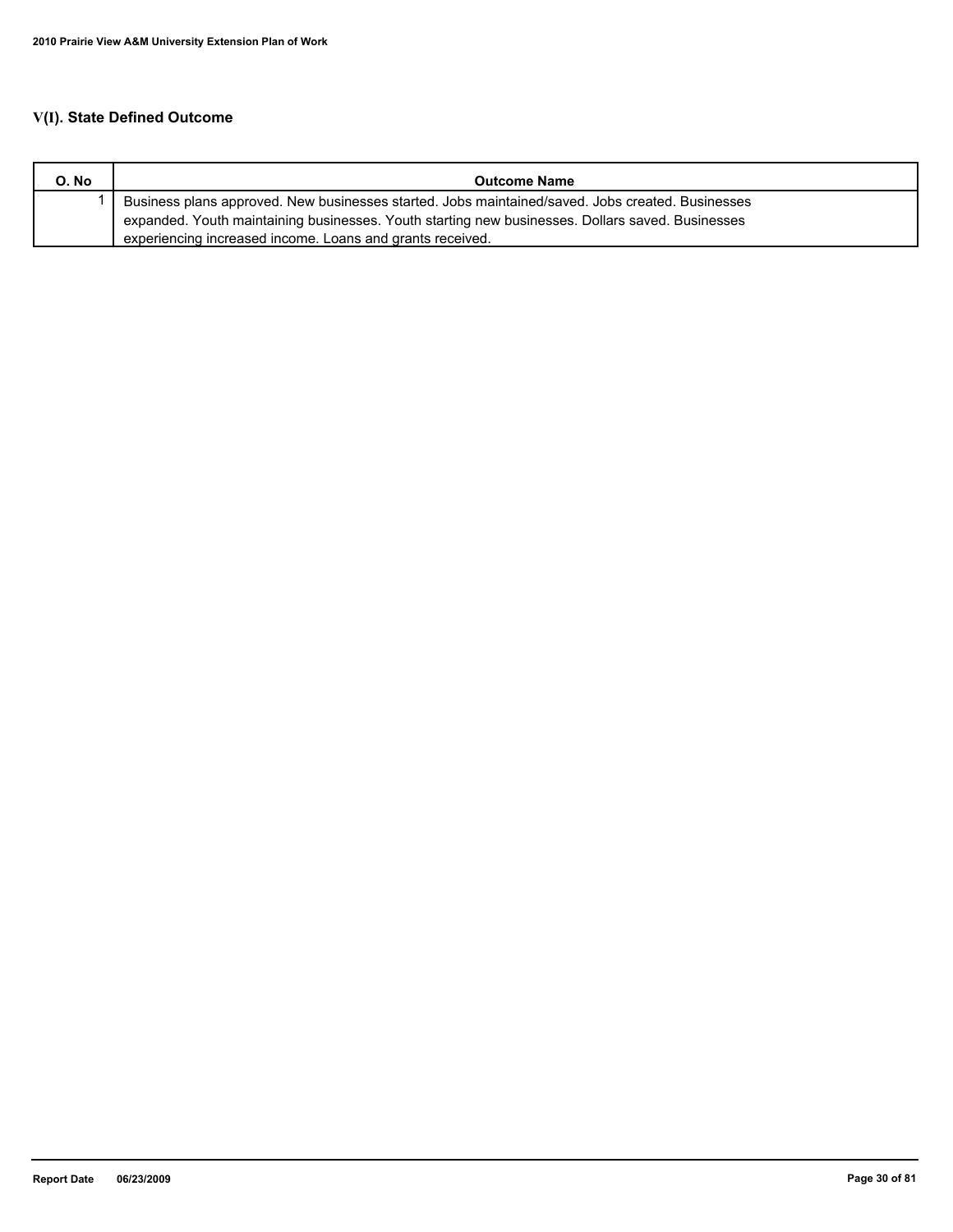### **Outcome #1**

### **1. Outcome Target**

Business plans approved. New businesses started. Jobs maintained/saved. Jobs created. Businesses expanded. Youth maintaining businesses. Youth starting new businesses. Dollars saved. Businesses experiencing increased income. Loans and grants received.

| 2. Outcome Type: | Change in Action Outcome Measure |
|------------------|----------------------------------|
|                  |                                  |

| 2010:350 | 2011:375 | 2012: 375 | 2013:375 | 2014: 375 |
|----------|----------|-----------|----------|-----------|
|          |          |           |          |           |

### **3. Associated Institute Type(s)**

•1890 Extension

### **4. Associated Knowledge Area(s)**

● 602 - Business Management, Finance, and Taxation

### **V(J). Planned Program (External Factors)**

### **1. External Factors which may affect Outcomes**

- Government Regulations
- Economy
- Appropriations changes
- Natural Disasters (drought,weather extremes,etc.)

### **Description**

Hurricanes and droughts can effect the local economy and thus effect the program.

### **V(K). Planned Program (Evaluation Studies and Data Collection)**

### **1. Evaluation Studies Planned**

- Before-After (before and after program)
- After Only (post program)
- Other (Numbers from outcome indicators)

### **Description**

Post test as well as participant comparisons will be used to evaluate the program.

### **2. Data Collection Methods**

- Observation
- Other (Survey and monthly reports)
- On-Site

### **Description**

Surveys and observation of participants will be the major forms of data collection.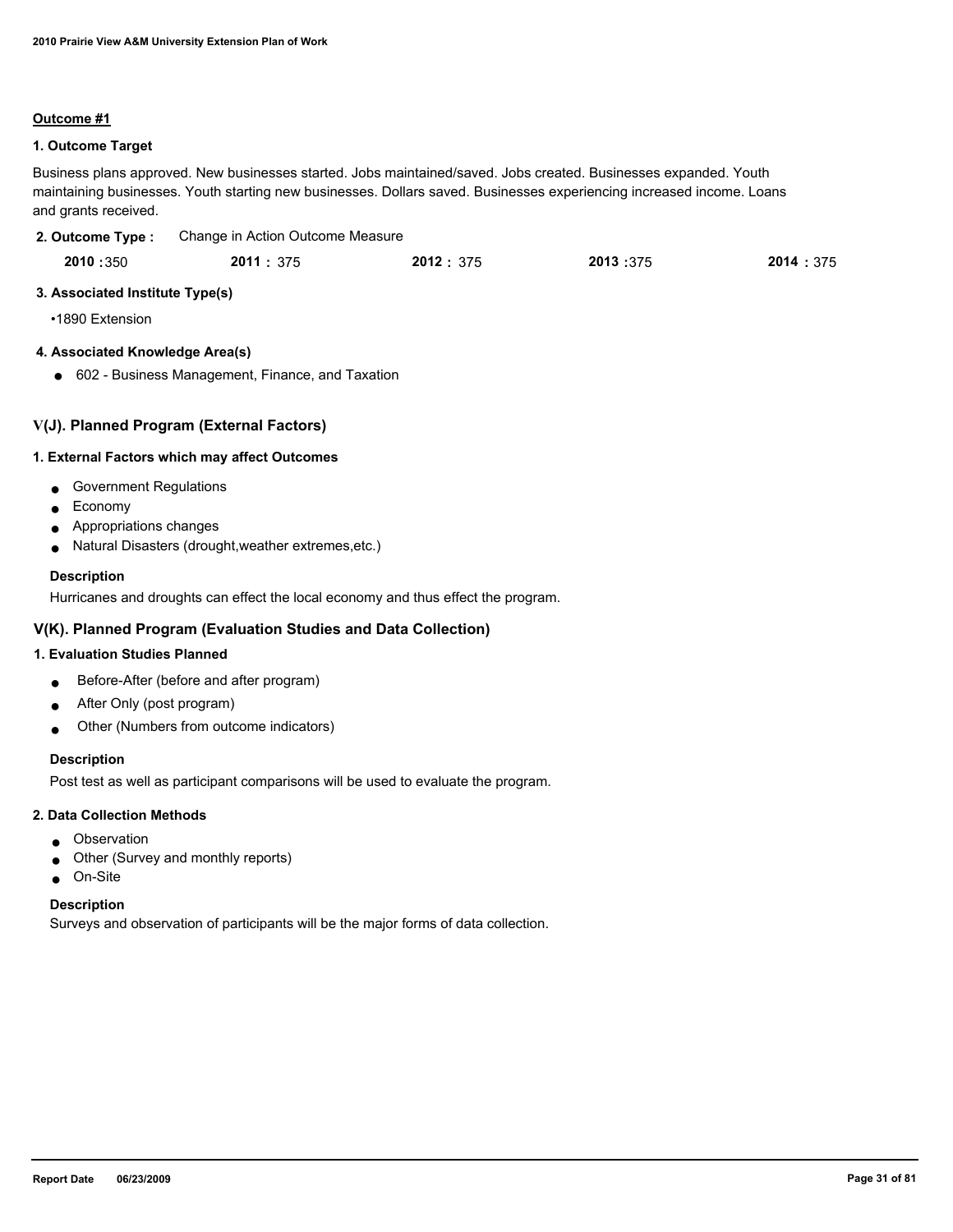### **V(A). Planned Program (Summary)**

### **Program #5**

### **1. Name of the Planned Program**

**Housing** 

### **2. Brief summary about Planned Program**

 This program provides assistance to low-income families and individuals to help them acquire standard and improved housing. The county staff will receive training in housing at the state level in addition to becoming knowledgeable of local programs. Educational programs will be conducted in the counties and one-on-one assistance will be provided for those requiring additional help such as credit counseling and completing loan applications.

- **3. Program existence :** Intermediate (One to five years)
- **4. Program duration :** Long-Term (More than five years)
- **5. Expending formula funds or state-matching funds :** Yes
- **6. Expending other than formula funds or state-matching funds :** No

### **V(B). Program Knowledge Area(s)**

### **1. Program Knowledge Areas and Percentage**

| KA<br>Code | <b>Knowledge Area</b>                                                                                 | %1862<br><b>Extension</b> | %1890<br><b>Extension</b> | %1862<br><b>Research</b> | %1890<br><b>Research</b> |
|------------|-------------------------------------------------------------------------------------------------------|---------------------------|---------------------------|--------------------------|--------------------------|
| 804        | Human Environmental Issues Concerning Apparel, Textiles,<br>and Residential and Commercial Structures |                           | 100%                      |                          |                          |
|            | <b>Total</b>                                                                                          |                           | 100%                      |                          |                          |

### **V(C). Planned Program (Situation and Scope)**

### **1. Situation and priorities**

 The program development process identified housing as a critical issue in most parts of Texas. In the counties being served by the 1890 Cooperative Extension Program, there is a shortage of affordable housing and housing for the low-income. Most low-income families live in substandard housing except for those being supported by government housing assistance programs. Many low-income families are unaware of the various housing programs established to assist them in obtaining standard decent housing. Many low-income families that qualify for government assistance worsen their financial condition in obtaining better housing by not utilizing government assistance programs, and others continue to dwell in substandard housing.

 Nearly 70% of Americans own their homes, a record high, but the rate of home ownership for working families with children is lower than in 1978, according to a study released by the Center for Housing Policy published in an article of USA Today. The surprising trend is being driven by a combination of factors: souring housing costs that have over shot wage increases, higher health care bills and a rise in the number of single parents. Minority working families have struggled the most. Their home ownership rate has stagnated at 45%, far below white families (71%) as of 2003, the last year for which figures were available. The effects are even being felt in communities where teachers, police and firefighters can't afford to live in the communities where they work, if they want to own homes. The drop in home ownership rates for working families also has repercussion for their children Studies have shown that children of home owners are more likely to have behavior problems. Home ownership for working families is not the highest in the South. In the state of Arizona home prices have soared 49% since 2002, while income has risen an average of 3%. In essence, the study highlights a shortage of affordable housing. There are government assistance programs, but they have a diminishing influence on the housing market, reveals a report from the Joint Center for Housing Studies at Harvard University.Texas is among the states with the 10 lowest homeownership rates in the nation.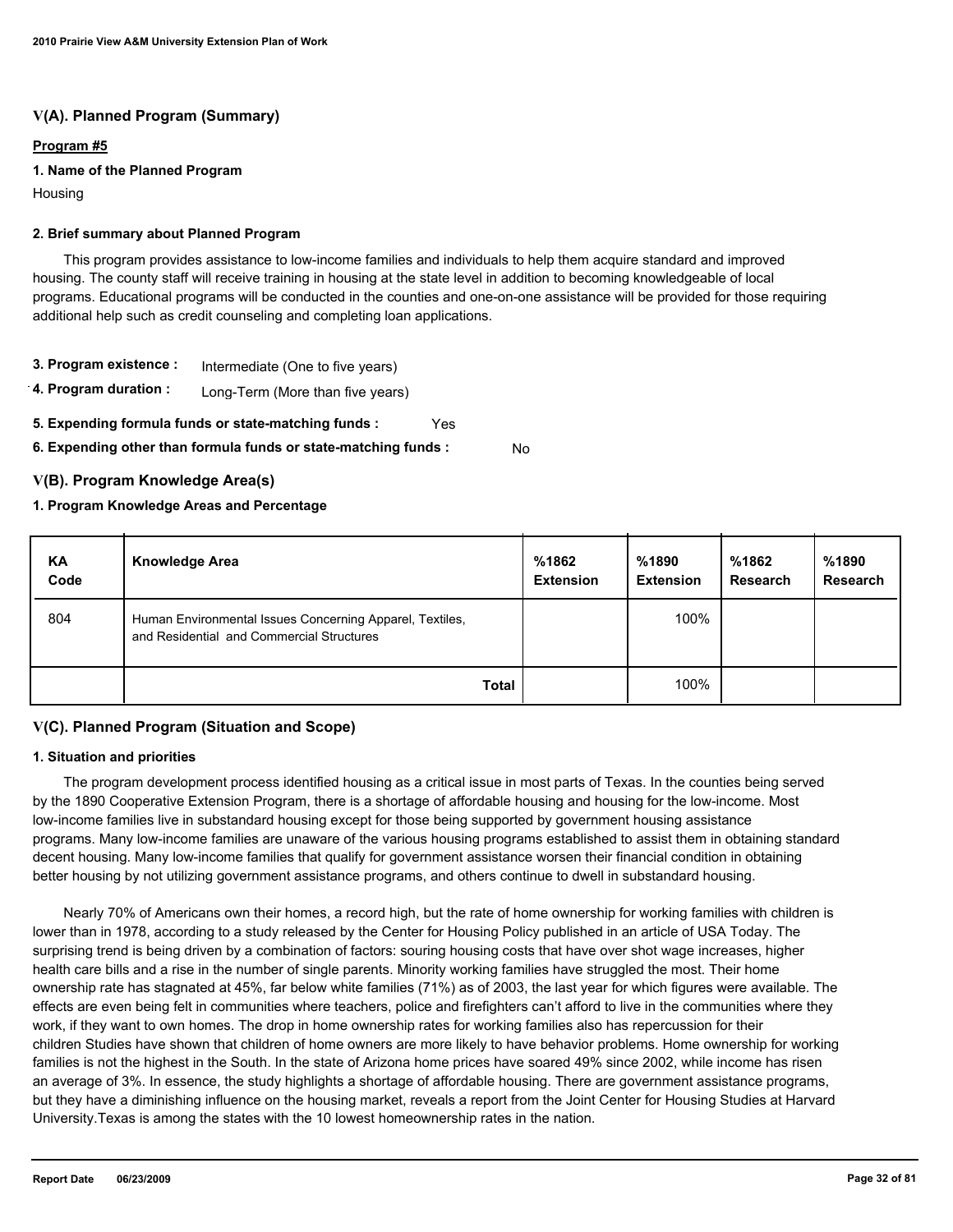### **2. Scope of the Program**

■ In-State Extension

### **V(D). Planned Program (Assumptions and Goals)**

### **1. Assumptions made for the Program**

 The implementation of this state program will cause low-income individuals and families to acquire standard housing. County staff will receive state level training from agencies and organizations on housing programs that will benefit the low-income. The state staff will provide challenges and directives for county staff to address and implement. The county staff is expected to become knowledgeable of local housing programs and include this information in their housing education and assistance efforts. Volunteers will be asked to assist in identifying potential home owners and those that need improved housing. Counties will conduct housing fairs and other housing educational programs. Those needing assistance to complete housing applications will receive this from county staff. Credit counseling assistance will also be provided to help those that do not currently qualify for home loans to qualify in the future. The county staff will involve other agencies and organizations to conduct educational programs. Research has shown that the concept approach has been implemented in the past, currently and has proven to yield positive results.

### **2. Ultimate goal(s) of this Program**

Low income individuals and families will acquire and maintain housing that meets approved government inspection standards.

### **V(E). Planned Program (Inputs)**

### **1. Estimated Number of professional FTE/SYs to be budgeted for this Program**

| Year | <b>Extension</b> |      | Research |         |
|------|------------------|------|----------|---------|
|      | 1862             | 1890 | 1862     | 1890    |
| 2010 | 0.0              | 3.0  | 0.0      | 0.0     |
| 2011 | 0.0              | 3.0  | 0.0      | $0.0\,$ |
| 2012 | 0.0              | 3.0  | 0.0      | $0.0\,$ |
| 2013 | 0.0              | 3.0  | 0.0      | 0.0     |
| 2014 | 0.0              | 3.0  | 0.0      | 0.0     |

### **V(F). Planned Program (Activity)**

### **1. Activity for the Program**

 Conduct housing fairs and other educational programs and workshops Provide one-on-one technical and educational assistance

### **2. Type(s) of methods to be used to reach direct and indirect contacts**

| <b>Extension</b>                                               |                                                                                                                                                           |  |  |
|----------------------------------------------------------------|-----------------------------------------------------------------------------------------------------------------------------------------------------------|--|--|
| <b>Indirect Methods</b><br><b>Direct Methods</b>               |                                                                                                                                                           |  |  |
| One-on-One Intervention<br>Workshop<br><b>Group Discussion</b> | <b>Public Service Announcement</b><br>$\bullet$<br><b>Newsletters</b><br>$\bullet$<br>• TV Media Programs<br>Web sites<br>Other 1 (Exhibits)<br>$\bullet$ |  |  |

### **3. Description of targeted audience**

Low-income individuals and families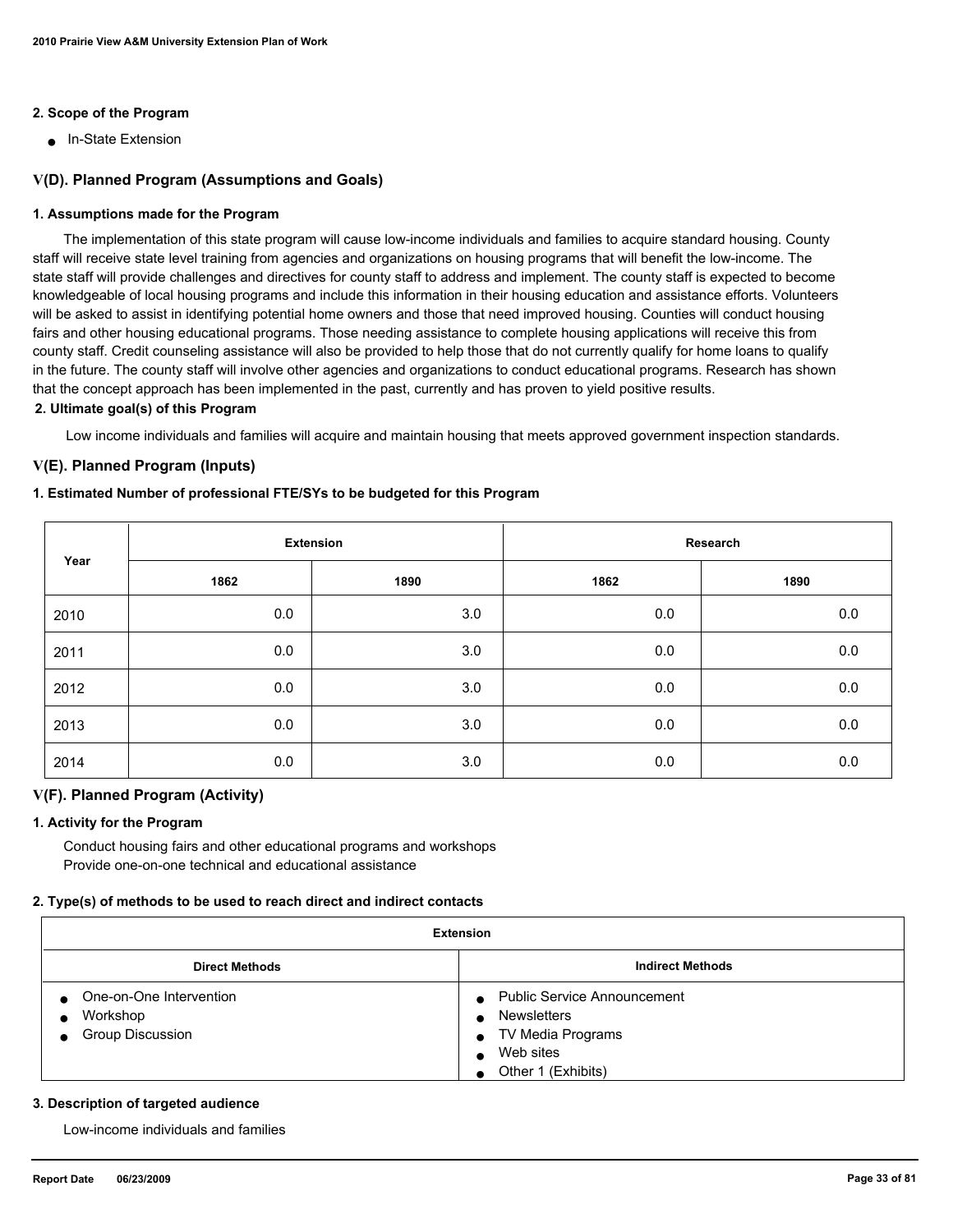#### Extension educators

### **V(G). Planned Program (Outputs)**

#### **1. Standard output measures**

### **Target for the number of persons(contacts) to be reached through direct and indirect contact methods**

|      | <b>Direct Contacts Adults</b> | <b>Indirect Contacts Adults</b> | <b>Direct Contacts Youth</b> | <b>Indirect Contacts Youth</b> |
|------|-------------------------------|---------------------------------|------------------------------|--------------------------------|
| Year | <b>Target</b>                 | <b>Target</b>                   | <b>Target</b>                | <b>Target</b>                  |
| 2010 | 1150                          | 15000                           | 0                            | 0                              |
| 2011 | 1150                          | 15000                           | 0                            | 0                              |
| 2012 | 1150                          | 15000                           | 0                            | 0                              |
| 2013 | 1150                          | 15000                           | 0                            | 0                              |
| 2014 | 1150                          | 15000                           | 0                            | 0                              |

#### **2. (Standard Research Target) Number of Patent Applications Submitted**

#### **Expected Patent Applications**

| 2010 :0<br>2013:0<br>2011:0<br>2012:0<br>2014:0 |
|-------------------------------------------------|
|-------------------------------------------------|

### **3. Expected Peer Review Publications**

| Year | <b>Research Target</b> | <b>Extension Target</b> | Total |
|------|------------------------|-------------------------|-------|
| 2010 |                        |                         |       |
| 2011 |                        |                         |       |
| 2012 |                        |                         |       |
| 2013 |                        |                         |       |
| 2014 |                        |                         |       |

### **V(H). State Defined Outputs**

### **1. Output Target**

Provide families and individuals information on housing programs targeting low-income. Provide assistance to low-income ● individuals and families needing help in completing housing loan applications. County staff in 26 counties will conduct at least one housing program targeting low-income residents. Conduct one state level training on housing for Extension staff.

| 2010:750 | 2011:750 | 2012:750 | 2013:750 | 2014 :750 |
|----------|----------|----------|----------|-----------|
|----------|----------|----------|----------|-----------|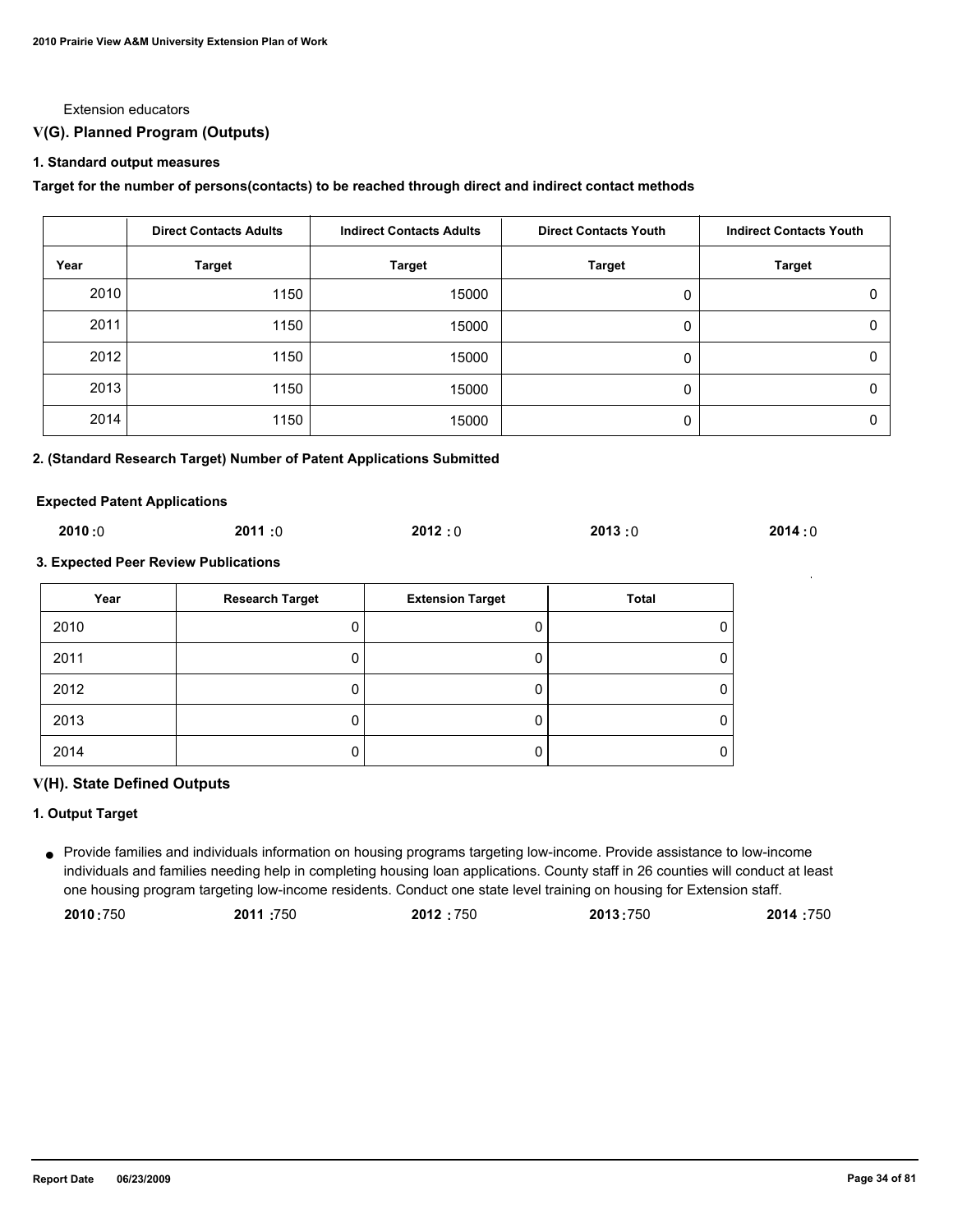## **V(I). State Defined Outcome**

| O. No | name<br>:ome                                                                                                                                            |
|-------|---------------------------------------------------------------------------------------------------------------------------------------------------------|
|       | ⊧that meets<br>individuals will acquire<br>, housino<br>approved<br>$\sim$<br>ano<br>aovernment<br><b>INS</b><br>າເແes<br>standards.<br>าspection<br>aı |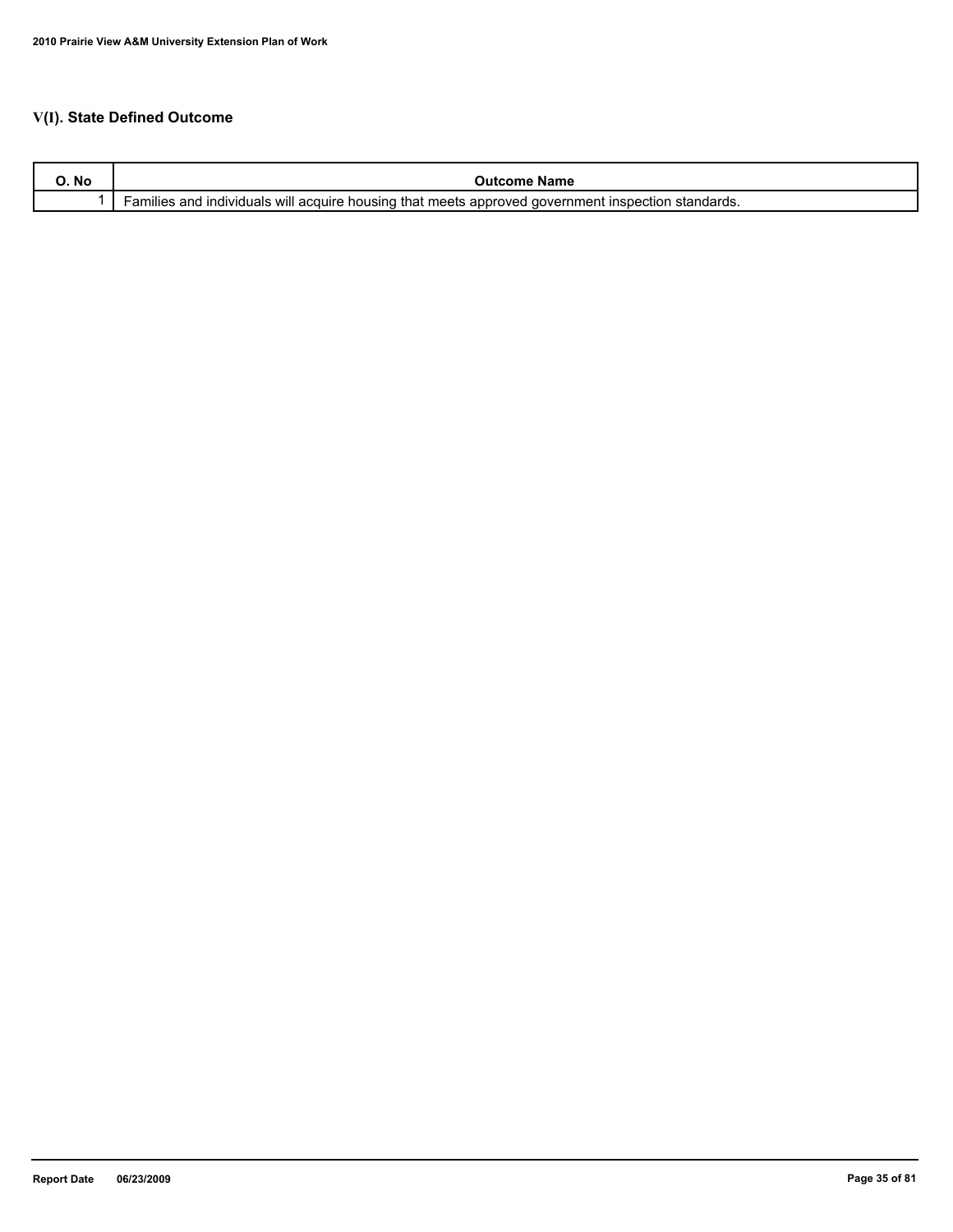### **Outcome #1**

### **1. Outcome Target**

Families and individuals will acquire housing that meets approved government inspection standards.

| 2. Outcome Type: | Change in Condition Outcome Measure |          |          |        |
|------------------|-------------------------------------|----------|----------|--------|
| 2010:100         | 2011:100                            | 2012:100 | 2013:100 | 2014:0 |

### **3. Associated Institute Type(s)**

•1890 Extension

### **4. Associated Knowledge Area(s)**

● 804 - Human Environmental Issues Concerning Apparel, Textiles, and Residential and Commercial Structures

### **V(J). Planned Program (External Factors)**

### **1. External Factors which may affect Outcomes**

- Government Regulations
- Economy
- Appropriations changes

### **Description**

Natural disasters such as hurricanes are external factors that can affect the outcome of the program.

### **V(K). Planned Program (Evaluation Studies and Data Collection)**

### **1. Evaluation Studies Planned**

● Comparisons between program participants (individuals,group,organizations) and non-participants

### **Description**

Participant comparison will be used to evaluate the program.

### **2. Data Collection Methods**

- Observation
- Other (surveys and monthly reports)
- On-Site

### **Description**

On-site observation will be used to collect data.Surveys will also be conducted.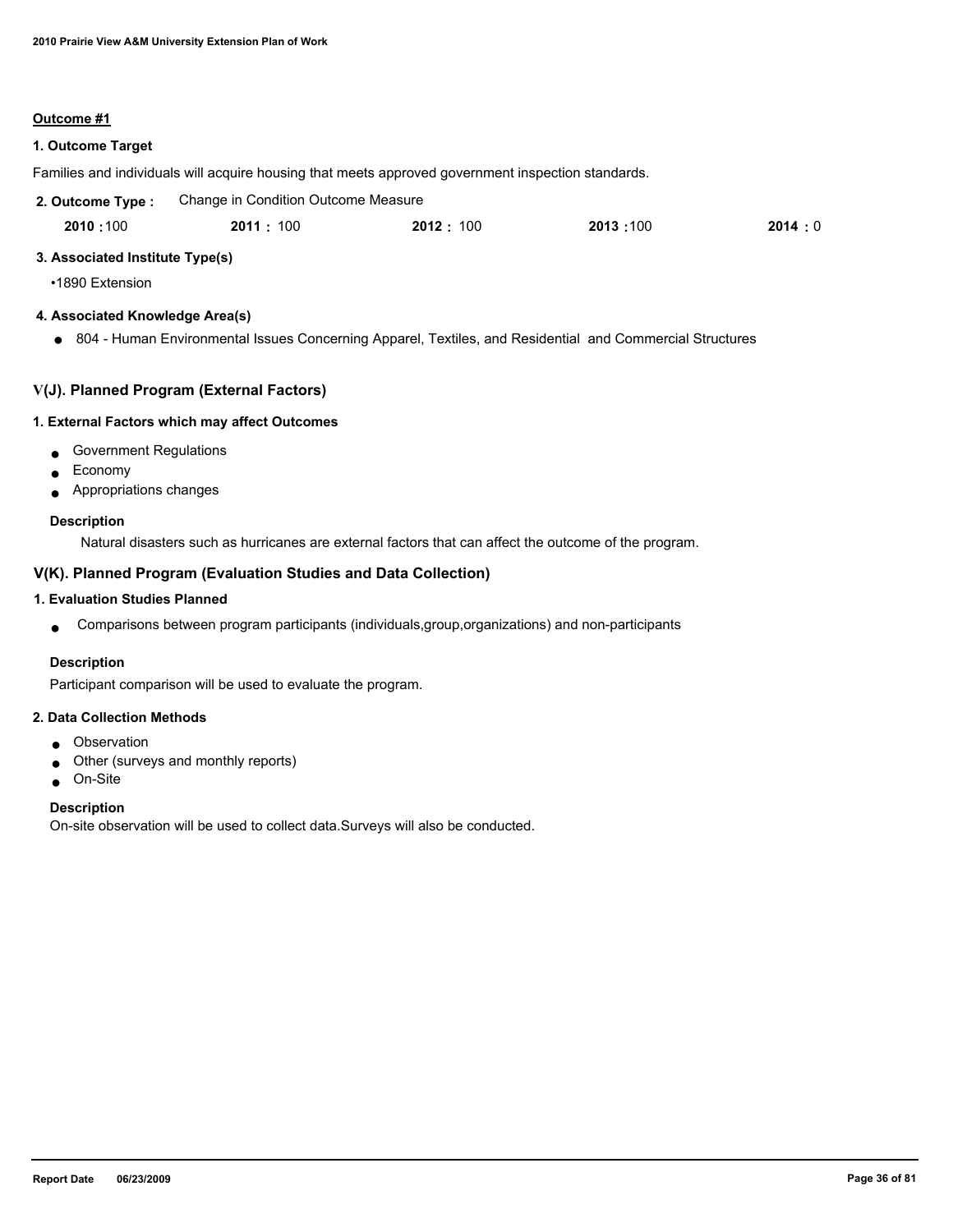### **Program #6**

### **1. Name of the Planned Program**

Community Development

#### **2. Brief summary about Planned Program**

 This planned program addresses needs in low-income, rural communities and small towns. Some of the same problems that exist in low-income, rural communities also exist in small towns. There is a need to acquire, maintain and improve community facilities. Specifically volunteer fire and health departments, rural water systems, community centers, parks, marketing facilities etc. were identified as needs. Also, community beautification and cleanup were ranked very high as needs. This program will assist low-income, rural communities and small towns in addressing many of the needs that have been identified.

- **3. Program existence :** Intermediate (One to five years)
- **4. Program duration :** Long-Term (More than five years)
- **5. Expending formula funds or state-matching funds :** Yes
- **6. Expending other than formula funds or state-matching funds :** No

### **V(B). Program Knowledge Area(s)**

### **1. Program Knowledge Areas and Percentage**

| ΚA<br>Code | <b>Knowledge Area</b>                               | %1862<br><b>Extension</b> | %1890<br><b>Extension</b> | %1862<br><b>Research</b> | %1890<br><b>Research</b> |
|------------|-----------------------------------------------------|---------------------------|---------------------------|--------------------------|--------------------------|
| 805        | Community Institutions, Health, and Social Services |                           | 100%                      |                          |                          |
|            | <b>Total</b>                                        |                           | 100%                      |                          |                          |

# **V(C). Planned Program (Situation and Scope)**

#### **1. Situation and priorities**

 People residing in rural towns and neighborhoods have realized the importance of conducting clean-up, fix-up activities on a regular basis. A number of rural towns and communities have chosen to conduct community clean-ups at least two times a year. There are many advantages to maintaining attractive towns and neighborhoods. Published in the Window and State Government, Texas Comptroller of Public Accounts, are several success stories about small towns and neighborhoods attracting businesses, needed resources and people. County officials in Angelina County say attracting major employers is an indirect result of their focus on maintaining a clean, litter-free community. Bill Wellborn, president and CEO of the Lufkin/Angelina County Economic Development Partnership, says "to make a home for world-class companies you have to have a world-class community. If you look at trying to attract new business and industry, you need to have a clean and neat community. If you don't have those things in the decision-making process you never make it past the first visit." "First impressions mean a lot when a person is driving through your community and you have litter on your highway and don't have proper upkeep of your medians," says Melinda Kartye, Angelina Beautiful-Clean executive director. Clean, landscaped entrances to communities, well maintained streets, and manicured homes in neighborhoods can create a positive first impression for prospective employers.

 Through the program development process, community development was identified as an area that needed to be addressed in low-income rural communities. Rural communities are unlike urban communities where, in most cases, needed resources and facilities are a part of the community infrastructure. Some of the rural communities' infrastructure and facilities are community driven and require the effort and support of community residents. Many of the rural communities are experiencing difficulty in obtaining and upgrading some of the basic needed resources. Some of those include rural water systems, volunteer fire and safety departments, meeting and recreation facilities and marketing facilities. The communities in which the low-income reside are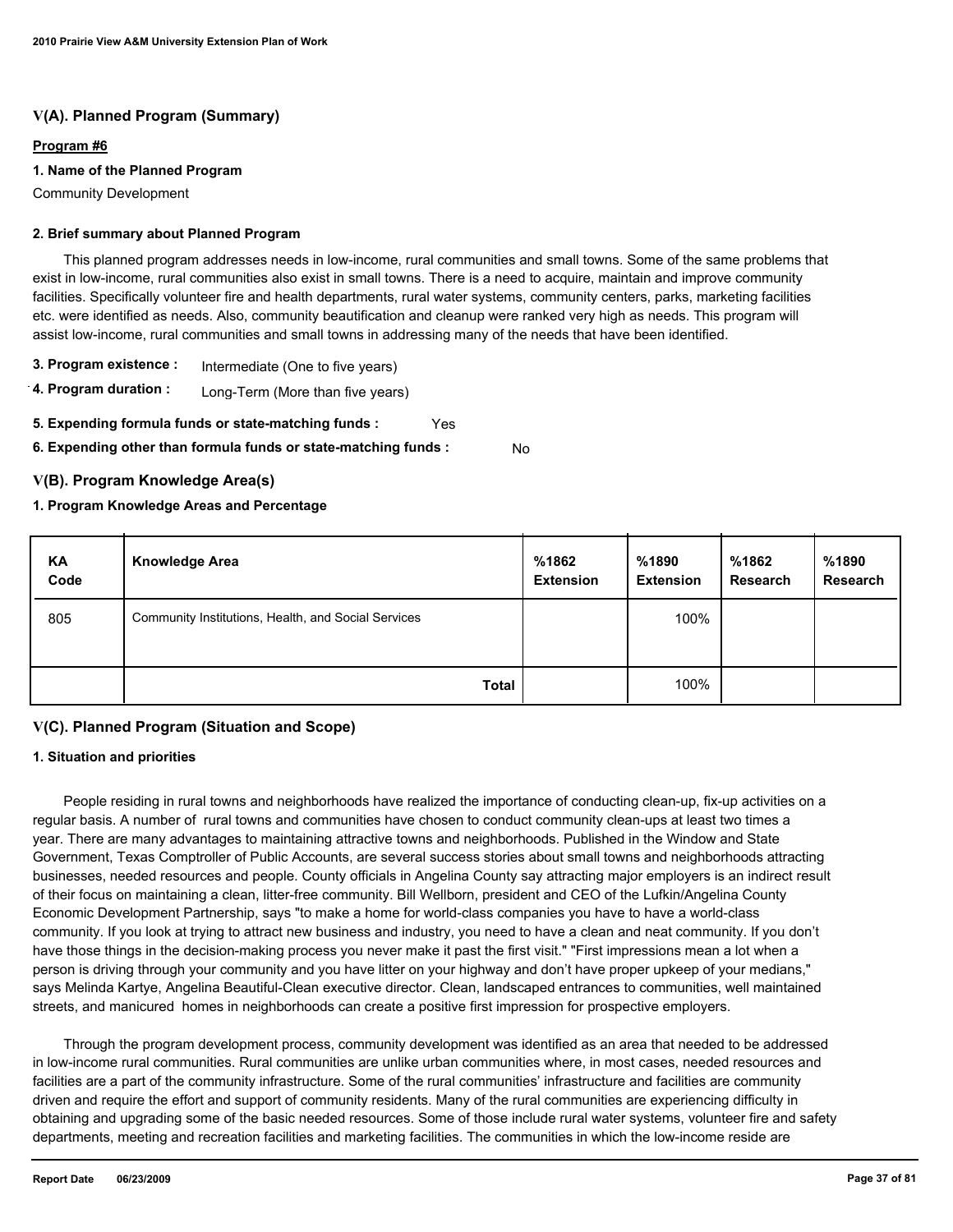generally unsightly and require major work and the cooperation of residents to upgrade their status. That is the case in the counties where programs are implemented by 1890 Cooperative Extension. Residents are not motivated to maintain and improve their communities and consequently, the unsightliness and living conditions continue to worsen. The communities are plagued with debris, trash, tall weeds, unkempt lawns, unsightly homes that need repair and painting, etc. These communities usually lack educational and recreational activities for youth and adults. Crime is prevalent and on the rise in these communities. When indicators of a community in distress are routinely ignored, the community becomes a negative target for opportunists. Litter and illegal dumping are early indicators of a community in distress. It will not take long before outsiders think that the community has no "owners" or individuals concerned with its safety. It may appear to be abandoned by residents and local businesses. Graffiti vandalized vehicles and poorly maintained or abandoned buildings mark a neighborhood. What follow are rapid decay and a loss of community safety.

#### **2. Scope of the Program**

■ In-State Extension

### **V(D). Planned Program (Assumptions and Goals)**

#### **1. Assumptions made for the Program**

 The implementation of this program is expected to make residents of small towns and rural low-income neighborhoods feel better about where they live. In working with county staff and local leaders, small towns and communities will organize and work on issues that are important to the community. Nearly all of the counties have identified community clean-up as one of the top issues to be addressed. Another issue that was identified is the acquisition and maintenance of communities and facilities. Unsightly communities will improve their appearance. Needed community facilities will be acquired, maintained and improved such as rural water systems, parks, community centers, volunteer fire departments, and farmers markets. Residents will adopt recommended practices for home owners such as carrying out timely lawn maintenance schedules, landscaping their homes, cleaning up unsightly debris, removing junk vehicles, and improving and maintaining the exterior of their homes. Some of the organized groups will apply for and receive their 501©3 status. This will put them in a position to apply for monies to further improve their community or small town. New businesses will locate in some of these rural areas, thus creating additional jobs or employment for community residents.

#### **2. Ultimate goal(s) of this Program**

Low-income communities/neighborhoods will acquire, maintain and enhance community facilities.

 Community residents and leaders will become involved in activities that enhance their communities and their place of residence.

Communities will establish a crime watch program.

## **V(E). Planned Program (Inputs)**

# **1. Estimated Number of professional FTE/SYs to be budgeted for this Program**

|      |      | <b>Extension</b> |      | Research |
|------|------|------------------|------|----------|
| Year | 1862 | 1890             | 1862 | 1890     |
| 2010 | 0.0  | 4.0              | 0.0  | 0.0      |
| 2011 | 0.0  | 4.0              | 0.0  | 0.0      |
| 2012 | 0.0  | 4.0              | 0.0  | 0.0      |
| 2013 | 0.0  | 4.0              | 0.0  | 0.0      |
| 2014 | 0.0  | 4.0              | 0.0  | 0.0      |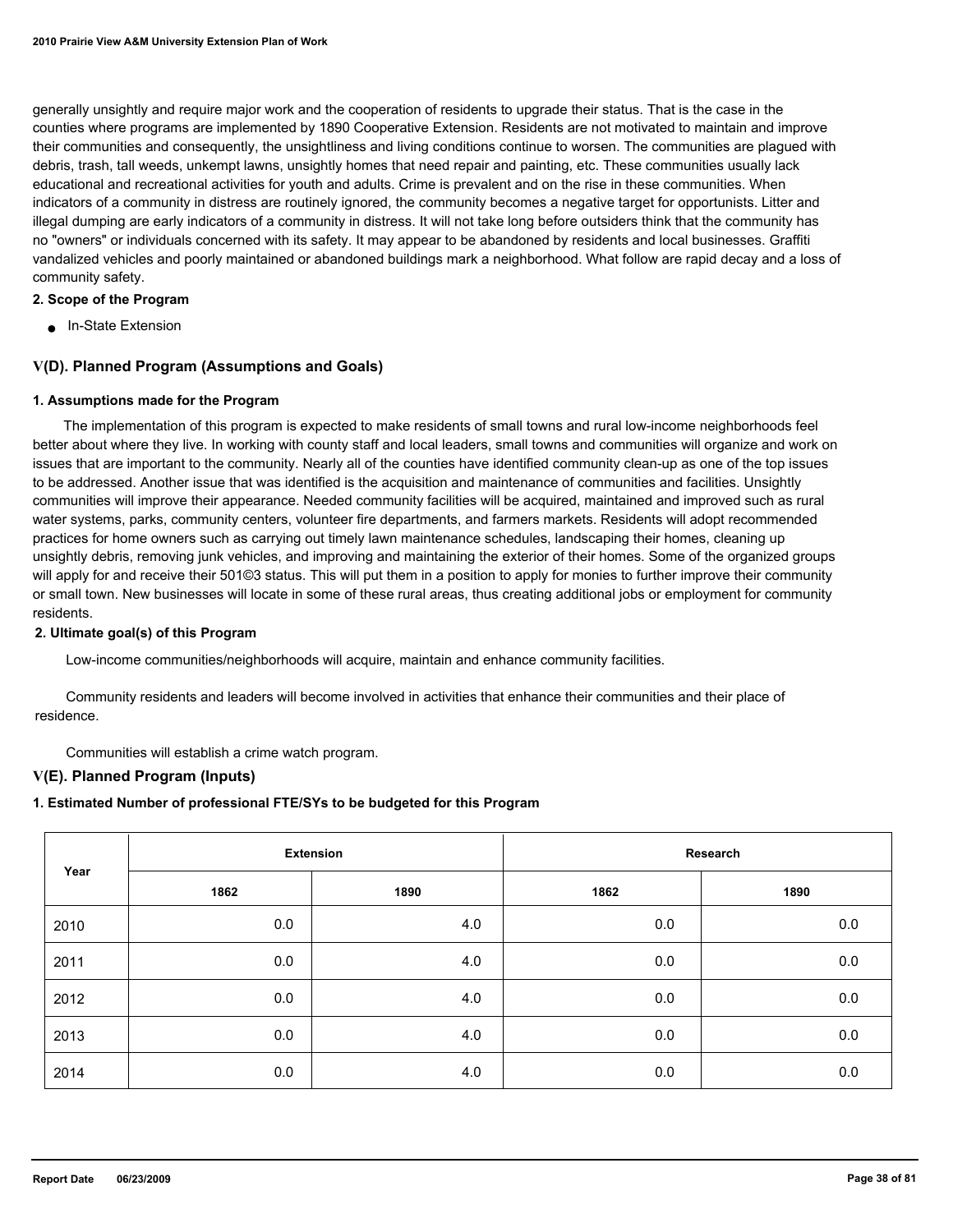# **V(F). Planned Program (Activity)**

#### **1. Activity for the Program**

 To accomplish the goals of this program, workshops and trainings will be conducted for both staff and clientele. Staff will conduct educational programs for clientele. One-on-one assistance will be provided to groups and community leaders.

#### **2. Type(s) of methods to be used to reach direct and indirect contacts**

| Extension                                                      |                                                                                            |  |
|----------------------------------------------------------------|--------------------------------------------------------------------------------------------|--|
| <b>Direct Methods</b>                                          | <b>Indirect Methods</b>                                                                    |  |
| One-on-One Intervention<br><b>Group Discussion</b><br>Workshop | <b>Newsletters</b><br>TV Media Programs<br>Web sites<br><b>Public Service Announcement</b> |  |

#### **3. Description of targeted audience**

Low income community residents, low income neighborhods, small town officials, community leaders

## **V(G). Planned Program (Outputs)**

### **1. Standard output measures**

### **Target for the number of persons(contacts) to be reached through direct and indirect contact methods**

|      | <b>Direct Contacts Adults</b> | <b>Indirect Contacts Adults</b> | <b>Direct Contacts Youth</b> | <b>Indirect Contacts Youth</b> |
|------|-------------------------------|---------------------------------|------------------------------|--------------------------------|
| Year | <b>Target</b>                 | <b>Target</b>                   | <b>Target</b>                | <b>Target</b>                  |
| 2010 | 1400                          | 17000                           |                              |                                |
| 2011 | 1400                          | 17000                           |                              |                                |
| 2012 | 1400                          | 17000                           |                              |                                |
| 2013 | 1400                          | 17000                           |                              |                                |
| 2014 | 1400                          | 17000                           |                              |                                |

#### **2. (Standard Research Target) Number of Patent Applications Submitted**

#### **Expected Patent Applications**

| 2010 :0 | 2011:0 | 2012:0 | 2013:0 | 2014:0 |
|---------|--------|--------|--------|--------|
|         |        |        |        |        |

#### **3. Expected Peer Review Publications**

| Year | <b>Research Target</b> | <b>Extension Target</b> | Total |
|------|------------------------|-------------------------|-------|
| 2010 | 0                      |                         | 0     |
| 2011 | 0                      |                         | 0     |
| 2012 | 0                      |                         | 0     |
| 2013 | 0                      |                         | 0     |
| 2014 | 0                      |                         | 0     |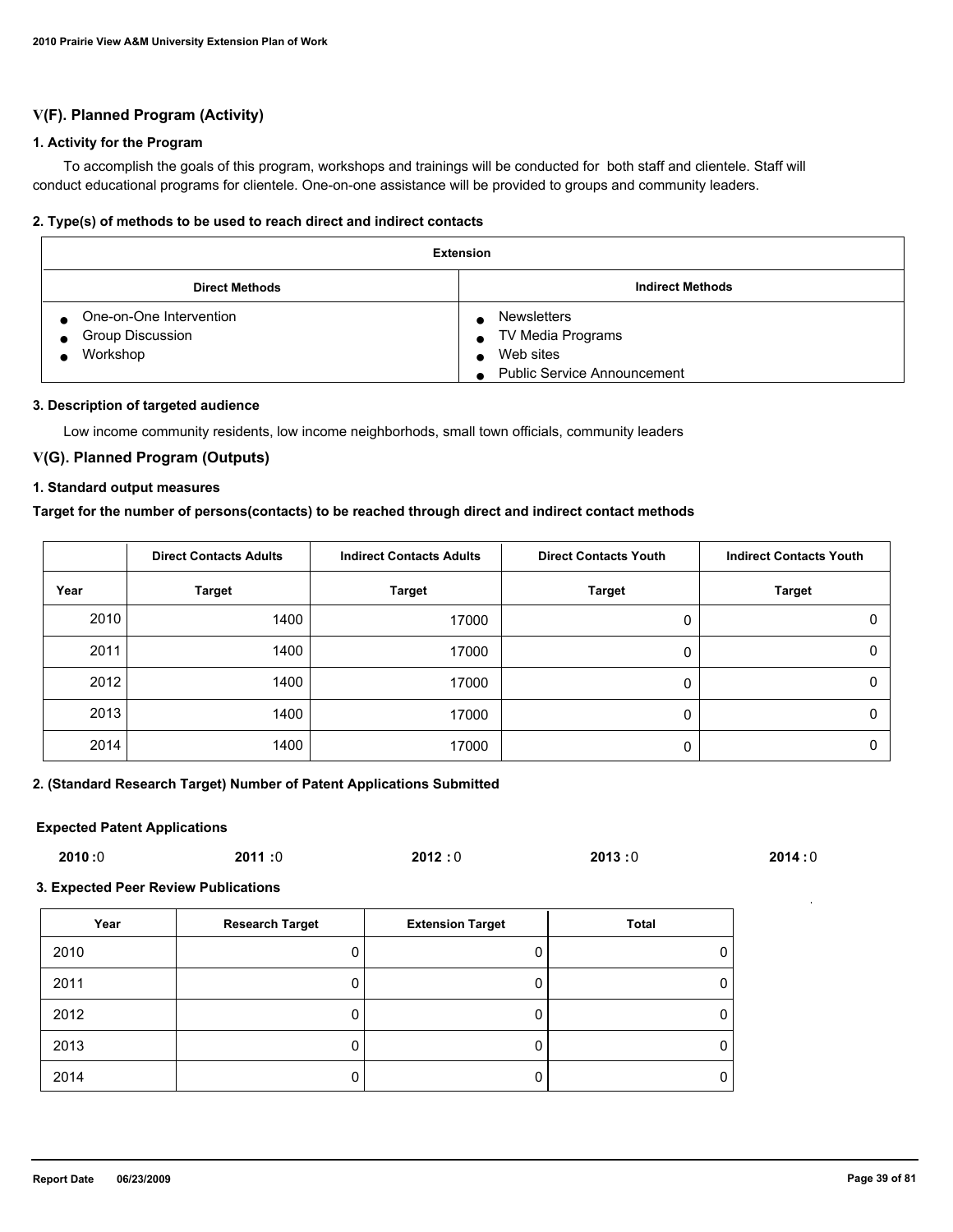# **V(H). State Defined Outputs**

# **1. Output Target**

Develop and conduct programs that promote community maintenance and improvement in counties. Conduct in-service training ● for county staff on community beautification and enhancements. Assist communities with receiving their 501c3 status. Disseminate applicable information in rural communities needing facilities and facilities upgrades. Provide technical assistance to communities when needed.

|  | 2010:900 | 2011 :900 | 2012:900 | 2013:900 | 2014 :900 |
|--|----------|-----------|----------|----------|-----------|
|--|----------|-----------|----------|----------|-----------|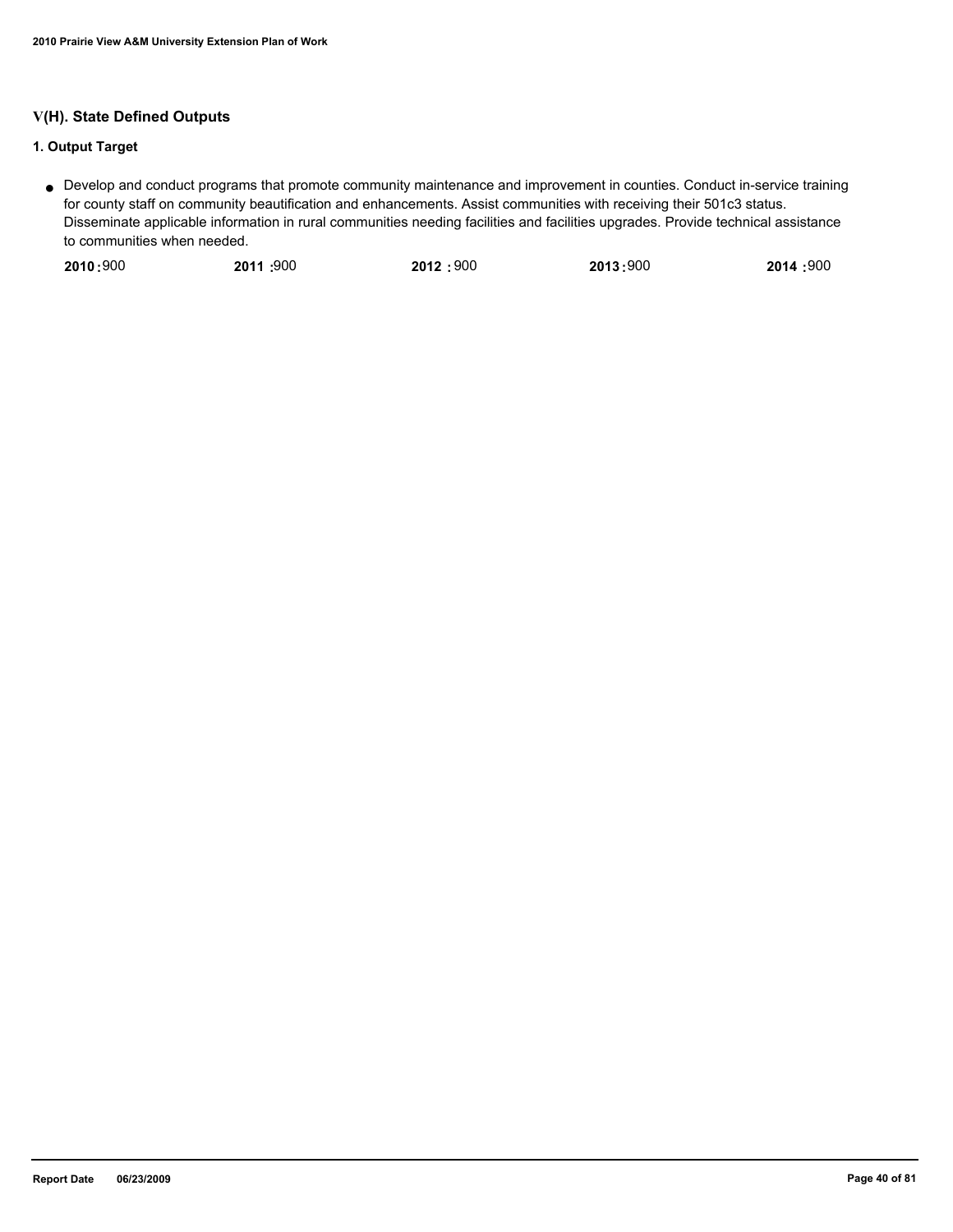# **V(I). State Defined Outcome**

| O. No | <b>Outcome Name</b>                                                                                                                                                                                                                                                                                                                                                                                                                                                                                                                                                                                                                                                                                                                                                                                  |  |
|-------|------------------------------------------------------------------------------------------------------------------------------------------------------------------------------------------------------------------------------------------------------------------------------------------------------------------------------------------------------------------------------------------------------------------------------------------------------------------------------------------------------------------------------------------------------------------------------------------------------------------------------------------------------------------------------------------------------------------------------------------------------------------------------------------------------|--|
|       | People in communities will organize to enhance their communities and the place where they reside.<br>Community residents will participate in community clean-up and fix-up activities. Families and individuals will<br>adopt home beautification and maintenance practices. Community residents will establish and conduct<br>programs that provide education recreation and a safe environment. Communities will establish rural water<br>systems, and repair, upgrade and expand existing ones. Organized communities will acquire and maintain<br>quality volunteer fire and safety departments. Communities will acquire facilities to conduct meetings and<br>recreational and educational activities. Organized groups and individuals will establish facilities to market their<br>products. |  |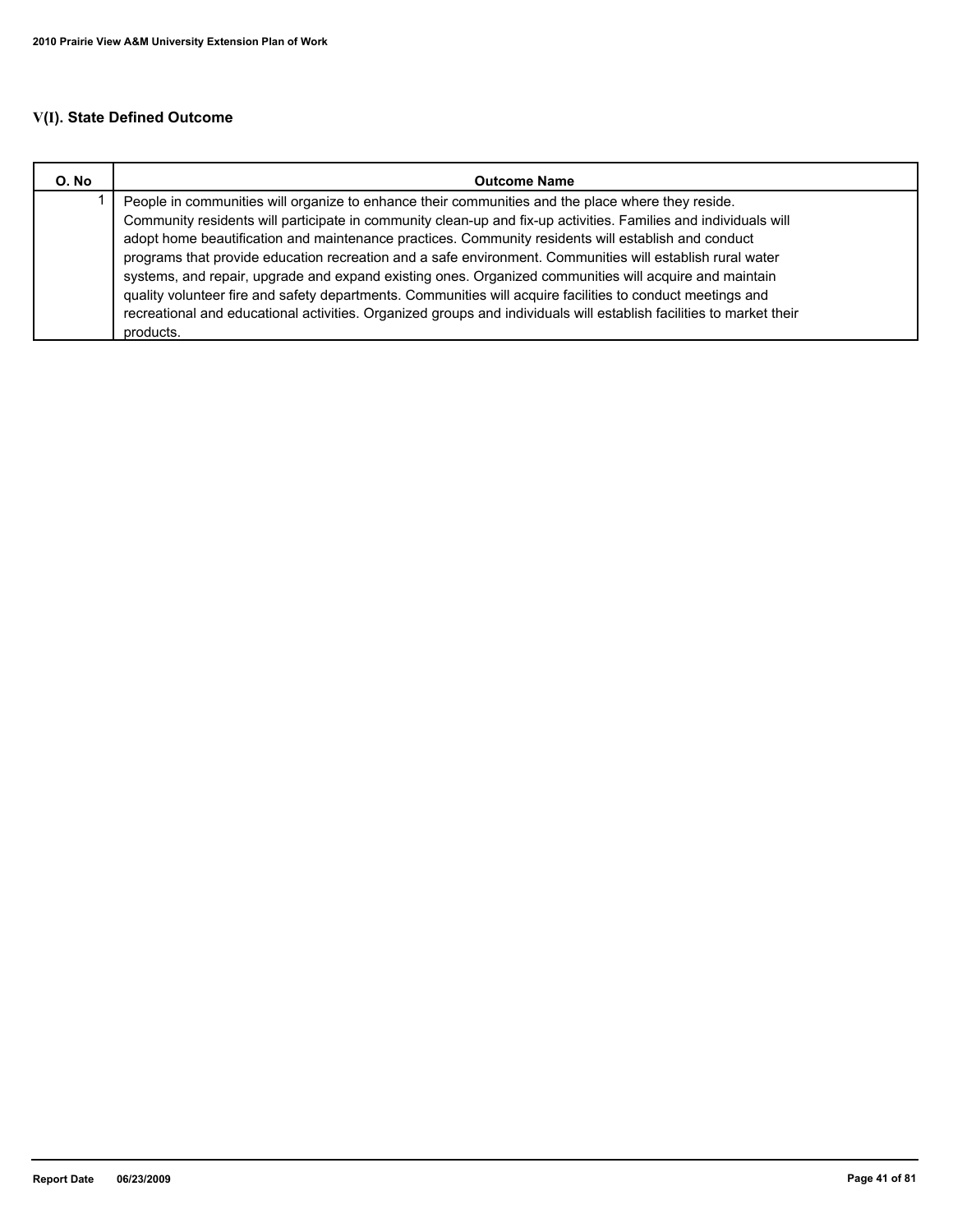#### **Outcome #1**

#### **1. Outcome Target**

People in communities will organize to enhance their communities and the place where they reside. Community residents will participate in community clean-up and fix-up activities. Families and individuals will adopt home beautification and maintenance practices. Community residents will establish and conduct programs that provide education recreation and a safe environment. Communities will establish rural water systems, and repair, upgrade and expand existing ones. Organized communities will acquire and maintain quality volunteer fire and safety departments. Communities will acquire facilities to conduct meetings and recreational and educational activities. Organized groups and individuals will establish facilities to market their products.

Change in Condition Outcome Measure **2. Outcome Type :**

| 2010:800 | 2011: 825 | 2012: 825 | 2013:825 | 2014:825 |
|----------|-----------|-----------|----------|----------|
|          | ____      |           |          |          |

#### **3. Associated Institute Type(s)**

•1890 Extension

### **4. Associated Knowledge Area(s)**

● 805 - Community Institutions, Health, and Social Services

# **V(J). Planned Program (External Factors)**

#### **1. External Factors which may affect Outcomes**

- Appropriations changes
- **Economy**
- **Government Regulations**

#### **Description**

Changes in government regulations and changes in funding will affect the program outcomes.

# **V(K). Planned Program (Evaluation Studies and Data Collection)**

### **1. Evaluation Studies Planned**

- Comparisons between program participants (individuals,group,organizations) and non-participants
- Comparisons between different groups of individuals or program participants experiencing different levels of program intensity.
- Comparison between locales where the program operates and sites without program intervention

#### **Description**

A comparison among participants will be done.

#### **2. Data Collection Methods**

- On-Site
- Other (surveys and monthly reports)
- Observation

#### **Description**

Participant observation will be used to collect data.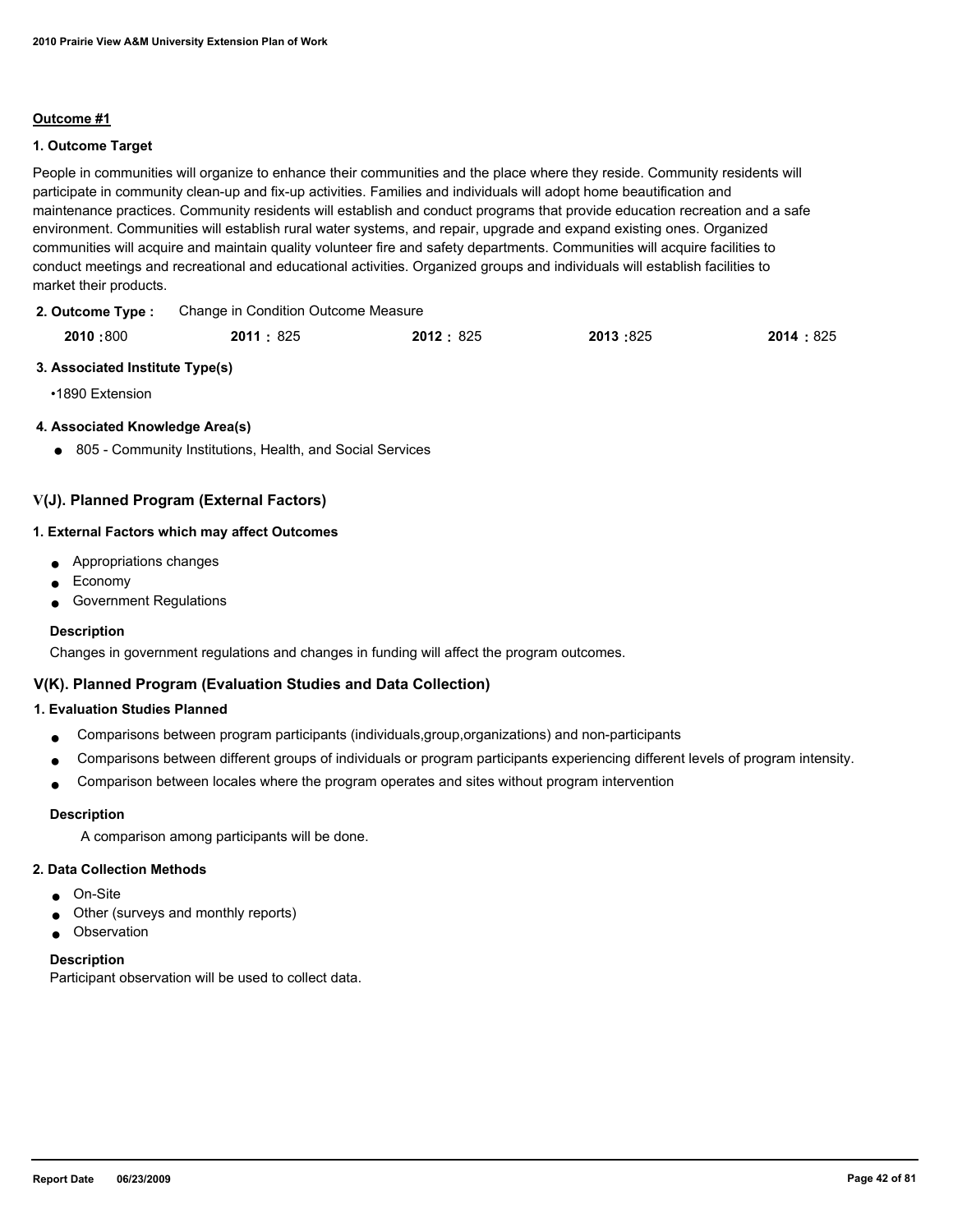# **Program #7**

### **1. Name of the Planned Program**

Sustainable Agriculture Production Systems

#### **2. Brief summary about Planned Program**

 This program will focus on developing a sustainable farming operation focusing on small scale family farms and farmers that are socially disadvantaged. The purpose is to ensure that these agricultural operations are not only profitable but that they are also friendly to the community and the environment.

 In general, these alternatives and sustainable production practices could enhance profitability of farming operations and minimize fluctuation in farm income to improve the economic well being which may improve the quality of life of limited-resource farmers.

**3. Program existence :** Intermediate (One to five years)

**4. Program duration :** Long-Term (More than five years)

**5. Expending formula funds or state-matching funds :** Yes

**6. Expending other than formula funds or state-matching funds :** No

### **V(B). Program Knowledge Area(s)**

#### **1. Program Knowledge Areas and Percentage**

| KA<br>Code | <b>Knowledge Area</b>                                 | %1862<br><b>Extension</b> | %1890<br><b>Extension</b> | %1862<br><b>Research</b> | %1890<br>Research |
|------------|-------------------------------------------------------|---------------------------|---------------------------|--------------------------|-------------------|
| 102        | Soil, Plant, Water, Nutrient Relationships            |                           | 25%                       |                          |                   |
| 205        | <b>Plant Management Systems</b>                       |                           | 25%                       |                          |                   |
| 211        | Insects, Mites, and Other Arthropods Affecting Plants |                           | 10%                       |                          |                   |
| 301        | Reproductive Performance of Animals                   |                           | 25%                       |                          |                   |
| 303        | Genetic Improvement of Animals                        |                           | 15%                       |                          |                   |
|            | <b>Total</b>                                          |                           | 100%                      |                          |                   |

# **V(C). Planned Program (Situation and Scope)**

#### **1. Situation and priorities**

 A majority of the agricultural producers that get assistance from the Cooperative Extension Program are small farmers with less than 50 acres of land. Many of these socially disadvantaged farmers work full time, and the farm is a second source of income. A low-input sustainable agricultural system is needed to assist these producers get optimum production in the most economical manner.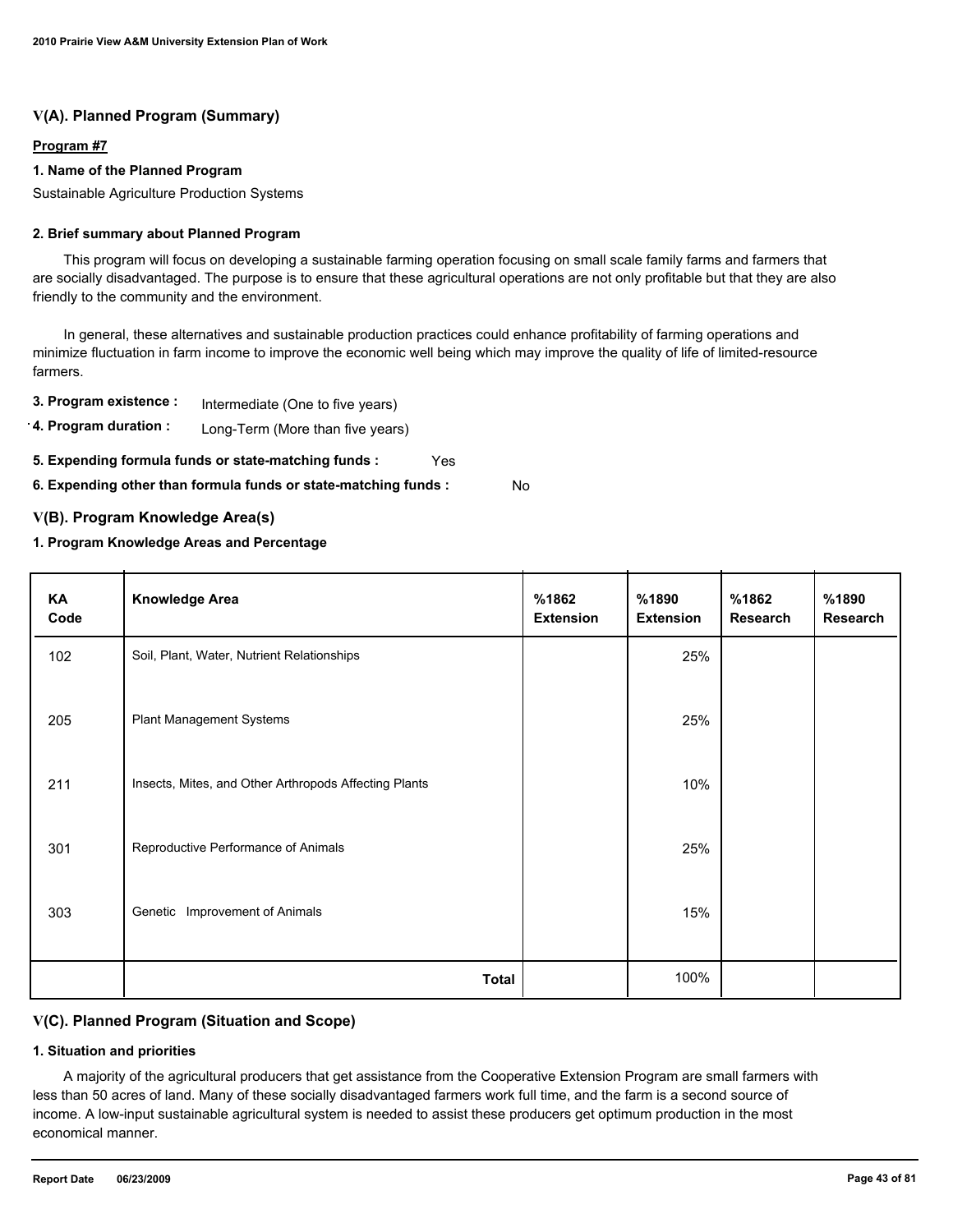The South lends itself to many sustainable alternatives because of its mild climate and

 long growing season. Fruit and vegetable crop productions have been suggested as agricultural alternatives that could improve the income situation of small-scale farmers who utilize Cooperative Extension. Many of these individuals are limited resource farmers seeking methods to improve their crop production potential and profitability. Studies have shown that low-input, alternative agriculture using alternative crops and environmentally friendly production practices will enhance productivity without polluting the environment. Variety trials, fertilizer treatments and different cultural practices have been investigated to determine the relationship between plants and growth factors, appropriate crop management practices and pest control. For small livestock producers, sustainable methods are being promoted that will assist these agricultural operations facing problems such as inadequate rotational grazing techniques, poor selection and management of breeding stock, and problems of controlling animal diseases and parasites.

#### **2. Scope of the Program**

■ In-State Extension

### **V(D). Planned Program (Assumptions and Goals)**

#### **1. Assumptions made for the Program**

 This program assumes that with contributions from the Cooperative Extension staff, better production practices will be identified and used for the profitable production of fruits, vegetables, livestock and other alternative crops. To ensure full participation of the stakeholders, applied research will be conducted with socially disadvantaged farmers. This applied research will allow the farmers to work closely with Cooperative Extension staff while gaining hands-on experience in sustainable agriculture. This training will be in addition to the workshops, seminars and other educational programs provided to the farmers. The planning and execution of the plans will continue to be in collaboration with clientele.

#### **2. Ultimate goal(s) of this Program**

 To train agricultural producers in the use of alternative enterprises and production systems that will help them maximize the quality and quantity of goods produced. The impact of different cropping/production systems and cultural practices will be used to increase farm profitability.

#### **V(E). Planned Program (Inputs)**

#### **1. Estimated Number of professional FTE/SYs to be budgeted for this Program**

|      |      | <b>Extension</b> |         | Research |
|------|------|------------------|---------|----------|
| Year | 1862 | 1890             | 1862    | 1890     |
| 2010 | 0.0  | 6.8              | 0.0     | 0.0      |
| 2011 | 0.0  | 6.8              | 0.0     | 0.0      |
| 2012 | 0.0  | 6.8              | 0.0     | $0.0\,$  |
| 2013 | 0.0  | 6.8              | $0.0\,$ | $0.0\,$  |
| 2014 | 0.0  | 6.8              | 0.0     | 0.0      |

#### **V(F). Planned Program (Activity)**

#### **1. Activity for the Program**

 Cooperative Extension will: Conduct educational programs Conduct subject matter workshops / field days / tours Provide one-on-one technical assistance / consultations Conduct training programs Assist clients with development of farm plans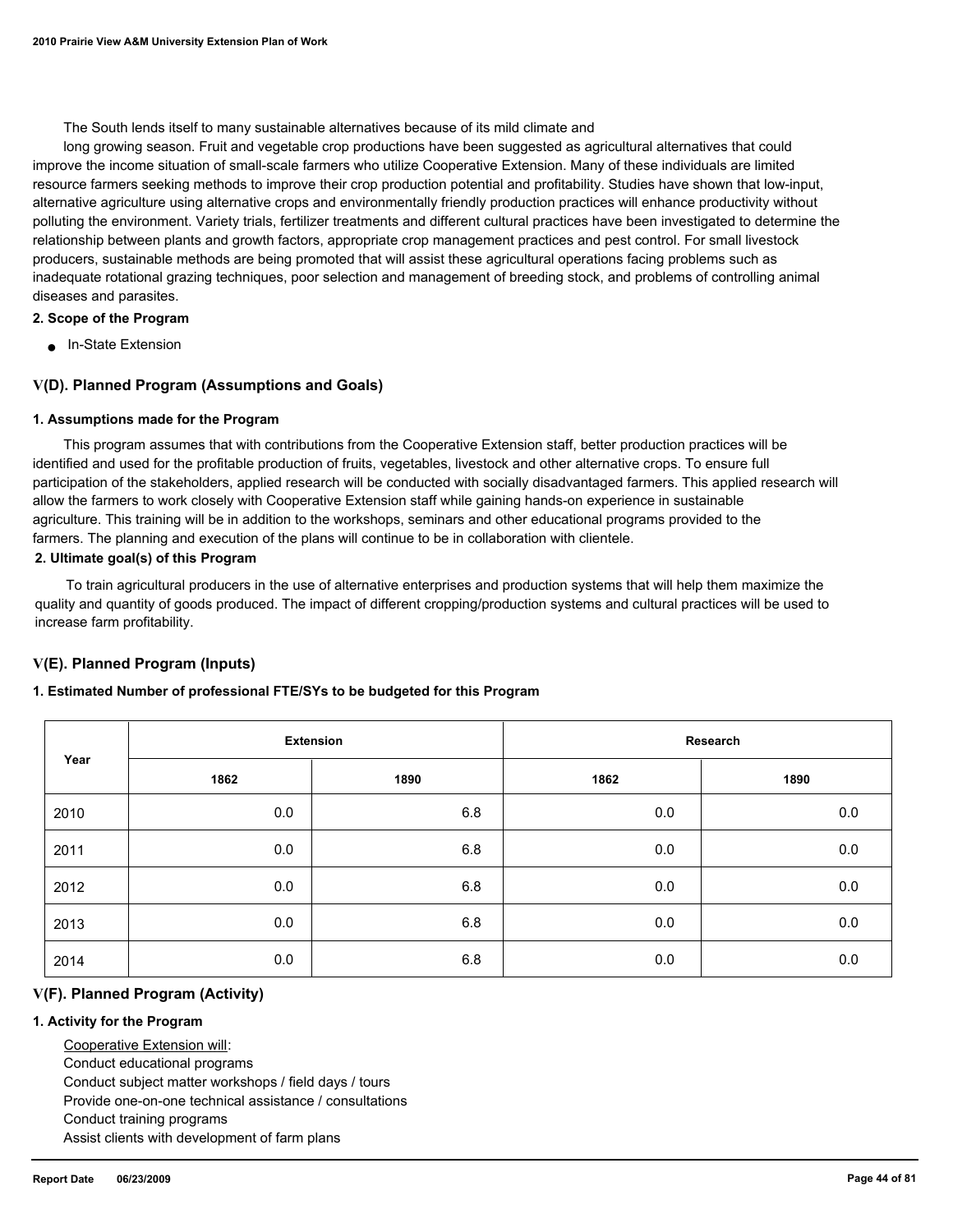Hold on-farm demonstrations

### **2. Type(s) of methods to be used to reach direct and indirect contacts**

| <b>Extension</b>                                                                                           |                                                                                                    |  |  |
|------------------------------------------------------------------------------------------------------------|----------------------------------------------------------------------------------------------------|--|--|
| <b>Direct Methods</b>                                                                                      | <b>Indirect Methods</b>                                                                            |  |  |
| One-on-One Intervention<br><b>Education Class</b><br>Workshop<br>Demonstrations<br><b>Group Discussion</b> | TV Media Programs<br>$\bullet$<br><b>Newsletters</b><br>Web sites<br>■ Public Service Announcement |  |  |

#### **3. Description of targeted audience**

Small farmers; limited resource farmers; family farmers and socially disadvantaged farmers.

#### **V(G). Planned Program (Outputs)**

#### **1. Standard output measures**

#### **Target for the number of persons(contacts) to be reached through direct and indirect contact methods**

|      | <b>Direct Contacts Adults</b> | <b>Indirect Contacts Adults</b> | <b>Direct Contacts Youth</b> | <b>Indirect Contacts Youth</b> |
|------|-------------------------------|---------------------------------|------------------------------|--------------------------------|
| Year | <b>Target</b>                 | <b>Target</b>                   | <b>Target</b>                | <b>Target</b>                  |
| 2010 | 275                           | 3200                            | 110                          | 275                            |
| 2011 | 275                           | 3200                            | 110                          | 275                            |
| 2012 | 275                           | 3200                            | 110                          | 275                            |
| 2013 | 275                           | 3200                            | 110                          | 275                            |
| 2014 | 275                           | 3200                            | 110                          | 275                            |

### **2. (Standard Research Target) Number of Patent Applications Submitted**

### **Expected Patent Applications**

| 2010:0 | 2011:0 | 2012:0 | 2013:0 | 2014:0 |
|--------|--------|--------|--------|--------|
|        |        |        |        |        |

### **3. Expected Peer Review Publications**

| Year | <b>Research Target</b> | <b>Extension Target</b> | <b>Total</b> |
|------|------------------------|-------------------------|--------------|
| 2010 |                        |                         |              |
| 2011 | u                      |                         | υ            |
| 2012 |                        |                         | O            |
| 2013 |                        |                         | O            |
| 2014 |                        |                         | υ            |

### **V(H). State Defined Outputs**

# **1. Output Target**

Conduct educational programs focusing on sustainable production practices in crops and livestock. Provide one-on-one ● technical assistance/consultations. Assist small scale and socially disadvantaged farmers with alternative marketing plans.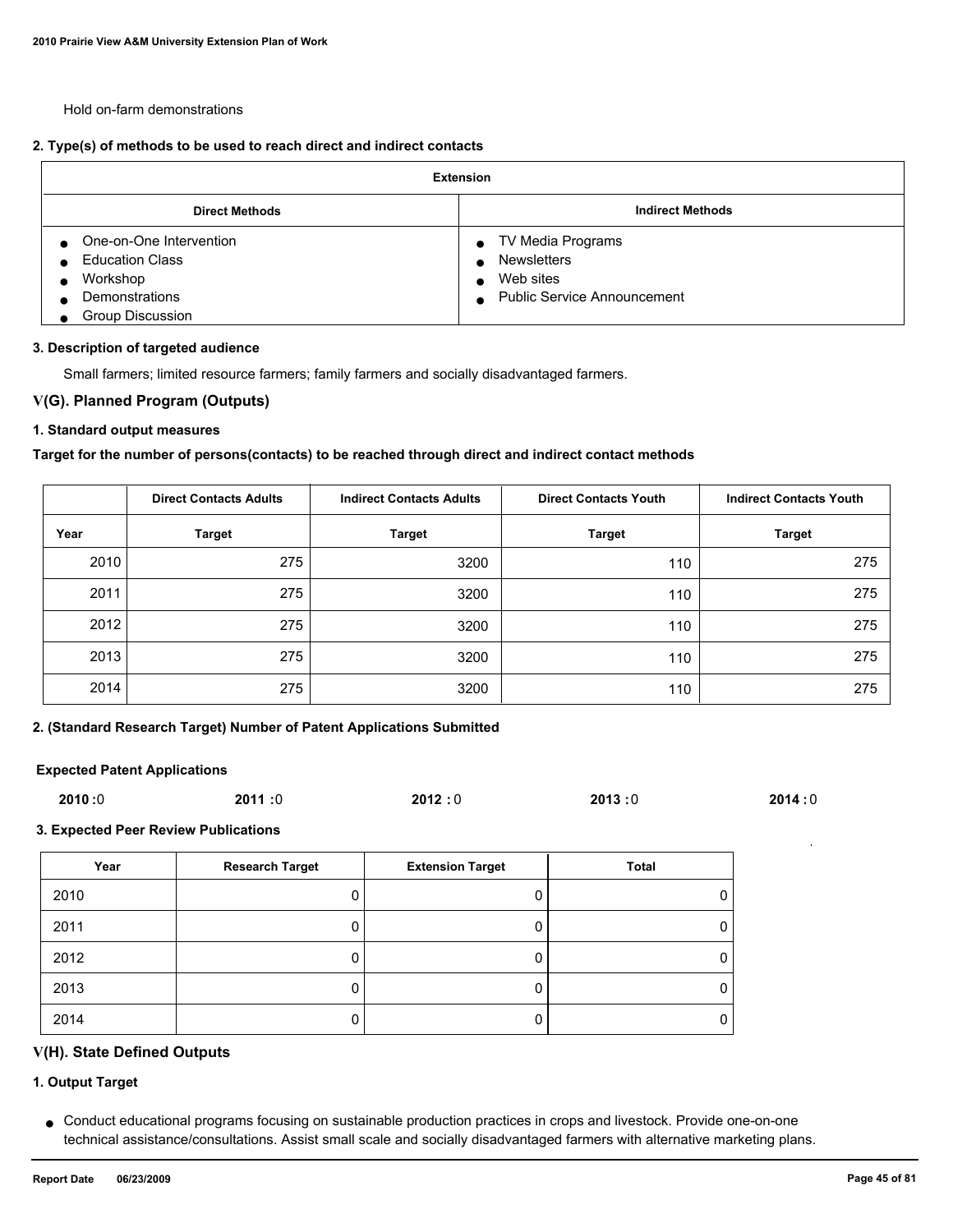| 2010:250 | 2011:250 | 2012:250 | 2013:250 | 2014:250 |
|----------|----------|----------|----------|----------|
|----------|----------|----------|----------|----------|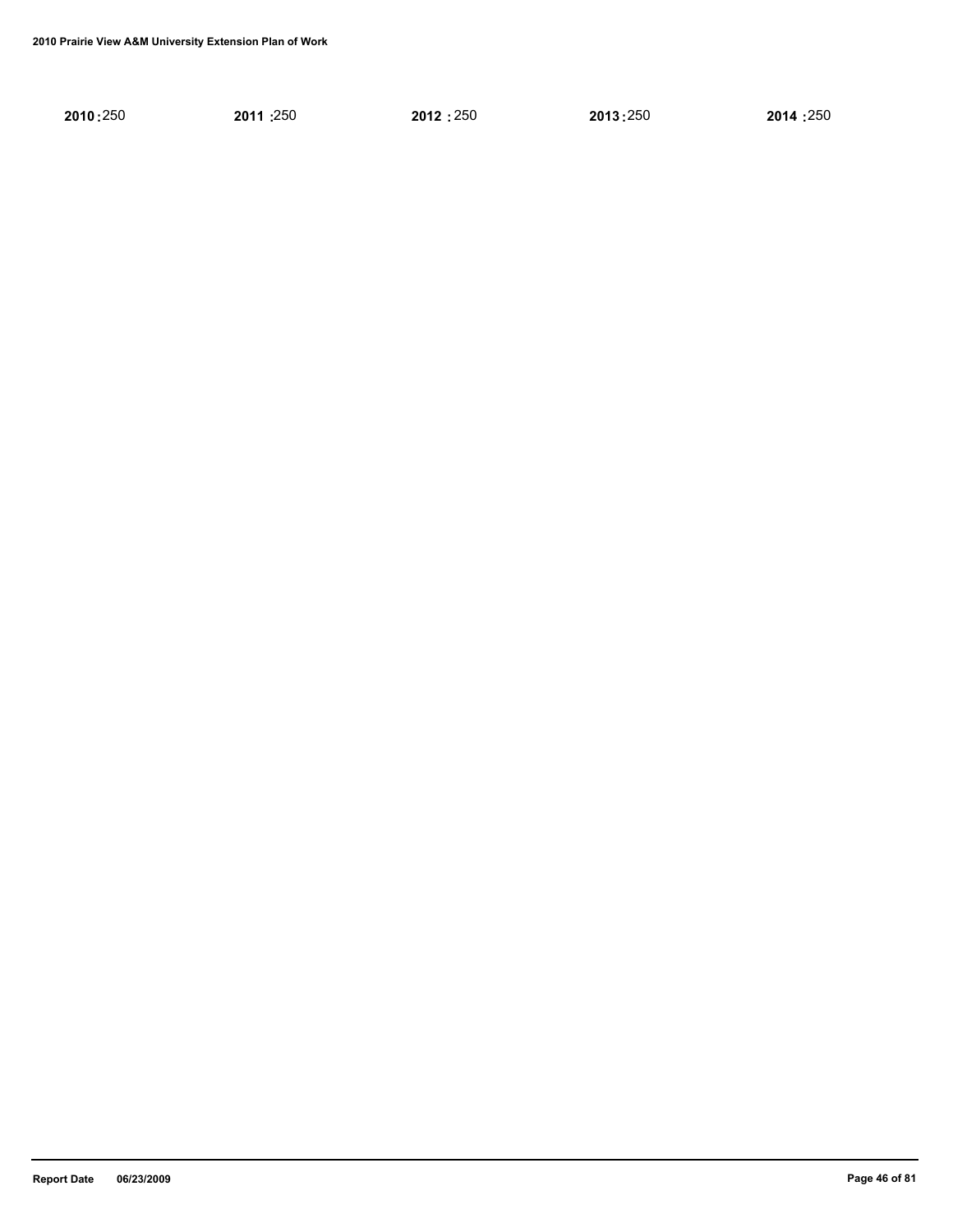# **V(I). State Defined Outcome**

| O. No | <b>Outcome Name</b>                                                                                          |
|-------|--------------------------------------------------------------------------------------------------------------|
|       | Program participants are expected to benefit from the educational training programs, workshops and technical |
|       | assistance offered by extension service personnel. This will be measured by: number of farms adapting        |
|       | sustainable techniques for agricultural production, number of farms producing alternative crops, number of   |
|       | farms adopting new, sustainable management practices, number of farms participating in on-farm               |
|       | demonstrations in sustainable agriculture.                                                                   |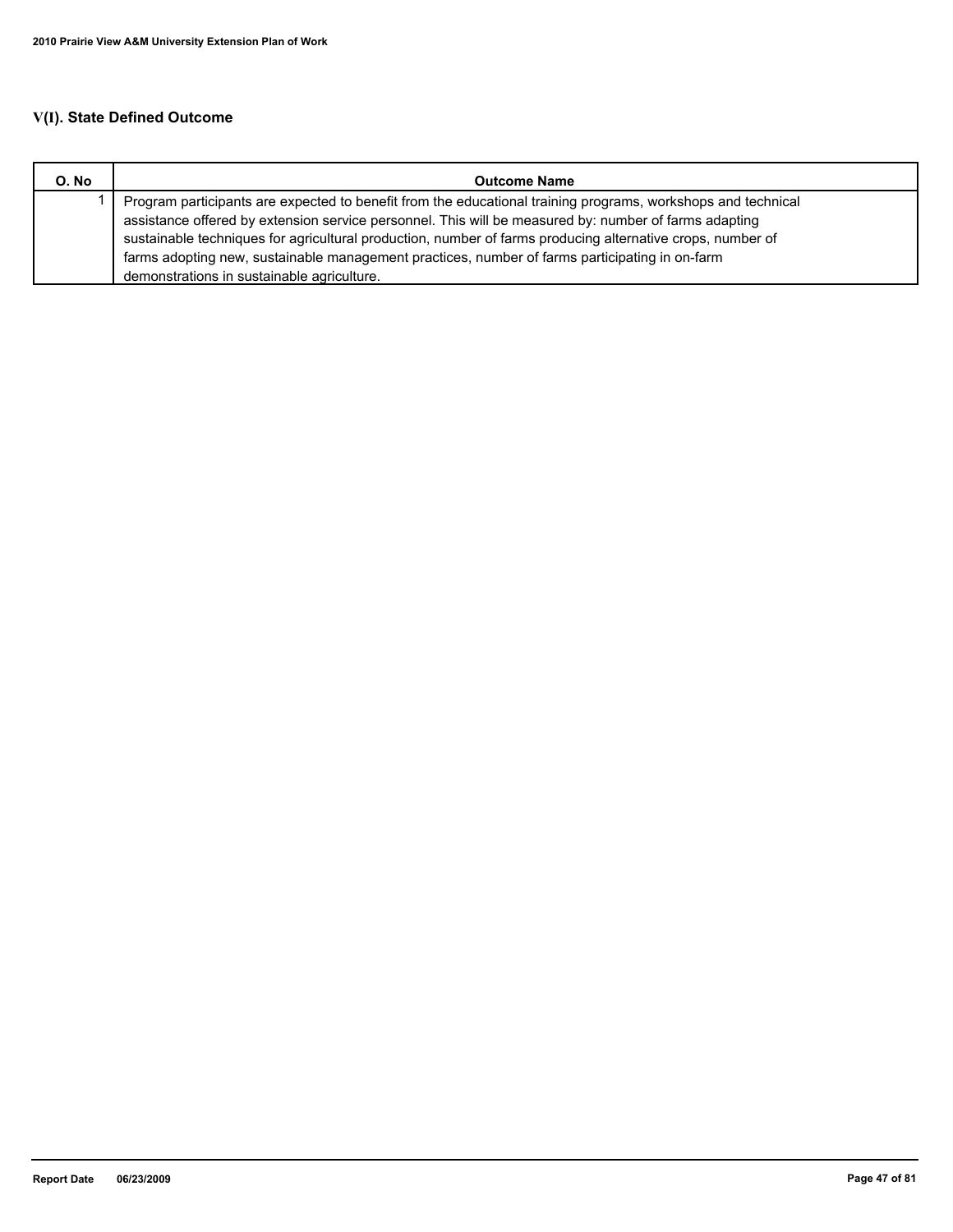#### **Outcome #1**

#### **1. Outcome Target**

Program participants are expected to benefit from the educational training programs, workshops and technical assistance offered by extension service personnel. This will be measured by: number of farms adapting sustainable techniques for agricultural production, number of farms producing alternative crops, number of farms adopting new, sustainable management practices, number of farms participating in on-farm demonstrations in sustainable agriculture.

Change in Knowledge Outcome Measure **2. Outcome Type :**

| 2010:150 | 2011 : 150 | 2012: 150 | 2013:150 | 2014 : 150 |
|----------|------------|-----------|----------|------------|
|          |            |           |          |            |

#### **3. Associated Institute Type(s)**

•1890 Extension

#### **4. Associated Knowledge Area(s)**

- 102 Soil, Plant, Water, Nutrient Relationships
- 205 Plant Management Systems
- 211 Insects, Mites, and Other Arthropods Affecting Plants
- 301 Reproductive Performance of Animals
- 303 Genetic Improvement of Animals

### **V(J). Planned Program (External Factors)**

#### **1. External Factors which may affect Outcomes**

- Economy
- Natural Disasters (drought, weather extremes, etc.)
- Public Policy changes

#### **Description**

In recent years, disasters such as hurricanes and droughts have had major impacts on agriculture and on the economy in various parts of the state.

#### **V(K). Planned Program (Evaluation Studies and Data Collection)**

#### **1. Evaluation Studies Planned**

- During (during program)
- After Only (post program)

#### **Description**

Pre and post tests, along with surveys will be conducted to collect data.

#### **2. Data Collection Methods**

- Mail
- On-Site
- Observation

#### **Description**

 A data collection survey will be conducted during and at the end of each year. Additionally, data collected during the monthly report process from Extension personnel will be used.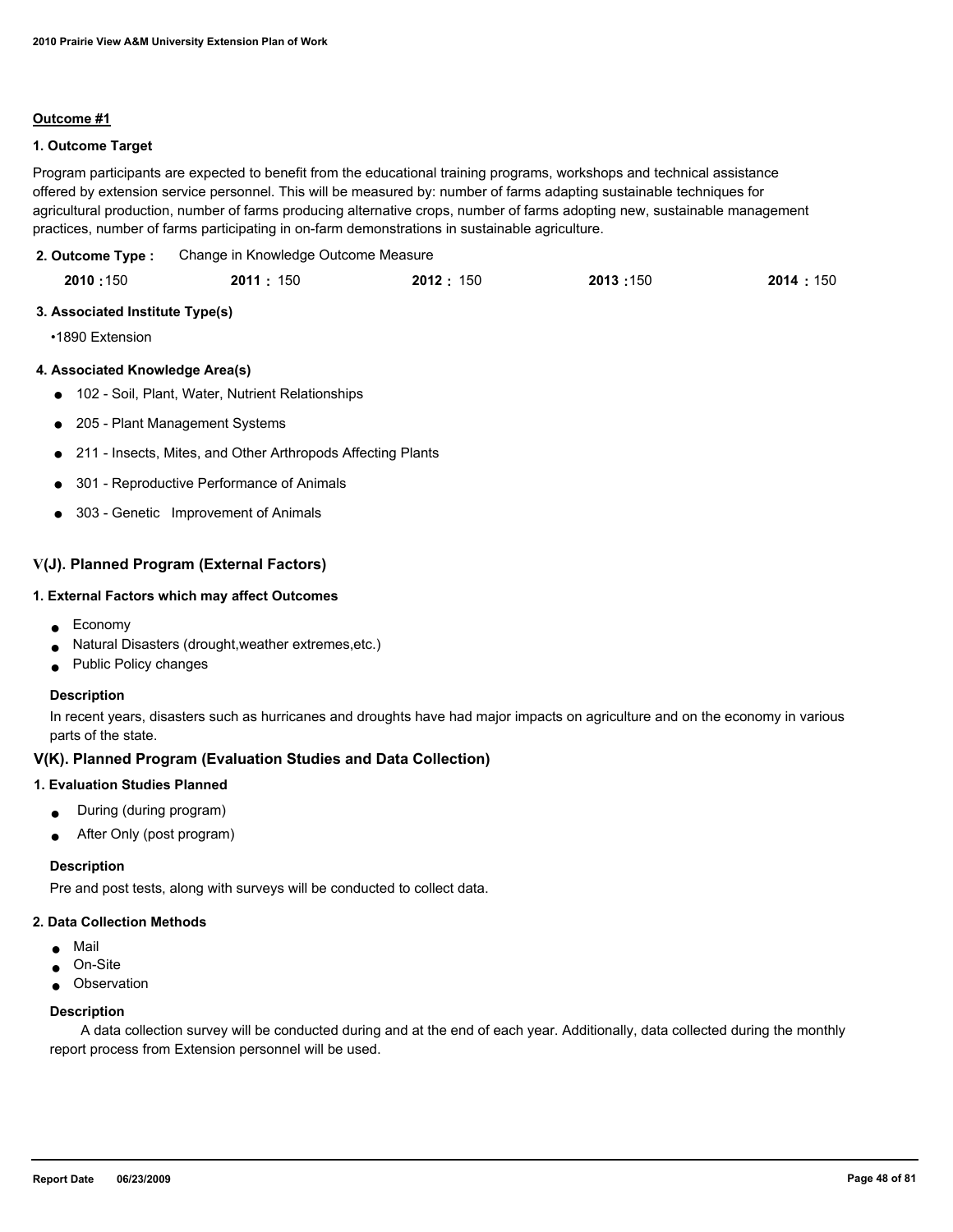# **Program #8**

### **1. Name of the Planned Program**

Small Farm Financial Management and Marketing

#### **2. Brief summary about Planned Program**

 Programs conducted by the Cooperative Extension Program at Prairie View A&M University will be geared towards the needs of small scale and limited resource farmers and will focus on farm financial management, business planning and the marketing of agricultural products.

 In the area of Economics of Agricultural Production and Farm Management, the Cooperative Extension Program will assist small scale agricultural producers by conducting economic analysis that will assist them to be economically profitable and sustainable. Educational programs focusing on strategies for farm profitability and sustainability will be developed and used in the delivery of extension programs to small scale and limited resource farmers.

 The Cooperative Extension Program will conduct programming in the areas of farm and home planning including farm income, debt and spending as it addresses the area of Business Management and Finance, and Taxation. Educational programs, events, activities and technical assistance will be developed and implemented to address the relevant issues and needs of limited resource farm families.

 Educational programs focusing on alternative and niche markets will be provided to small scale and limited resource agricultural producers. Information about selling high quality products at the local and regional levels will be addressed. Other items included in the area of marketing and distribution practices will focus on gaining an understanding of the agricultural distribution network, better understanding of economic policy and the role that family farms play in the global marketing of agricultural products.

- **3. Program existence :** Mature (More then five years)
- **4. Program duration :** Long-Term (More than five years)
- **5. Expending formula funds or state-matching funds :** Yes

**6. Expending other than formula funds or state-matching funds :** No

# **V(B). Program Knowledge Area(s)**

#### **1. Program Knowledge Areas and Percentage**

| <b>KA</b><br>Code | <b>Knowledge Area</b>                                       | %1862<br><b>Extension</b> | %1890<br><b>Extension</b> | %1862<br>Research | %1890<br><b>Research</b> |
|-------------------|-------------------------------------------------------------|---------------------------|---------------------------|-------------------|--------------------------|
| 601               | Economics of Agricultural Production and Farm<br>Management |                           | 50%                       |                   |                          |
| 602               | Business Management, Finance, and Taxation                  |                           | 25%                       |                   |                          |
| 604               | Marketing and Distribution Practices                        |                           | 25%                       |                   |                          |
|                   | Total                                                       |                           | 100%                      |                   |                          |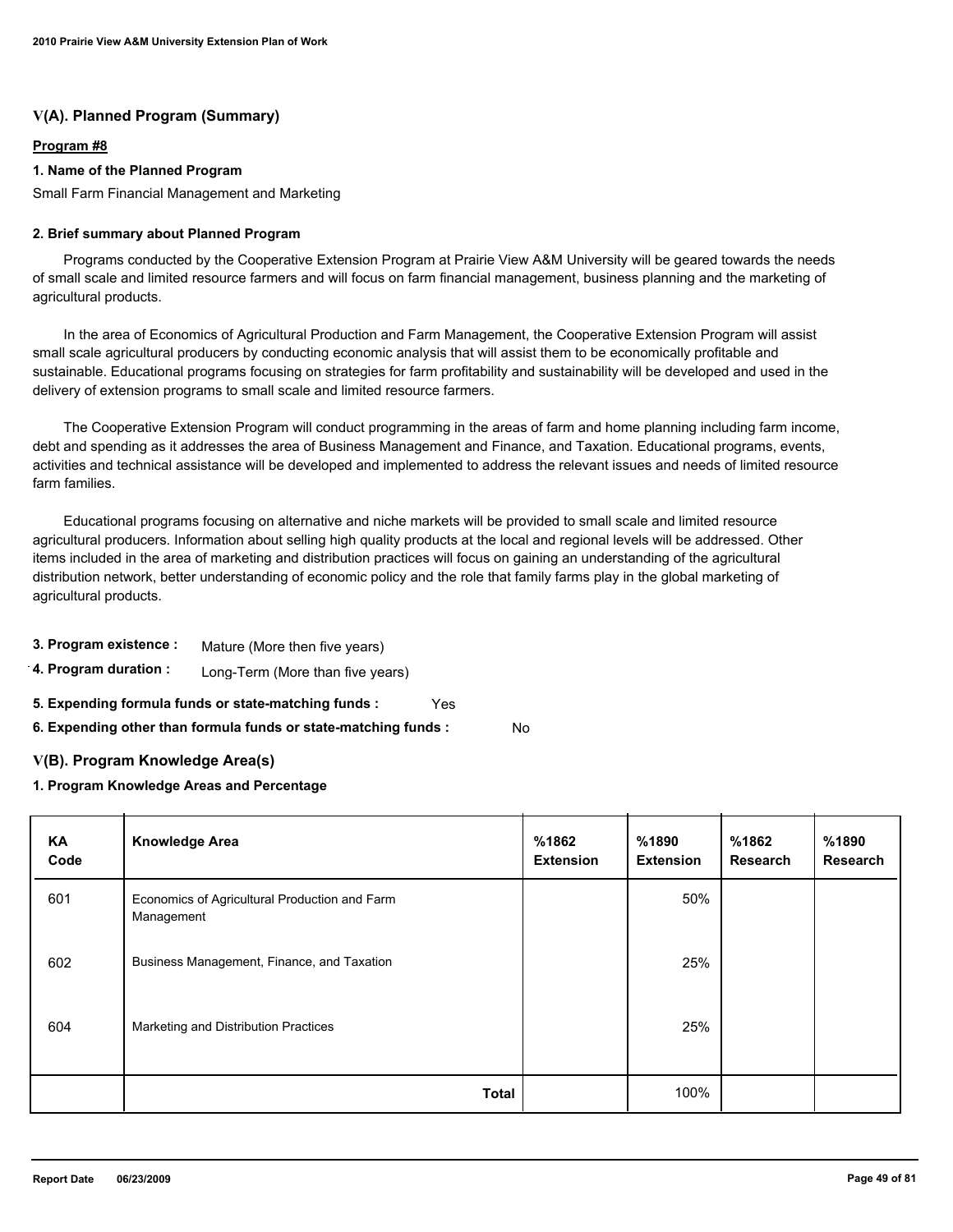# **V(C). Planned Program (Situation and Scope)**

#### **1. Situation and priorities**

 Agriculture is a major component of the economy in Texas. Texas has approximately 230 farms which sell approximately \$15,000,000 in agricultural products annually. Small and limited resource farms (e.g., farms generating less than \$10,000 in annual sales) constitute approximately 71.5% of these farms, according to the 2002 Census of Agriculture (USDA, NASS, 2003).

 Small and limited resource farmers are a large and important part of the state and national economy. Nearly 40% of the value of farm products produced in the United States is still generated by small farms. According to the 2002 U.S. Census of Agriculture, 39% of farms had sales of less than \$2,500. These farms are engaged in a variety of crop and livestock enterprises, including traditional field crops, beef, and new alternative crops targeted to niche markets. Small farmers have numerous challenges, some of which are due to the lack of size, lack of knowledge about enterprise selection appropriate to financial resources and lack of skills. The Cooperative Extension Program will continue to address problems associated with enterprise and market selection and optimal resource allocation in production and risk management. Furthermore, extension and outreach programs will be designed with the ultimate goal of enhancing the economic viability of small and limited resource farms and families. Some major factors affecting small farmers and ranchers are poor management skills, inability to maintain cash flow, past racial discrimination and lack of information to make informed decisions resulting in a lack of effective management. Therefore, farm business and financial management are needed to address these issues.

Small farm families face barriers to entry into commercial markets. These barriers are mainly due to the lack of knowledge of market structure requirements of values and size as well as market demand. These farm families lack knowledge of marketing strategies to enhance farm income.

#### **2. Scope of the Program**

● In-State Extension

#### **V(D). Planned Program (Assumptions and Goals)**

#### **1. Assumptions made for the Program**

 Many small scale farmers and ranchers in Texas depend upon the technical assistance provided by Land-Grant institutions, non-profit groups, state and federal agencies. Small farmers and ranchers are continuing to experience financial difficulties which lead to bankruptcy, foreclosures and stressful emotional conditions.

 The Cooperative Extension Program at Prairie View A&M University will continue to address these issues and focus on the needs of limited resource farmers. Focusing on these specific needs will help this audience improve their lives. By providing this type of assistance, it is assumed that farmers will be more profitable, decrease debt and improve business management skills. Improvements in these areas will help them to increase their chances of getting loans and other assistance made available by federal and state agencies.

#### **2. Ultimate goal(s) of this Program**

 The overall, ultimate goal is to enhance the economic viability of small and limited resource farm families by strengthening their technical knowledge and skills and economic decision-making so that they can contribute fully to the agricultural economy.

# **V(E). Planned Program (Inputs)**

#### **1. Estimated Number of professional FTE/SYs to be budgeted for this Program**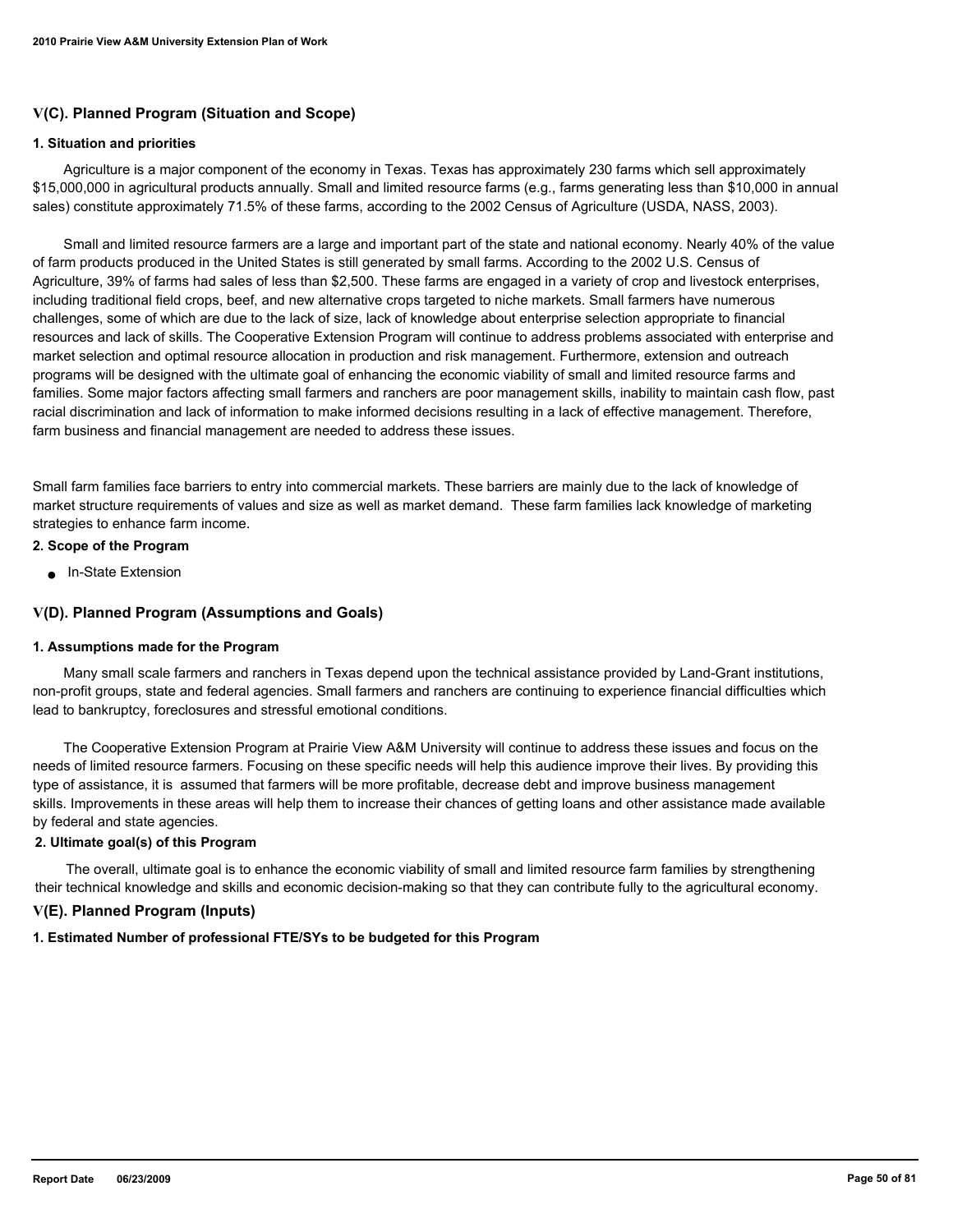| Year |      | <b>Extension</b> |      | Research |
|------|------|------------------|------|----------|
|      | 1862 | 1890             | 1862 | 1890     |
| 2010 | 0.0  | 7.2              | 0.0  | 0.0      |
| 2011 | 0.0  | 7.2              | 0.0  | $0.0\,$  |
| 2012 | 0.0  | 7.2              | 0.0  | 0.0      |
| 2013 | 0.0  | 7.2              | 0.0  | 0.0      |
| 2014 | 0.0  | 7.2              | 0.0  | 0.0      |

# **V(F). Planned Program (Activity)**

#### **1. Activity for the Program**

 Cooperative Extension will: Conduct educational programs Conduct subject matter workshops/field days/tours Provide one-on-one technical assistance / consultations Conduct training programs Assist clients with development of farm plans

### **2. Type(s) of methods to be used to reach direct and indirect contacts**

| <b>Extension</b>                                                                                           |                                                                                                           |  |  |  |
|------------------------------------------------------------------------------------------------------------|-----------------------------------------------------------------------------------------------------------|--|--|--|
| <b>Direct Methods</b>                                                                                      | <b>Indirect Methods</b>                                                                                   |  |  |  |
| <b>Group Discussion</b><br>Demonstrations<br>Workshop<br>One-on-One Intervention<br><b>Education Class</b> | Web sites<br>• TV Media Programs<br><b>Public Service Announcement</b><br>$\bullet$<br><b>Newsletters</b> |  |  |  |

#### **3. Description of targeted audience**

Small farmers; limited resource farmers; family farmers and socially disadvantaged farmers.

# **V(G). Planned Program (Outputs)**

# **1. Standard output measures**

# **Target for the number of persons(contacts) to be reached through direct and indirect contact methods**

|      | <b>Direct Contacts Adults</b> | <b>Indirect Contacts Adults</b> | <b>Direct Contacts Youth</b> | <b>Indirect Contacts Youth</b> |
|------|-------------------------------|---------------------------------|------------------------------|--------------------------------|
| Year | <b>Target</b>                 | <b>Target</b>                   | <b>Target</b>                | <b>Target</b>                  |
| 2010 | 275                           | 1850                            | 50                           | 100                            |
| 2011 | 275                           | 1850                            | 50                           | 100                            |
| 2012 | 275                           | 1850                            | 50                           | 100                            |
| 2013 | 275                           | 1850                            | 50                           | 100                            |
| 2014 | 275                           | 1850                            | 50                           | 100                            |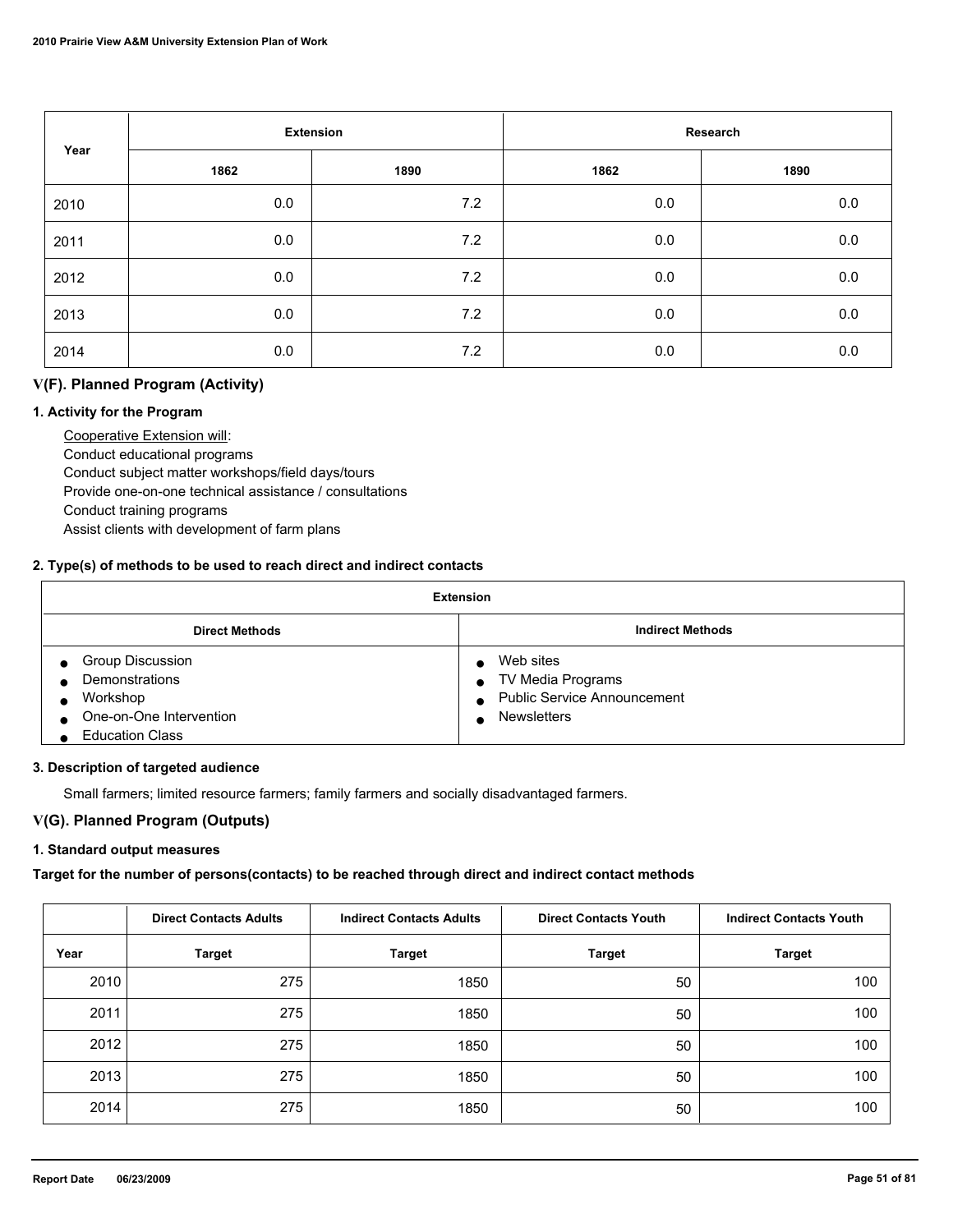#### **2. (Standard Research Target) Number of Patent Applications Submitted**

#### **Expected Patent Applications**

| 2010:0 | 2011:0 | 2012:0 | 2013:0 | 2014:0 |
|--------|--------|--------|--------|--------|
|        |        |        |        |        |

#### **3. Expected Peer Review Publications**

| Year | <b>Research Target</b> | <b>Extension Target</b> | Total |
|------|------------------------|-------------------------|-------|
| 2010 |                        |                         | 0     |
| 2011 |                        |                         | 0     |
| 2012 |                        |                         | 0     |
| 2013 |                        |                         | 0     |
| 2014 |                        |                         | 0     |

# **V(H). State Defined Outputs**

# **1. Output Target**

Conduct educational programs focusing on farm financial management, production and marketing. Provide one-on-one ● technical assistance/consultations. Assist small scale and socially disadvantaged farmers with farm plans.

| 2010:500 | 2011:500 | 2012:500 | 2013:500 | 2014:0 |
|----------|----------|----------|----------|--------|
|          |          |          |          |        |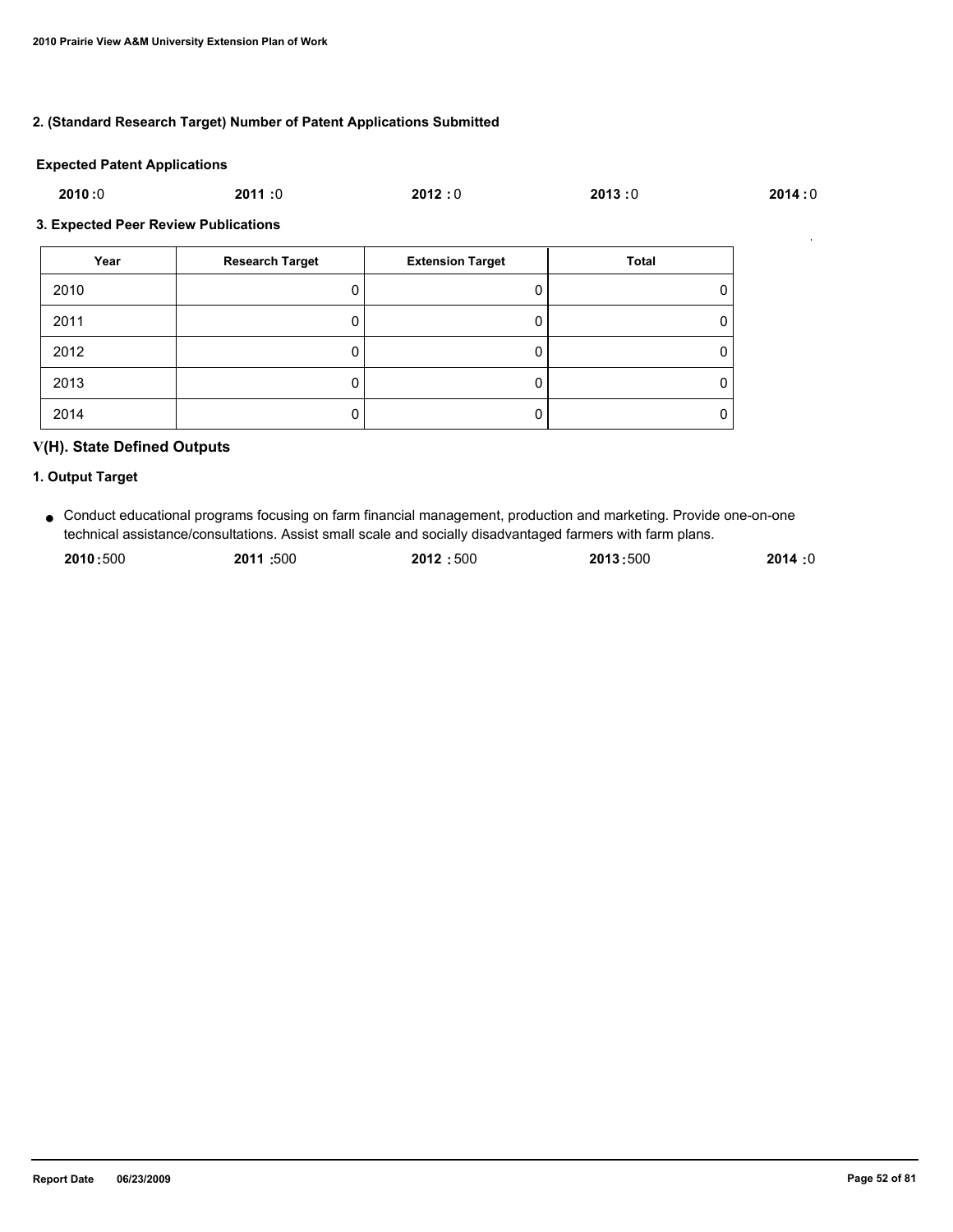# **V(I). State Defined Outcome**

| O. No | <b>Outcome Name</b>                                                                                                                                                                                                                                                                                                                                                                                                                                        |
|-------|------------------------------------------------------------------------------------------------------------------------------------------------------------------------------------------------------------------------------------------------------------------------------------------------------------------------------------------------------------------------------------------------------------------------------------------------------------|
|       | Program participants are expected to benefit from the educational training programs, workshops and technical<br>assistance offered by extension service personnel. This will be measured by: number of farms adopting record<br>keeping system, number of farm plans developed, number of farms with increase in income, number of farms<br>adopting new management practices, and number of farm loans received as a result of farm business<br>planning. |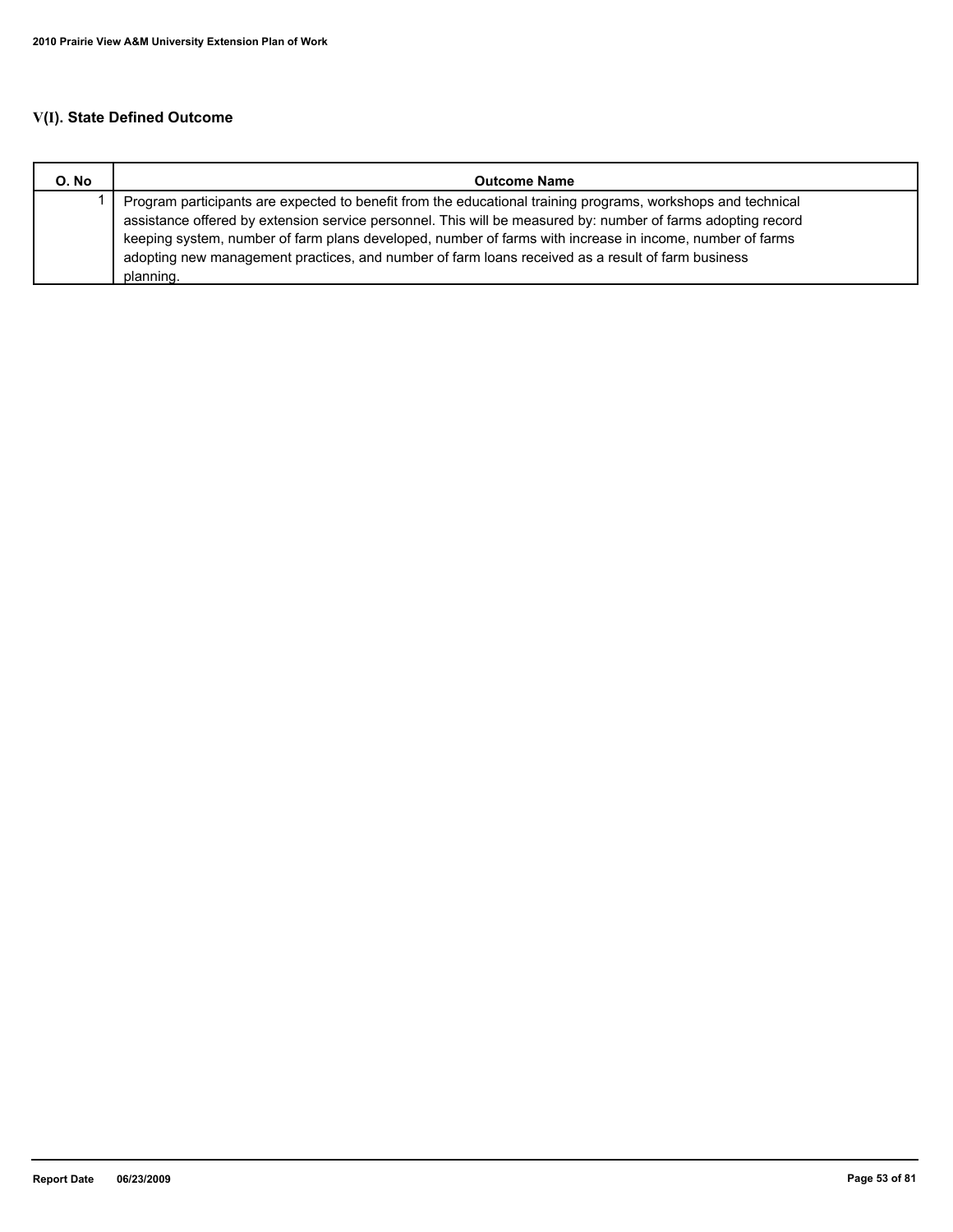#### **Outcome #1**

#### **1. Outcome Target**

Program participants are expected to benefit from the educational training programs, workshops and technical assistance offered by extension service personnel. This will be measured by: number of farms adopting record keeping system, number of farm plans developed, number of farms with increase in income, number of farms adopting new management practices, and number of farm loans received as a result of farm business planning.

Change in Knowledge Outcome Measure **2. Outcome Type :**

| 2010:200 | 2011 : 200 | 2012:200 | 2013:200 | 2014 : 200 |
|----------|------------|----------|----------|------------|
|          |            |          |          |            |

#### **3. Associated Institute Type(s)**

•1890 Extension

#### **4. Associated Knowledge Area(s)**

- 601 Economics of Agricultural Production and Farm Management
- 602 Business Management, Finance, and Taxation
- 604 Marketing and Distribution Practices

### **V(J). Planned Program (External Factors)**

#### **1. External Factors which may affect Outcomes**

- Public Policy changes
- **Economy**
- Natural Disasters (drought, weather extremes, etc.)

#### **Description**

Natural disasters such as droughts have made agricultural production difficult for small scale farmers.

### **V(K). Planned Program (Evaluation Studies and Data Collection)**

#### **1. Evaluation Studies Planned**

- Before-After (before and after program)
- After Only (post program)
- During (during program)

#### **Description**

Both pre and post test and also surveys will be used to collect data.

#### **2. Data Collection Methods**

- Mail
- On-Site

#### **Description**

 A data collection survey will be conducted during, and at the end of each year. Additionally, data collected during the monthly report process from Extension personnel will be used.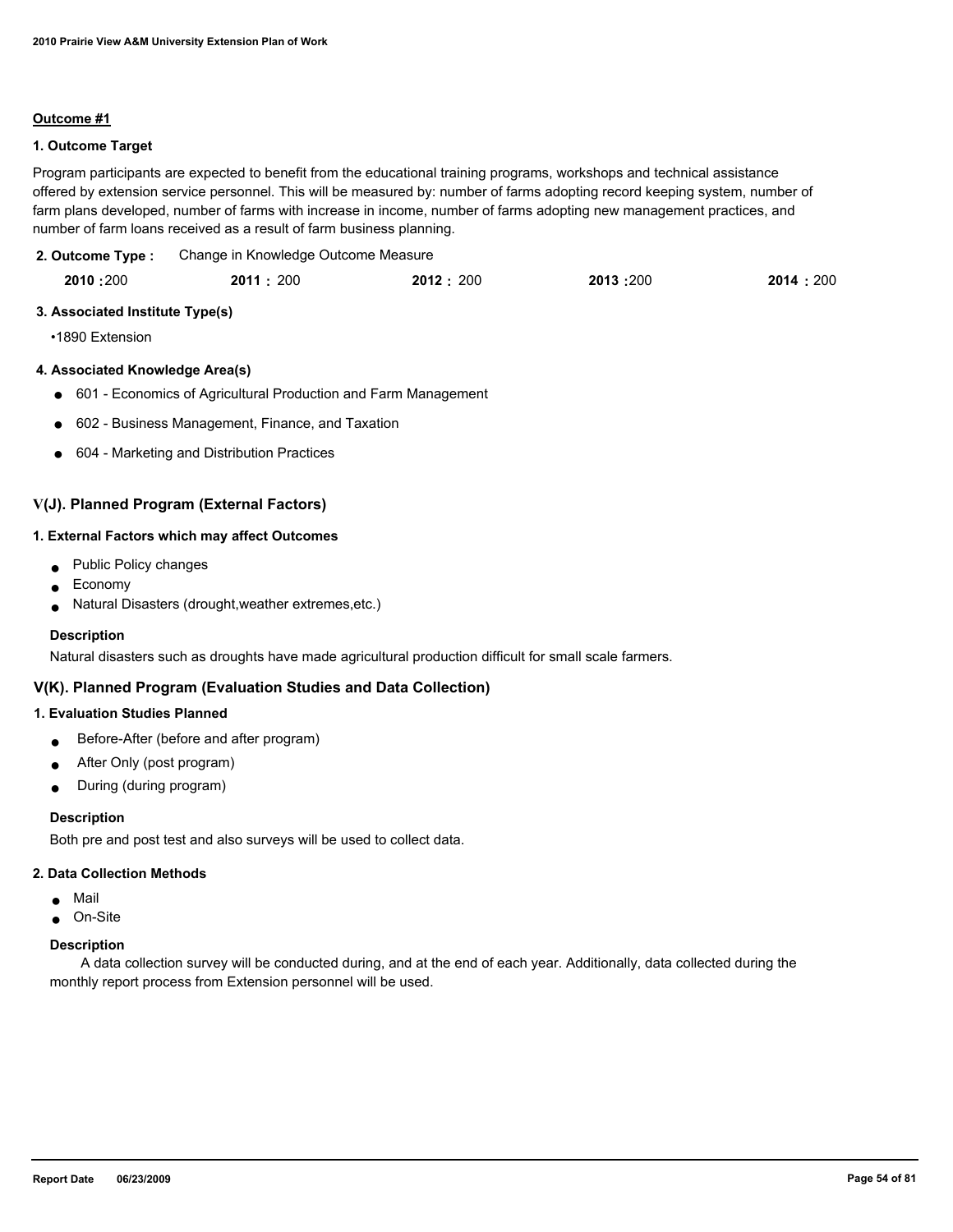#### **Program #9**

### **1. Name of the Planned Program**

Natural Resources, Water and the Environment

#### **2. Brief summary about Planned Program**

 Programs conducted by the Cooperative Extension Program at Prairie View A&M University will be geared towards the needs of small scale and limited resource farmers and will focus on soil testing, nutrient management in the soil, reducing nutrient run-off, water conservation, quality and rights, and forest stewardship practices utilized by private forest landowners.

 In the area of Soil, Plant, Water and Nutrient Relationships, the Cooperative Extension Program will assist small scale agricultural producers by conducting educational programs focusing on the importance of soil testing as well as hands-on demonstrations on the correct way to take soil samples to be tested. These educational programs will also focus on nutrient management in the soil and ways to reduce nutrient run-off into various water sources.

 The Cooperative Extension Program will conduct programming in the areas of Conservation and Efficient Use of Water for small scale and limited resource farmers. These educational programs will focus on best management practices (BMPs) to conserve water and determine water quality. These educational programs will also include information on water rights as they relate to private landowners as well as defining water districts and their role in assisting private landowners.

 Educational programs in the area of Management and Sustainability of Forest Resources will focus on limited resource producers gaining an understanding of timber management and BMPs for forestry and bidding out and marketing timber.

- **3. Program existence :** Intermediate (One to five years)
- **4. Program duration :** Long-Term (More than five years)
- **5. Expending formula funds or state-matching funds :** Yes
- **6. Expending other than formula funds or state-matching funds :** No

# **V(B). Program Knowledge Area(s)**

# **1. Program Knowledge Areas and Percentage**

| KA<br>Code | <b>Knowledge Area</b>                             | %1862<br><b>Extension</b> | %1890<br><b>Extension</b> | %1862<br><b>Research</b> | %1890<br><b>Research</b> |
|------------|---------------------------------------------------|---------------------------|---------------------------|--------------------------|--------------------------|
| 102        | Soil, Plant, Water, Nutrient Relationships        |                           | 55%                       |                          |                          |
| 111        | Conservation and Efficient Use of Water           |                           | 25%                       |                          |                          |
| 123        | Management and Sustainability of Forest Resources |                           | 20%                       |                          |                          |
|            | <b>Total</b>                                      |                           | 100%                      |                          |                          |

# **V(C). Planned Program (Situation and Scope)**

#### **1. Situation and priorities**

 Issues concerning natural resources, water and the environment are becoming increasingly more important. It is critical that small scale and limited resource producers understand nutrient management in the soil, water conservation and BMPs for forestry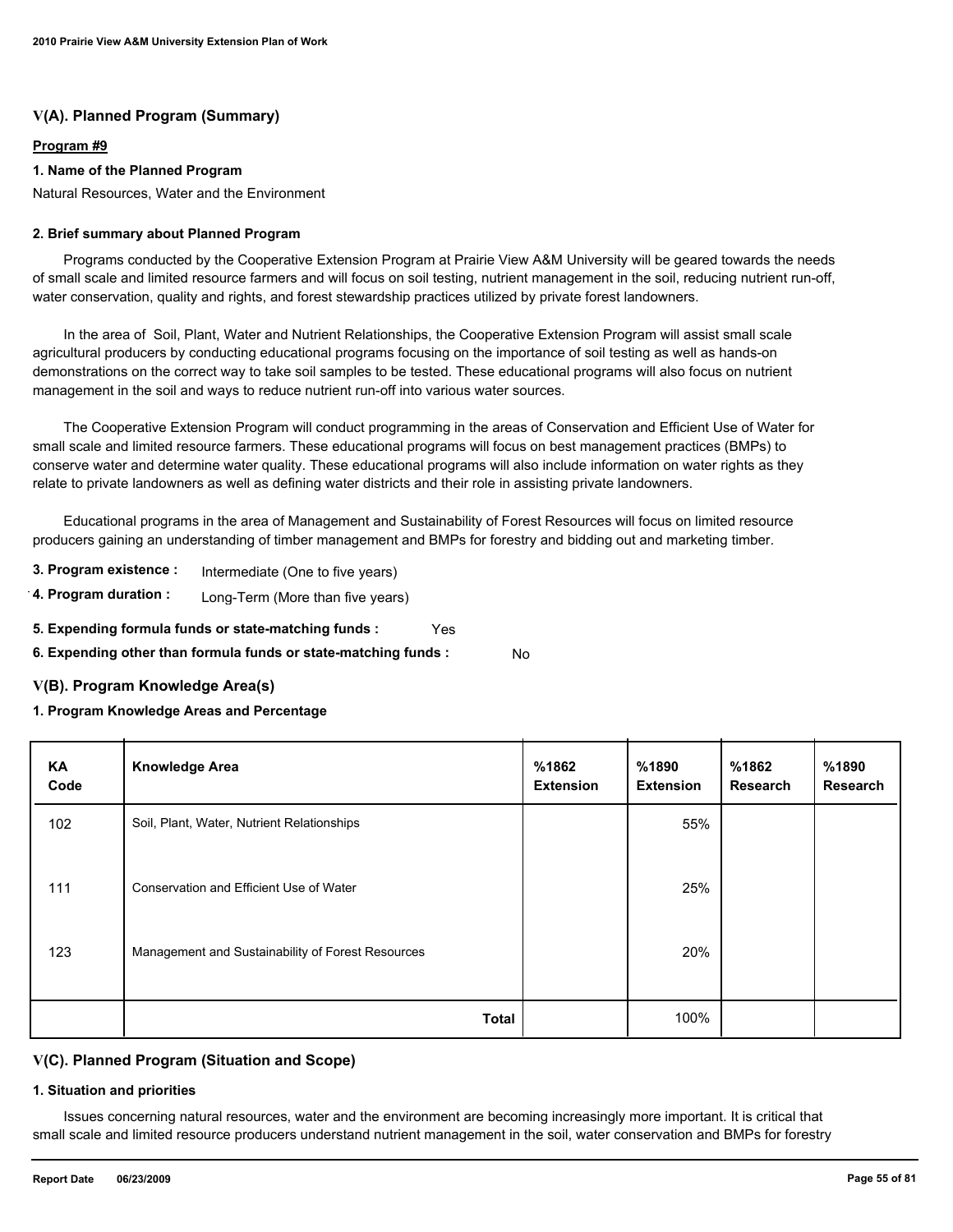management to maximize profits for their operations. In addition, as issues become more important to society, more laws are being formed and educational programs on these topics will help small and limited resource producers comply with the law.

 As fuel and fertilizer prices continue to increase, small scale and limited resource producers must take measures to decrease production costs in order to make profits. Soil testing is an important determinant of which nutrients currently are in the soil and the nutrients needed by the soil. Small scale and limited resource producers can greatly benefit from this information by applying only fertilizers with the appropriate ratios and not applying general fertilizers that may not be improving the soil nutrient load. Also, the fuel and fertilizer costs have forced many small scale and limited resource producers to start applying animal manure as a source of nutrients for the soil. It is essential that these producers have an understanding of the rate of application for manures, potential run-off issues associated with manure application and the build-up of nutrients in the soil due to animal manures.

 Water is the most important and most precious natural resource utilized. Water conservation is an important practice in which everyone can participate. Individuals in metropolitan areas are constantly looking for water sources in rural areas to continue to provide fresh water to people in densely populated areas. Many of these city dwellers go into rural communities and attempt to buy the water rights from the people, thus potentially leaving those people without water. Small scale and limited resource producers must understand these issues and the importance of water rights as well as water quality to assure that they can continue to provide healthy water to their family, livestock and as a watering source for fruits, vegetables and forages.

 Timber production can serve as a long-term investment that many small scale and limited resource producers can utilize to diversify their operations. There are many BMPs that can be performed to assure a quality crop of timber. It is important that small scale and limited resource producers understand these BMPs since it is usually several years before there is a return on the initial investment.

 The Cooperative Extension Program will continue to address problems associated with soil testing and nutrient management, water conservation and quality and best management practices associated with the sustainability of forestry for small scale and limited resource producers. Furthermore, extension and outreach programs will be designed with the ultimate goal of enhancing the economic viability of small and limited resource farms and families. Some major factors affecting small farmers and ranchers are poor management skills, inability to maintain cash flow, past racial discrimination, and lack of information to make informed decisions resulting in a lack of effective management. Therefore, information provided in educational programs conducted by the Cooperative Extension Program will give small scale and limited resource producers the confidence needed to make appropriate decisions concerning their operations.

#### **2. Scope of the Program**

■ In-State Extension

#### **V(D). Planned Program (Assumptions and Goals)**

#### **1. Assumptions made for the Program**

 Much like larger agricultural producers, small farmers and ranchers are concerned about water quality, the natural resources and any potential negative effects that their business may have on the environment. Many small scale farmers and ranchers in Texas depend upon the technical assistance provided by the Land-Grant institutions, non-profit groups and state and federal agencies to address these concerns.

 The Cooperative Extension Program at Prairie View A&M University will continue to address these issues and focus on the needs of limited resource farmers. Focusing on these specific needs will help this audience to improve their way of life. By providing this type of assistance, it is assumed that farmers will gain knowledge that will assist them in becoming more profitable, to decrease debt, and improve business and management skills while keeping their environment safe.

#### **2. Ultimate goal(s) of this Program**

 The ultimate goal is to enhance small scale and socially disadvantaged farmers' understanding of the environment in which they operate. By strengthening their knowledge about environmental issues, they will be better equipped to make informed decisions concerning protecting and enhancing natural resources.

#### **V(E). Planned Program (Inputs)**

**1. Estimated Number of professional FTE/SYs to be budgeted for this Program**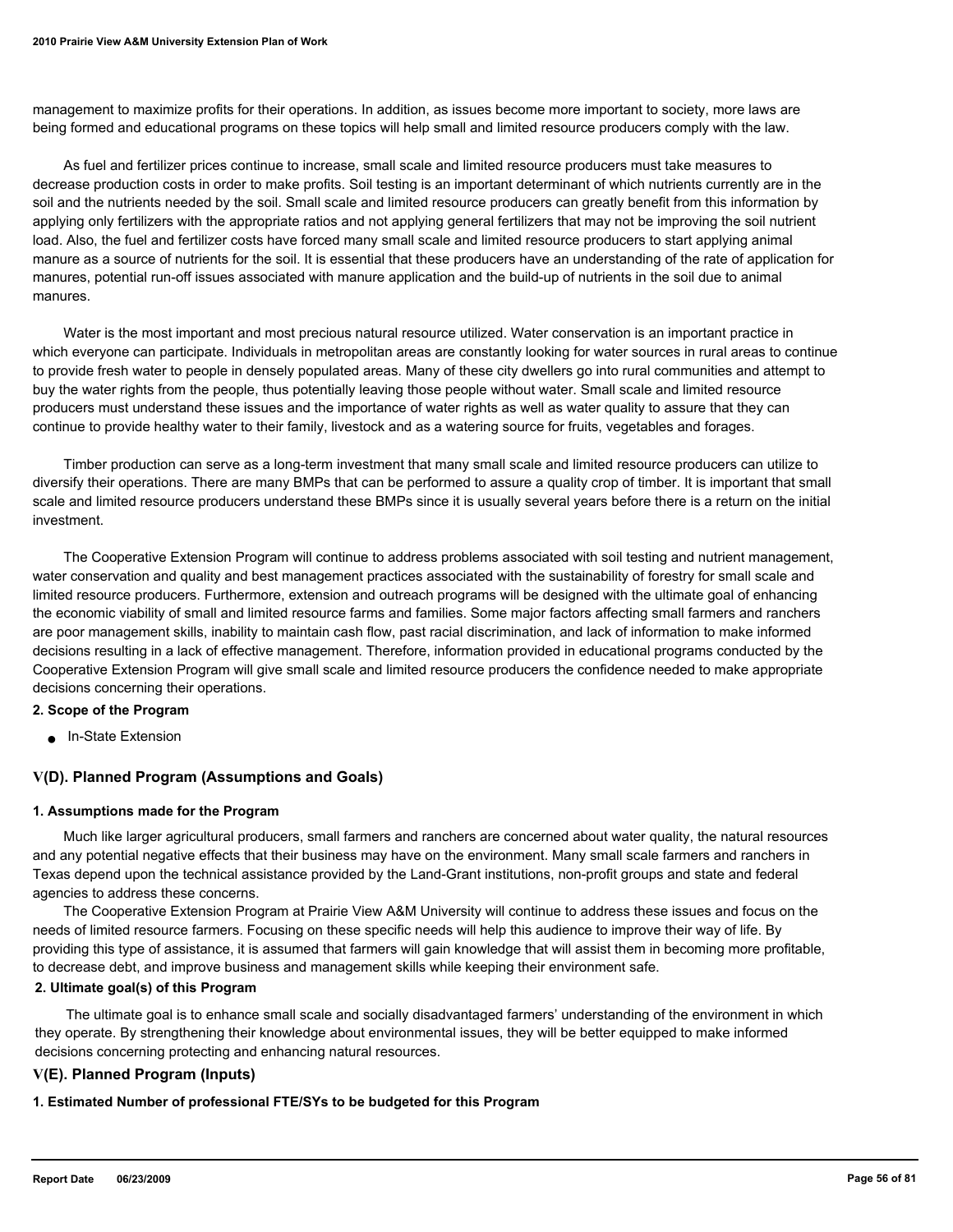| Year |      | <b>Extension</b> |      | Research |
|------|------|------------------|------|----------|
|      | 1862 | 1890             | 1862 | 1890     |
| 2010 | 0.0  | 4.2              | 0.0  | 0.0      |
| 2011 | 0.0  | 4.2              | 0.0  | $0.0\,$  |
| 2012 | 0.0  | 4.2              | 0.0  | 0.0      |
| 2013 | 0.0  | 4.2              | 0.0  | 0.0      |
| 2014 | 0.0  | 4.2              | 0.0  | 0.0      |

# **V(F). Planned Program (Activity)**

### **1. Activity for the Program**

 Cooperative Extension will: Conduct educational programs Conduct subject matter workshops/field days/tours Provide one-on-one technical assistance/consultations Conduct training programs Assist clients with development of farm plans

### **2. Type(s) of methods to be used to reach direct and indirect contacts**

| <b>Extension</b>                                                                                                  |                                                                                            |  |  |
|-------------------------------------------------------------------------------------------------------------------|--------------------------------------------------------------------------------------------|--|--|
| <b>Direct Methods</b>                                                                                             | <b>Indirect Methods</b>                                                                    |  |  |
| <b>Education Class</b><br><b>Demonstrations</b><br>One-on-One Intervention<br>Workshop<br><b>Group Discussion</b> | <b>Public Service Announcement</b><br>TV Media Programs<br><b>Newsletters</b><br>Web sites |  |  |

#### **3. Description of targeted audience**

Small scale, limited resource, traditionally underserved farmers and landowners.

# **V(G). Planned Program (Outputs)**

# **1. Standard output measures**

**Target for the number of persons(contacts) to be reached through direct and indirect contact methods**

|      | <b>Direct Contacts Adults</b> | <b>Indirect Contacts Adults</b> | <b>Direct Contacts Youth</b> | <b>Indirect Contacts Youth</b> |
|------|-------------------------------|---------------------------------|------------------------------|--------------------------------|
| Year | <b>Target</b>                 | <b>Target</b>                   | <b>Target</b>                | <b>Target</b>                  |
| 2010 | 350                           | 3000                            | 100                          | 225                            |
| 2011 | 350                           | 3000                            | 100                          | 225                            |
| 2012 | 350                           | 3000                            | 100                          | 225                            |
| 2013 | 350                           | 3000                            | 100                          | 225                            |
| 2014 | 350                           | 3000                            | 100                          | 225                            |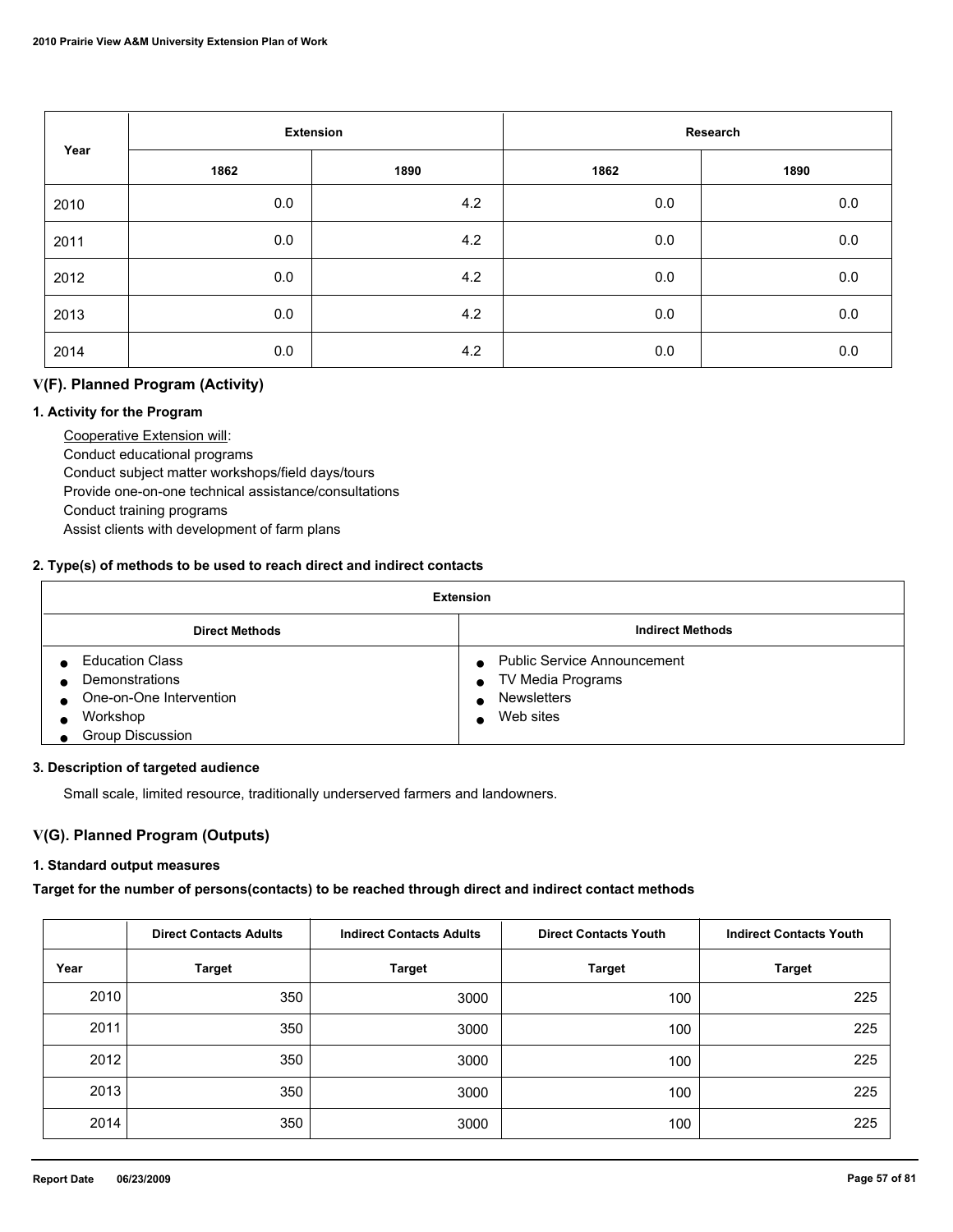### **2. (Standard Research Target) Number of Patent Applications Submitted**

#### **Expected Patent Applications**

| 2010:0 | 2011 :0 | 2012:0 | 2013:0 | 2014:0 |
|--------|---------|--------|--------|--------|
|        |         |        |        |        |

#### **3. Expected Peer Review Publications**

| Year | <b>Research Target</b> | <b>Extension Target</b> | Total |
|------|------------------------|-------------------------|-------|
| 2010 |                        |                         | O     |
| 2011 | υ                      |                         | 0     |
| 2012 |                        |                         | 0     |
| 2013 | υ                      |                         | 0     |
| 2014 | υ                      |                         | 0     |

# **V(H). State Defined Outputs**

#### **1. Output Target**

Conduct educational programs focusing on natural resources, water and the environment. Provide one-on-one technical ● assistance/consultations. Assist small scale and socially disadvantaged farmers and the Natural Resources Conservation Service to develop best management practices and/or conservation plans.

| 2010:575 | 2011:575 | 2012:575 | 2013:575 | 2014:575 |
|----------|----------|----------|----------|----------|
|          |          |          |          |          |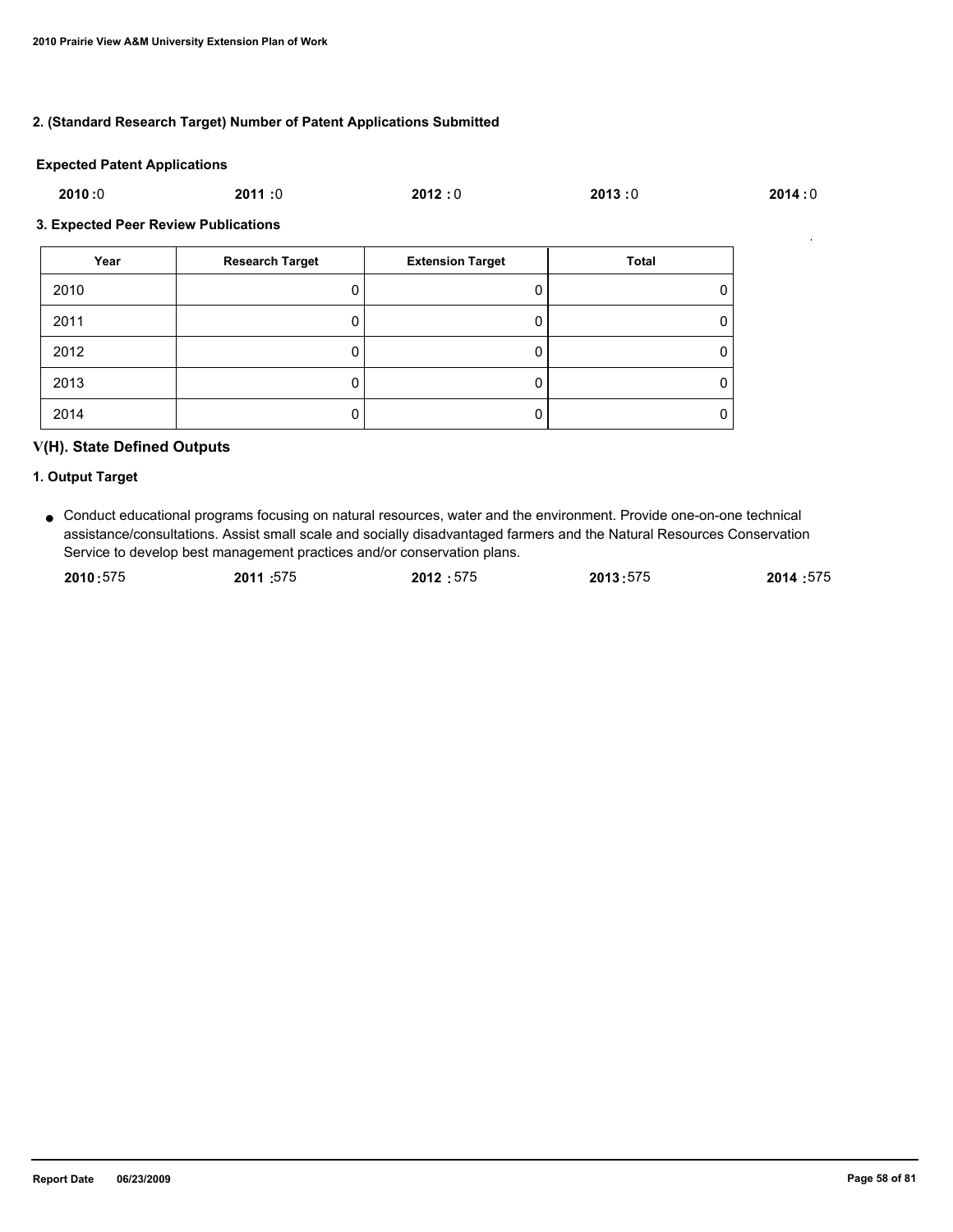# **V(I). State Defined Outcome**

| O. No | <b>Outcome Name</b>                                                                                     |
|-------|---------------------------------------------------------------------------------------------------------|
|       | Program participants are expected to benefit from the educational training programs, workshops, and     |
|       | technical assistance offered by extension service personnel. This will be measured by: number of farms  |
|       | adopting best management practices, number of conservation plans developed, number of farms with forest |
|       | management plans, and number of farms adopting new management techniques.                               |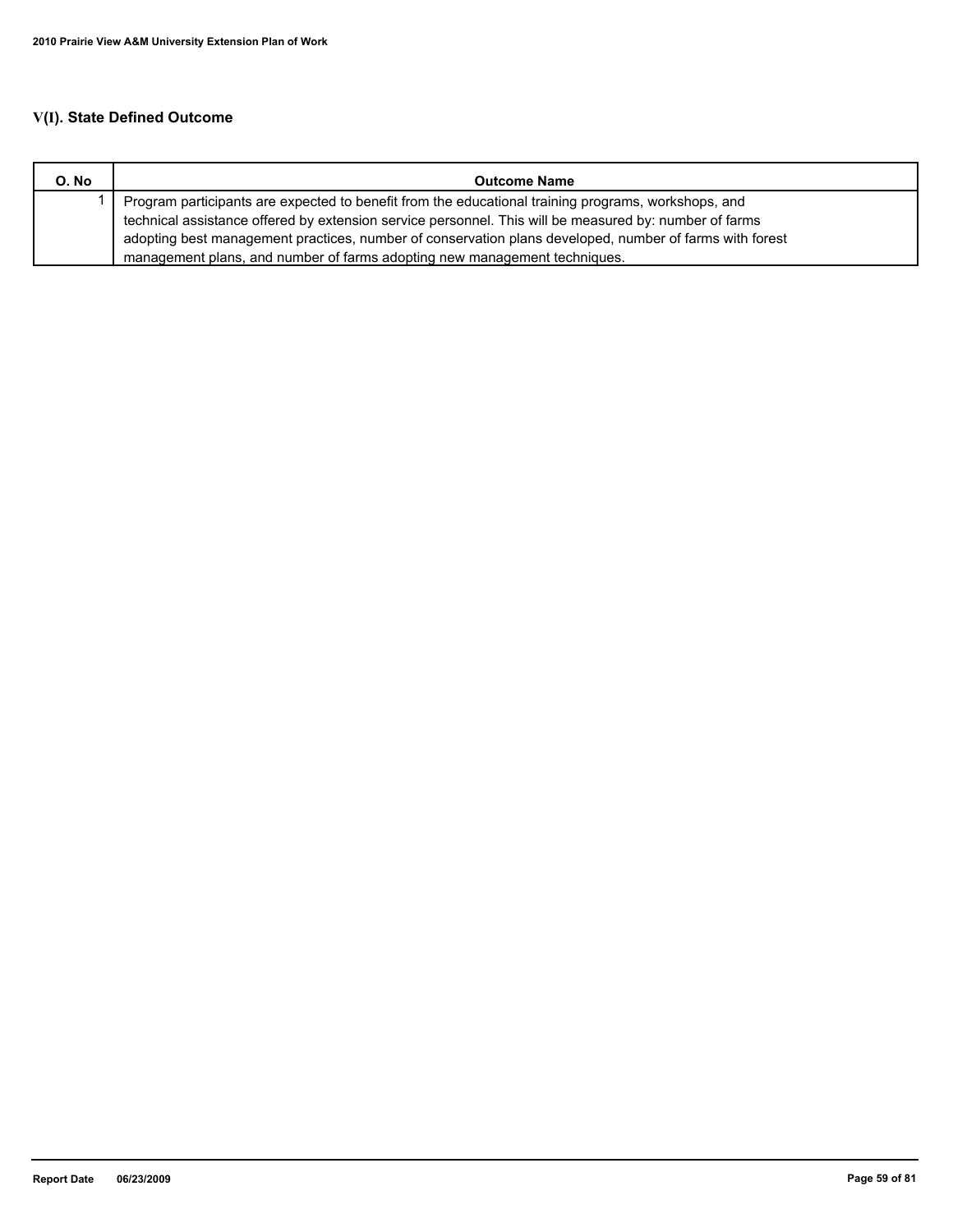#### **Outcome #1**

### **1. Outcome Target**

Program participants are expected to benefit from the educational training programs, workshops, and technical assistance offered by extension service personnel. This will be measured by: number of farms adopting best management practices, number of conservation plans developed, number of farms with forest management plans, and number of farms adopting new management techniques.

Change in Knowledge Outcome Measure **2. Outcome Type :**

|  | 2010:100 | 2011:100 | 2012: 100 | 2013:100 | 2014:100 |
|--|----------|----------|-----------|----------|----------|
|--|----------|----------|-----------|----------|----------|

### **3. Associated Institute Type(s)**

•1890 Extension

# **4. Associated Knowledge Area(s)**

- 102 Soil, Plant, Water, Nutrient Relationships
- 111 Conservation and Efficient Use of Water
- 123 Management and Sustainability of Forest Resources

# **V(J). Planned Program (External Factors)**

#### **1. External Factors which may affect Outcomes**

- Public Policy changes
- **Government Regulations**
- **Economy**
- Natural Disasters (drought, weather extremes, etc.)

#### **Description**

Natural disasters such as hurricanes and droughts can play a major factor in the availability and use of the natural resources, water and the environment.

# **V(K). Planned Program (Evaluation Studies and Data Collection)**

#### **1. Evaluation Studies Planned**

- During (during program)
- Before-After (before and after program)
- After Only (post program)

#### **Description**

Pre and post tests along with surveys will be used to help evaluate the program.

#### **2. Data Collection Methods**

- Mail
- On-Site

#### **Description**

 A data collection survey will be conducted during and at the end of each year. Additionally, data collected during the monthly report process from Extension personnel will be used.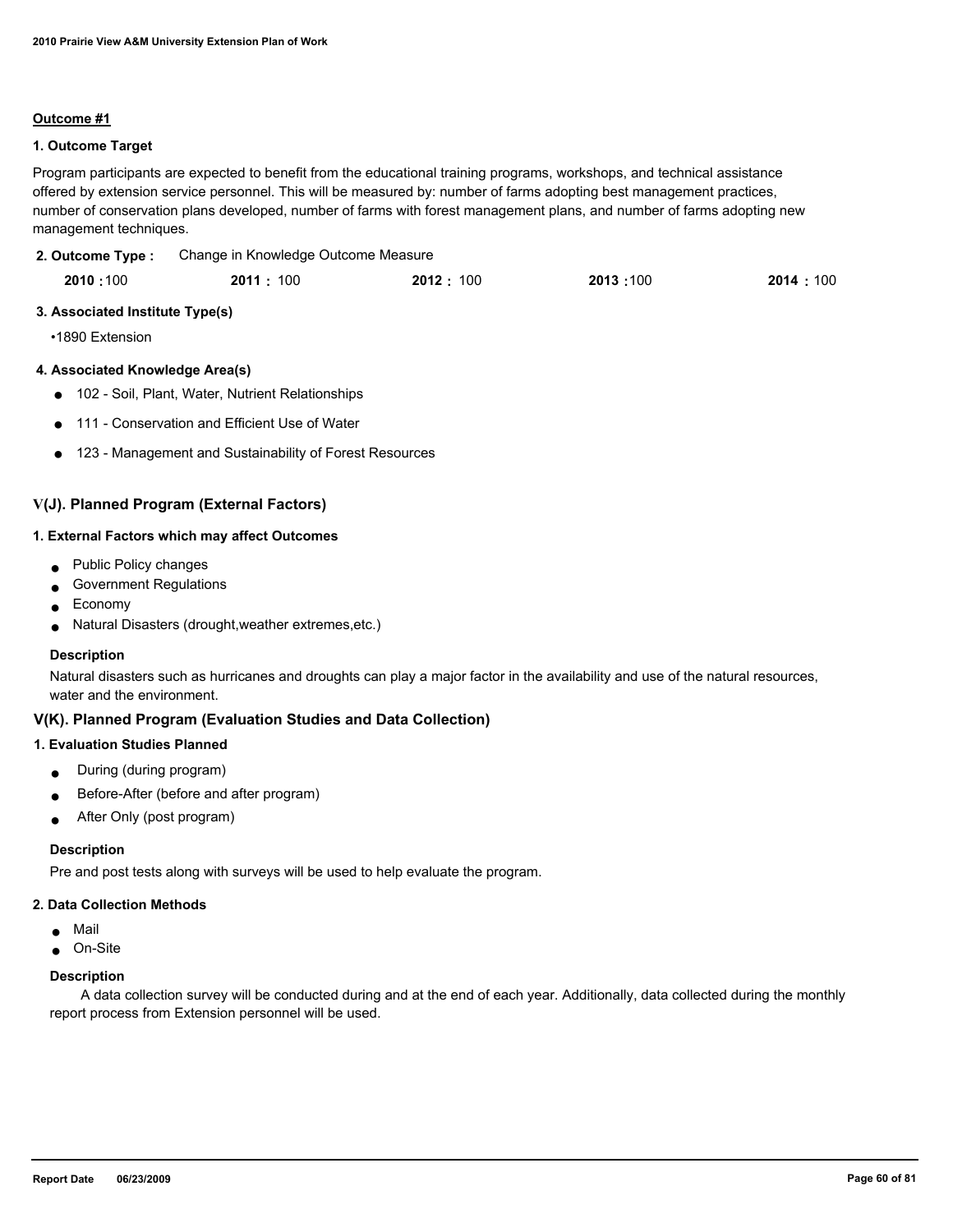#### **Program #10**

### **1. Name of the Planned Program**

Families, Youth and Communities - 1

#### **2. Brief summary about Planned Program**

 This program provides limited resource families with information to develop an understanding of how individuals and families obtain and use resources of time, money and human capital to achieve their standard of living and overall quality of life.

- **3. Program existence :** Intermediate (One to five years)
- **4. Program duration :** Medium Term (One to five years)

**5. Expending formula funds or state-matching funds :** Yes

**6. Expending other than formula funds or state-matching funds :** No

# **V(B). Program Knowledge Area(s)**

### **1. Program Knowledge Areas and Percentage**

| KA<br>Code | <b>Knowledge Area</b>                     | %1862<br><b>Extension</b> | %1890<br><b>Extension</b> | %1862<br>Research | %1890<br><b>Research</b> |
|------------|-------------------------------------------|---------------------------|---------------------------|-------------------|--------------------------|
| 801        | Individual and Family Resource Management |                           | 100%                      |                   |                          |
|            | <b>Total</b>                              |                           | 100%                      |                   |                          |

# **V(C). Planned Program (Situation and Scope)**

### **1. Situation and priorities**

 Many families are suffering financial difficulties rather than enjoying a sense of financial security. The ability of families to function in a supportive economic and social environment is increasingly challenged by poverty, moderate and costly housing, lack of money management skills, and personal financial insecurity. The Center for Public Priorities states that poverty in Texas is more pronounced than in the nation as a whole. The poor are concentrated in the state's largest cities and in the Texas-Mexico border region. Poverty rates are also much higher for the state's large and growing Latino population and for African-American Texans. Child poverty, particularly among young children is significantly higher in Texas than in the nation as a whole. Low wages in many of the growth sectors of the state's economy contribute to Texas' large working-poor population, as do limited public assistance benefits.

 Many poor families with children in Texas are working families. Of the 513,000 families with children below poverty, 81 percent – 415,000 are headed by a worker. A family is considered "worker-headed" if either the head-of-household or spouse worked at some point during the year. Approximately 1.7 million people, 943,000 of whom are children, live in these working-poor families. In Texas, 22% African-Americans live in poverty, 29 % Hispanics and 17.3 % of persons 65 and above are among poverty stricken families. Although income levels, lifestyles, and expenses may differ, the basic principles of money management are constant. Regardless of resources, families want to spend and save wisely, rear children to be productive citizens, and demonstrate positive family and community changes. Some financial problems are often the result of failure to manage money effectively, regardless of income. To avoid financial crisis and obtain satisfaction from income, individuals and families must have a tailored money management plan. Strong families are the foundation for quality communities and a nation with a positive future.

#### **2. Scope of the Program**

● In-State Extension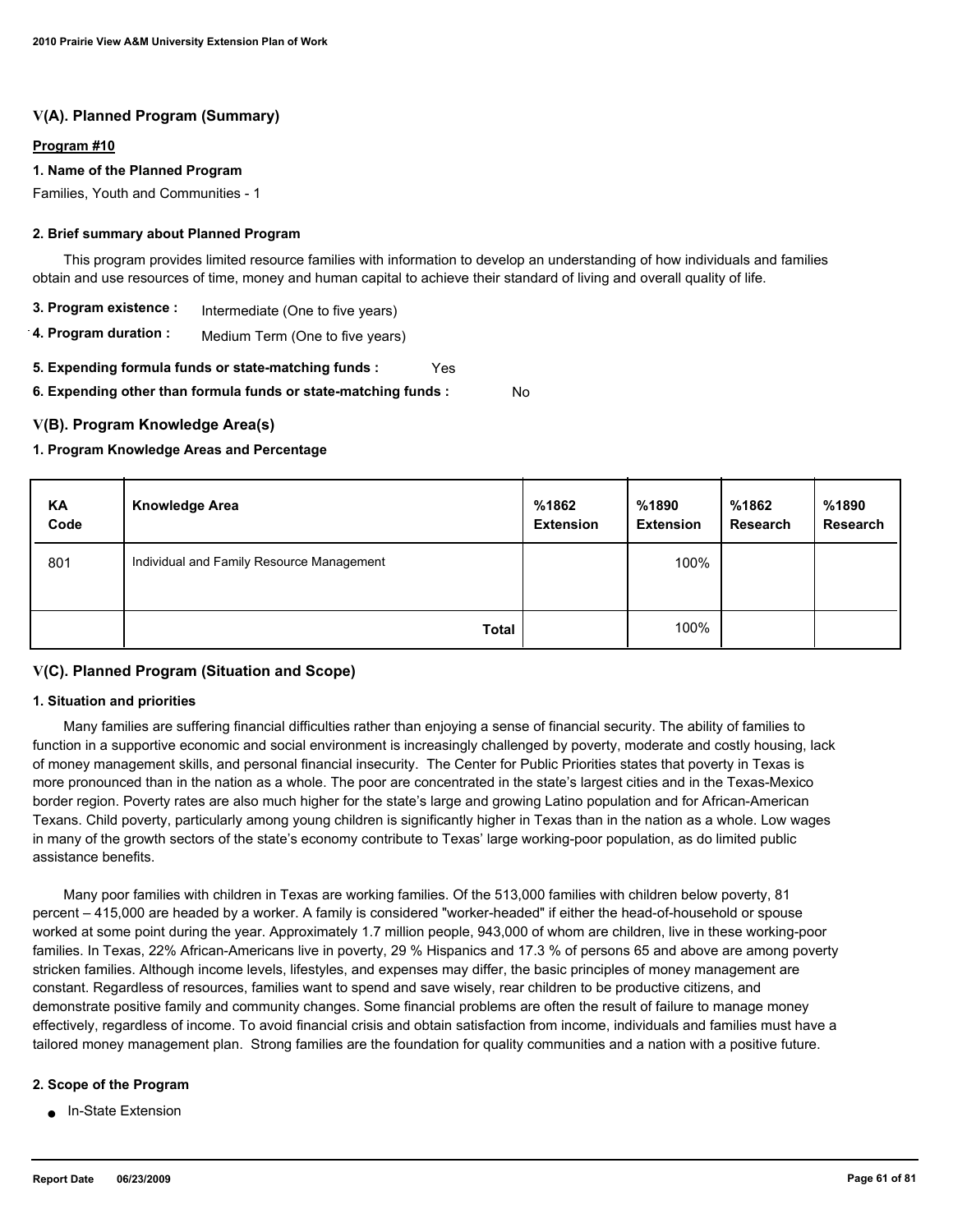# **V(D). Planned Program (Assumptions and Goals)**

#### **1. Assumptions made for the Program**

 Studies have shown that including all family members in short and long term financial planning result in positive sustainability. Additional factors challenging poverty stricken families include lack of health care, poor living conditions, low self-esteem, inadequate immunizations, and preventable illnesses. The recession and slow economic recovery have plagued some of the economic gains, thereby reducing socio economic attainments in the minority community. Sixty percent of families enrolled in a series of financial management activities reported an improvement in budgeting and prioritizing wants versus needs. Extension staff will plan and implement educational programs to meet the diverse needs of families. Established and new partnerships will serve as major factors in reaching the limited resource audiences. Teaching methods will include resource management classes, newsletters, credit reports retrieval, and predatory lending and consumer fraud. Expected behavior changes among individuals will be increased as well as knowledge and skills relating to budgeting, savings, investing and debt management.

#### **2. Ultimate goal(s) of this Program**

Families with limited resources will prioritize financial goals and develop skills in budgeting, savings and investing.

### **V(E). Planned Program (Inputs)**

#### **1. Estimated Number of professional FTE/SYs to be budgeted for this Program**

| Year | <b>Extension</b> |      | Research |         |
|------|------------------|------|----------|---------|
|      | 1862             | 1890 | 1862     | 1890    |
| 2010 | 0.0              | 3.1  | 0.0      | 0.0     |
| 2011 | 0.0              | 3.1  | 0.0      | 0.0     |
| 2012 | 0.0              | 3.1  | 0.0      | 0.0     |
| 2013 | 0.0              | 3.1  | 0.0      | 0.0     |
| 2014 | 0.0              | 3.1  | 0.0      | $0.0\,$ |

# **V(F). Planned Program (Activity)**

#### **1. Activity for the Program**

Individuals and families will learn to take control of their finances through experiential learning activities.

#### **2. Type(s) of methods to be used to reach direct and indirect contacts**

| <b>Extension</b>                                                                                                         |                                                                                                    |  |  |  |
|--------------------------------------------------------------------------------------------------------------------------|----------------------------------------------------------------------------------------------------|--|--|--|
| <b>Indirect Methods</b><br><b>Direct Methods</b>                                                                         |                                                                                                    |  |  |  |
| Other 2 (Trade Shows)<br><b>Group Discussion</b><br>Workshop<br>Other 1 (conference/seminars)<br>One-on-One Intervention | TV Media Programs<br>$\bullet$<br><b>Newsletters</b><br>Web sites<br>■ Public Service Announcement |  |  |  |

#### **3. Description of targeted audience**

Low Income families, Single Parents, College Students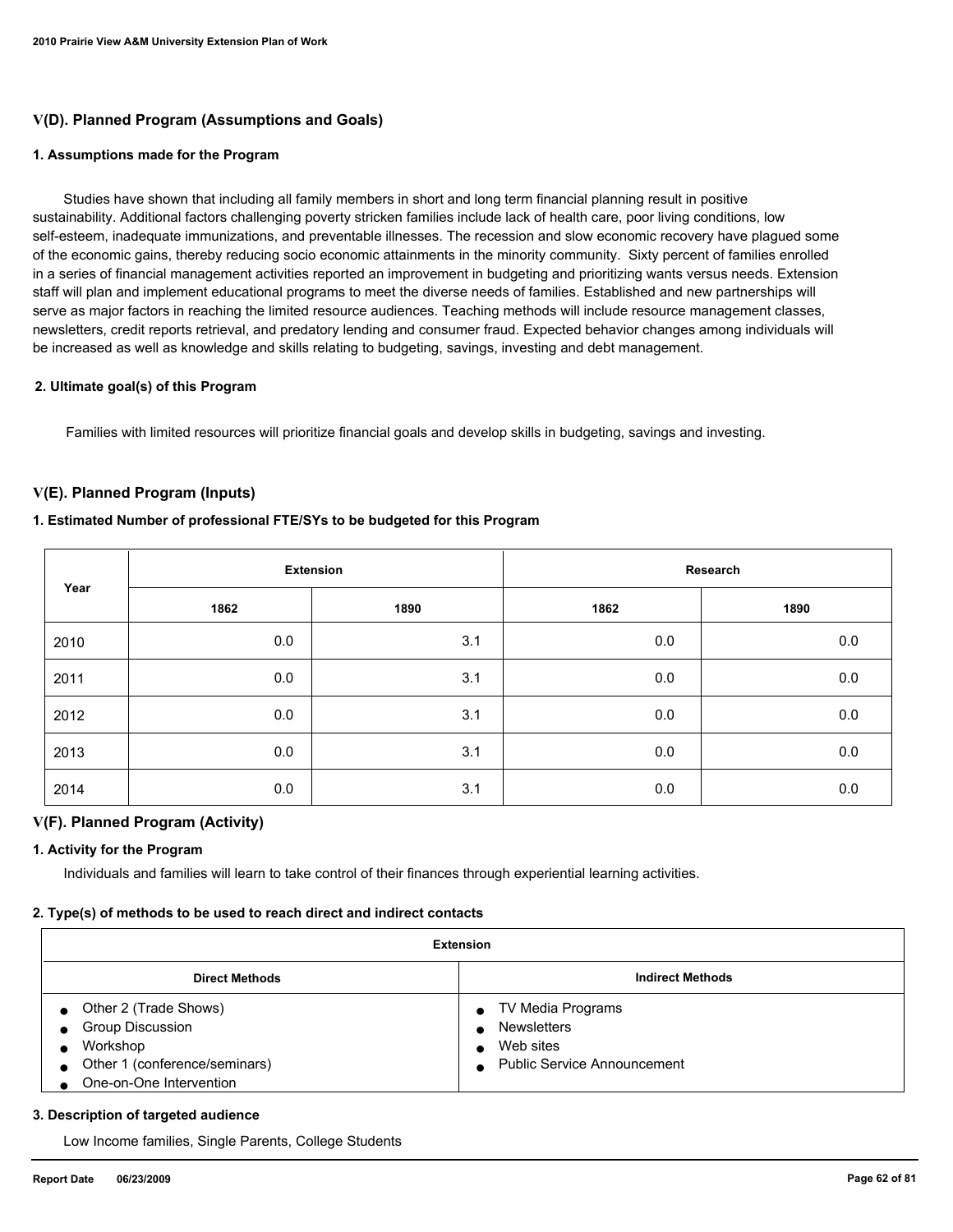# **V(G). Planned Program (Outputs)**

### **1. Standard output measures**

### **Target for the number of persons(contacts) to be reached through direct and indirect contact methods**

|      | <b>Direct Contacts Adults</b> | <b>Indirect Contacts Adults</b> | <b>Direct Contacts Youth</b> | <b>Indirect Contacts Youth</b> |
|------|-------------------------------|---------------------------------|------------------------------|--------------------------------|
| Year | <b>Target</b>                 | <b>Target</b>                   | <b>Target</b>                | <b>Target</b>                  |
| 2010 | 275                           | 400                             | 575                          | 200                            |
| 2011 | 300                           | 500                             | 700                          | 250                            |
| 2012 | 300                           | 500                             | 700                          | 250                            |
| 2013 | 300                           | 500                             | 700                          | 250                            |
| 2014 | 300                           | 500                             | 700                          | 250                            |

#### **2. (Standard Research Target) Number of Patent Applications Submitted**

#### **Expected Patent Applications**

| 2010:0 | 2011:0 | 2012:0 | 2013:0 | 2014:0 |
|--------|--------|--------|--------|--------|
|--------|--------|--------|--------|--------|

#### **3. Expected Peer Review Publications**

| Year | <b>Research Target</b> | <b>Extension Target</b> | Total |
|------|------------------------|-------------------------|-------|
| 2010 |                        |                         |       |
| 2011 |                        |                         |       |
| 2012 |                        |                         |       |
| 2013 |                        |                         |       |
| 2014 |                        |                         |       |

#### **V(H). State Defined Outputs**

### **1. Output Target**

Conduct educational programs on family resource management, budgeting and credit management. Provide one-on-one ● consultations for individuals and families. Identify number of participants attending conferences/seminars and train-the-trainer sessions.

| 2014:400<br>2010:400<br>2011:400<br>2012:400<br>2013:400 |
|----------------------------------------------------------|
|----------------------------------------------------------|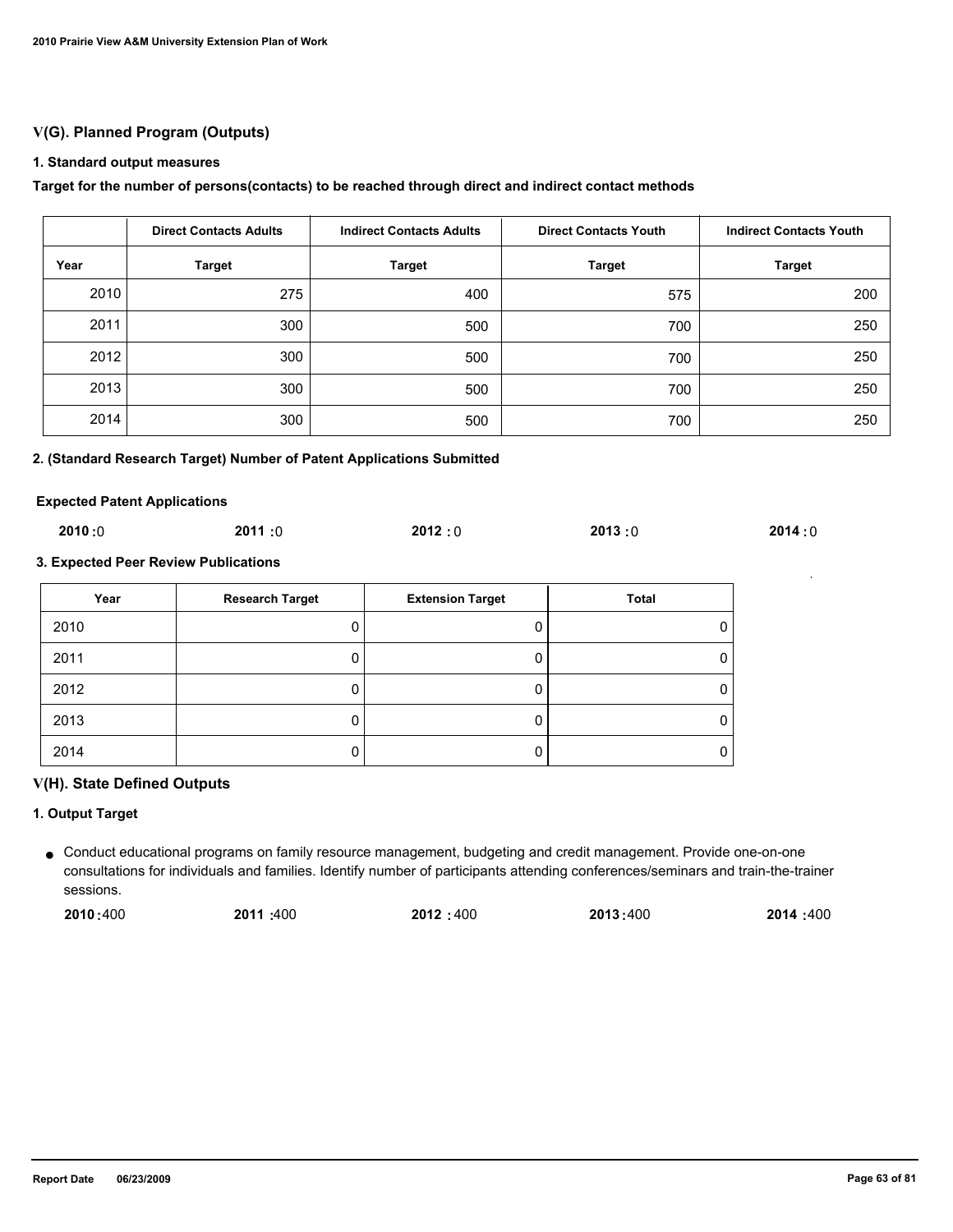# **V(I). State Defined Outcome**

| O. No | <b>Outcome Name</b>                                                                                        |
|-------|------------------------------------------------------------------------------------------------------------|
|       | Improved credit scores, number of savings account, number of clientele developing a budgeting plan, number |
|       | of individuals and families setting goals, number of individuals and families investing                    |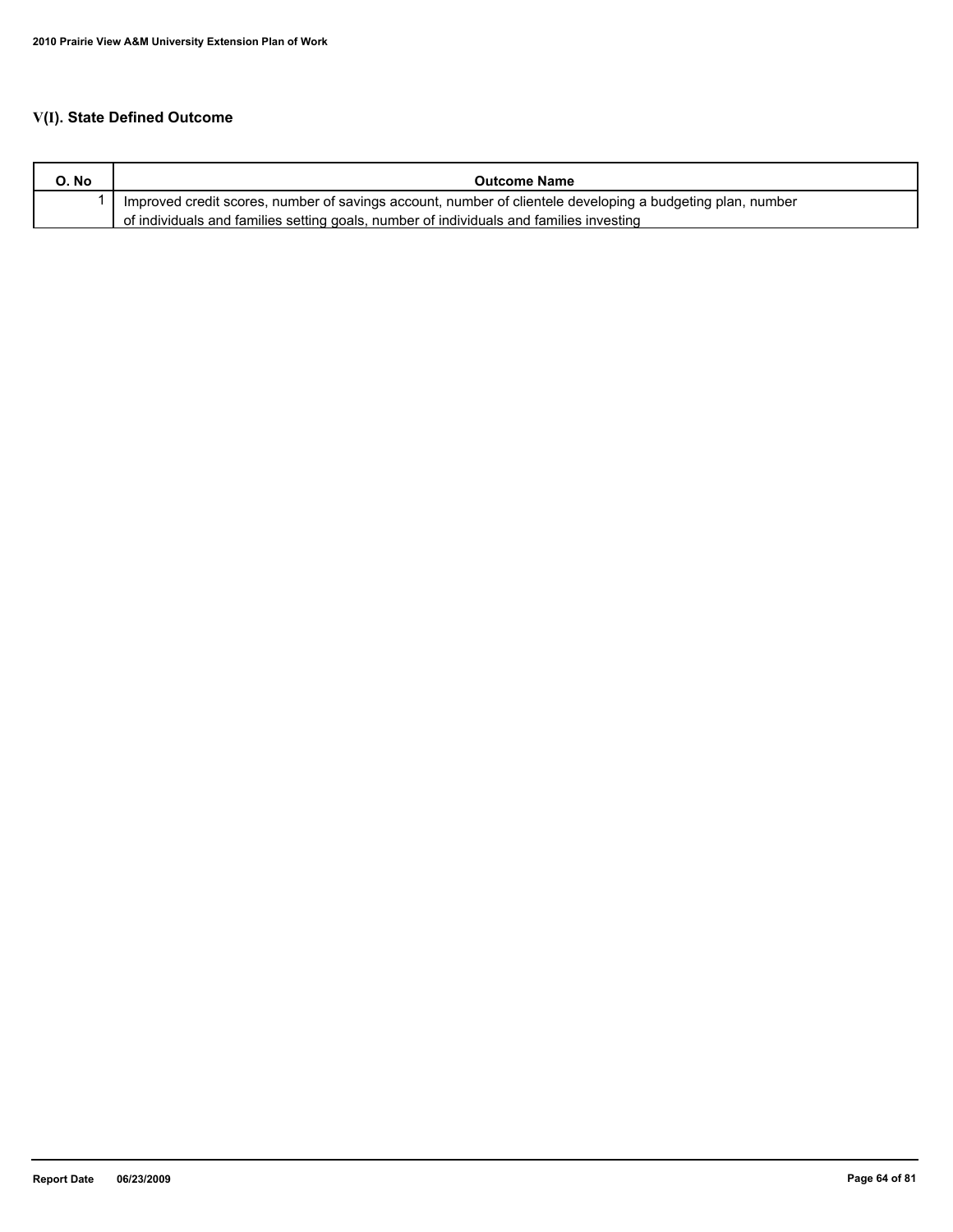#### **Outcome #1**

### **1. Outcome Target**

Improved credit scores, number of savings account, number of clientele developing a budgeting plan, number of individuals and families setting goals, number of individuals and families investing

| 2. Outcome Type : | Change in Action Outcome Measure |          |          |          |
|-------------------|----------------------------------|----------|----------|----------|
| 2010:590          | 2011:600                         | 2012:600 | 2013:600 | 2014:600 |

### **3. Associated Institute Type(s)**

•1890 Extension

## **4. Associated Knowledge Area(s)**

● 801 - Individual and Family Resource Management

### **V(J). Planned Program (External Factors)**

#### **1. External Factors which may affect Outcomes**

- Competing Programatic Challenges
- Competing Public priorities
- Populations changes (immigration,new cultural groupings,etc.)
- Natural Disasters (drought,weather extremes,etc.)
- Economy

#### **Description**

Extreme weather conditions and changes in the economy will affect the outcomes of the program.

# **V(K). Planned Program (Evaluation Studies and Data Collection)**

### **1. Evaluation Studies Planned**

- Before-After (before and after program)
- During (during program)

## **Description**

Pre and post tests as well as surveys during the programs will be used to evaluate the program.

#### **2. Data Collection Methods**

- On-Site
- Unstructured
- Observation

#### **Description**

Surveys and observation will be used to collect data.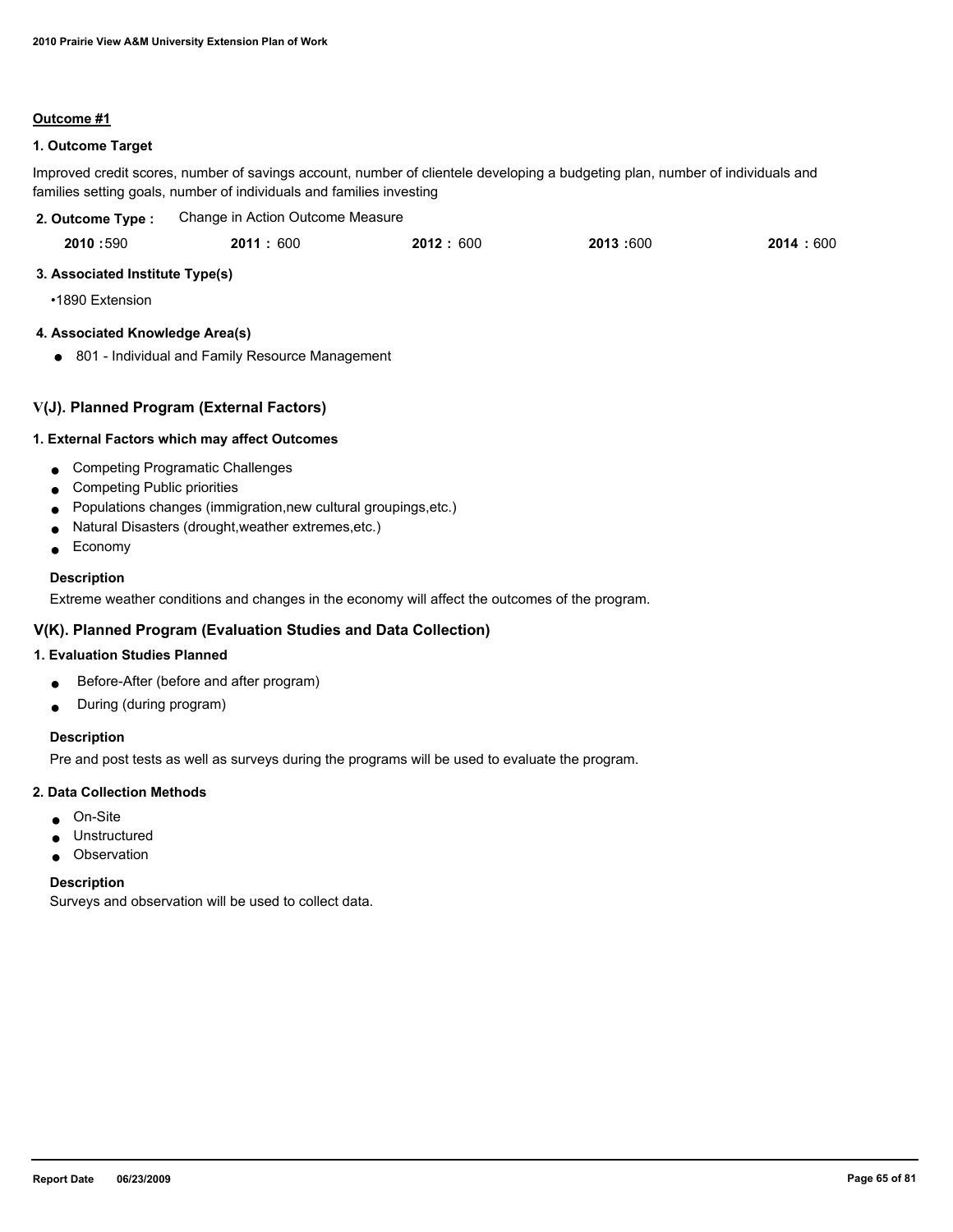### **Program #11**

### **1. Name of the Planned Program**

Human Nutrition

#### **2. Brief summary about Planned Program**

 This program provides technical and educational information to limited resource families and individuals to help them understand the importance of nutrition and diet. Research based information will also expand their knowledge and empower them to make better choices for their overall well being.

- **3. Program existence :** Intermediate (One to five years)
- **4. Program duration :** Long-Term (More than five years)
- **5. Expending formula funds or state-matching funds :** Yes

**6. Expending other than formula funds or state-matching funds :** No

### **V(B). Program Knowledge Area(s)**

#### **1. Program Knowledge Areas and Percentage**

| KA<br>Code | <b>Knowledge Area</b>                   | %1862<br><b>Extension</b> | %1890<br><b>Extension</b> | %1862<br>Research | %1890<br><b>Research</b> |
|------------|-----------------------------------------|---------------------------|---------------------------|-------------------|--------------------------|
| 703        | <b>Nutrition Education and Behavior</b> |                           | 100%                      |                   |                          |
|            | <b>Total</b>                            |                           | 100%                      |                   |                          |

# **V(C). Planned Program (Situation and Scope)**

#### **1. Situation and priorities**

 The 1890 Extension Program in Texas has readily identified human nutrition, food safety, and human health and well being as major issues impacting families. This fact was revealed through the Texas Community Futures Forum process. Stakeholders, including clientele, community leaders, advisory committee members, agency and organization representatives ranked this topic as priority.

 A large number of Texas citizens, whether living in rural or urban areas, socially disadvantaged or middle income, are experiencing problems with diet related illnesses. The prevalence of obesity is escalating in more than 60% of the adult population and has tripled in children and adolescents. Among children and adolescents, 15% are overweight and more than 70% have diseases that are associated with obesity such as hypertension and elevated cholesterol levels. In Texas, obesity related diseases including diabetes, hypertension, cancer and heart disease, are found in higher rates among various members of racial-ethnic minorities, e.g., African American and Hispanic Americans. According to the Department of Health and Human Services Centers for Disease Control and Prevention, there is a significant body of evidence supporting the health benefits of regular physical activity. Twenty-five percent of adults are not active at all in their leisure time. More than a third of young people in grades 9-12 do not regularly engage in vigorous, intense physical activity.

 In a report published by *Household Food Security in the United States,* 2004/EER-11 (Economic Research Service, USDA) Texas ranked number one in the National Food Insecurity Profile, 2004 Ten Worst States for Food Insecurity. Food insecurity is defined as the lack of access to enough food to fully meet basic needs by all people at all times for an active, healthy life due to lack of financial resources. Food insecurity is prevalent among households below the official poverty line, households with children headed by a single woman or single man, Black and Hispanic households and the elderly. Families and individuals living with food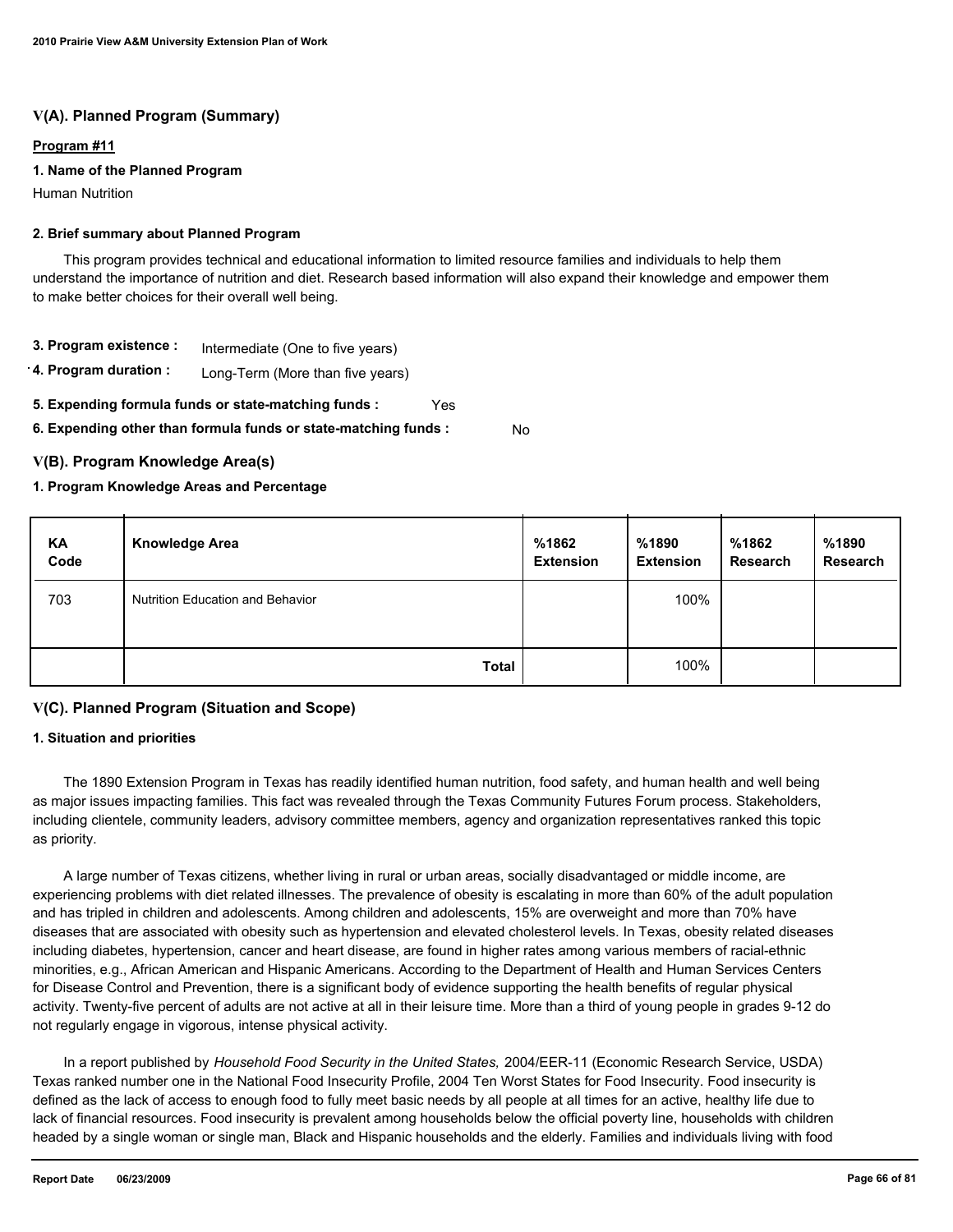insecurity are likely to be hungry, undernourished, and in poor health. Research has shown that individuals involved in well planned, nutrition education programs can significantly improve their health and well-being and gain insight to resources available for securing food. Priorities in this goal will be minority individuals and families with children. The specific aim will be to provide fundamental knowledge regarding the relationship between food consumption and physical activity to optimal health and well being.

#### **2. Scope of the Program**

■ In-State Extension

# **V(D). Planned Program (Assumptions and Goals)**

#### **1. Assumptions made for the Program**

 Many families and adults lack basic knowledge regarding the importance of good nutrition in providing optimal health and well being. This lack of knowledge continuously leaves underserved populations in a position of increased risk for chronic, diet related illnesses and overweight/obesity. The Family and Consumer Sciences staff will continue to network with local agencies and organizations, faith-based communities, schools and other groups to engage the target audience in meaningful, informal learning activities and experiences. Collaborations with Texas Department of State Health Services, Child Care Centers, Communities in Schools, Senior Sites, and Housing Authorities have proven successful venues for gaining access to target audiences.

### **2. Ultimate goal(s) of this Program**

 The goals of this program are to: provide families with relevant nutrition education and access to enhance food resources, present opportunities for participants to experience a variety of foods, increase consumption of vegetables and fruits, and engage in regular physical fitness activities.

### **V(E). Planned Program (Inputs)**

#### **1. Estimated Number of professional FTE/SYs to be budgeted for this Program**

| Year | <b>Extension</b> |       | Research |      |  |
|------|------------------|-------|----------|------|--|
|      | 1862             | 1890  | 1862     | 1890 |  |
| 2010 | 0.0              | $7.0$ | 0.0      | 0.0  |  |
| 2011 | 0.0              | 7.0   | 0.0      | 0.0  |  |
| 2012 | 0.0              | $7.0$ | 0.0      | 0.0  |  |
| 2013 | 0.0              | 7.0   | 0.0      | 0.0  |  |
| 2014 | 0.0              | 7.0   | 0.0      | 0.0  |  |

# **V(F). Planned Program (Activity)**

#### **1. Activity for the Program**

 Provide one-on-one consultations Conduct on-site food demonstrations Provide train-the-trainer opportunities

Conduct educational programs and classes

 Teach a series of nutrition classes to special interest groups Exhibit educational displays at various sites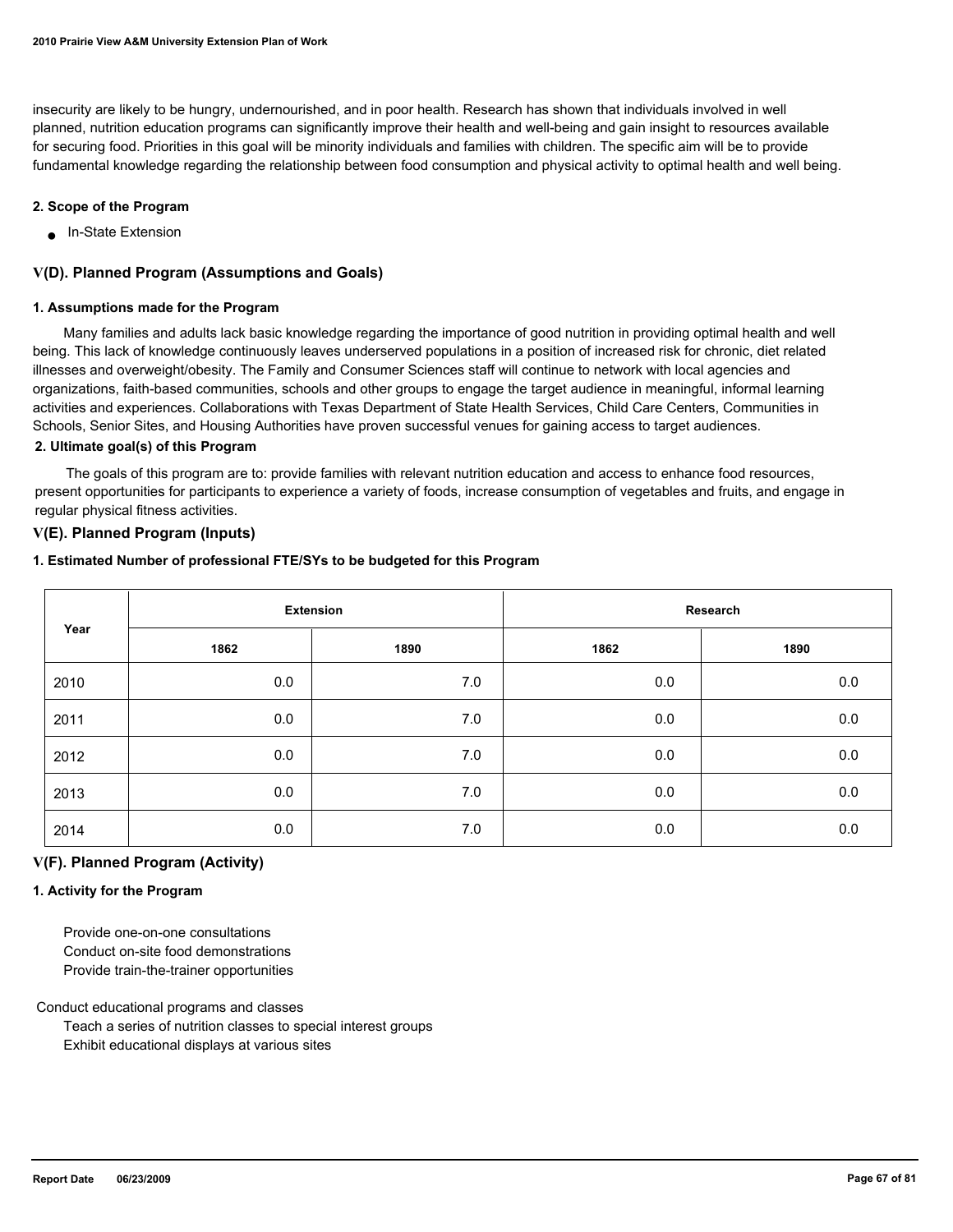### **2. Type(s) of methods to be used to reach direct and indirect contacts**

| <b>Extension</b>                                                                           |                                                                                                     |  |  |
|--------------------------------------------------------------------------------------------|-----------------------------------------------------------------------------------------------------|--|--|
| <b>Direct Methods</b>                                                                      | <b>Indirect Methods</b>                                                                             |  |  |
| Other 2 (On-site demonstrations)<br>One-on-One Intervention<br>Other 1 (Train-the-trainer) | <b>Public Service Announcement</b><br><b>Newsletters</b><br>TV Media Programs<br>Other 1 (Exhibits) |  |  |

### **3. Description of targeted audience**

 Minority families and individuals Senior adults Single parents Persons coping with chronic illnesses

# **V(G). Planned Program (Outputs)**

### **1. Standard output measures**

### **Target for the number of persons(contacts) to be reached through direct and indirect contact methods**

|      | <b>Direct Contacts Adults</b> | <b>Indirect Contacts Adults</b> | <b>Direct Contacts Youth</b> | <b>Indirect Contacts Youth</b> |  |
|------|-------------------------------|---------------------------------|------------------------------|--------------------------------|--|
| Year | <b>Target</b>                 | <b>Target</b>                   | <b>Target</b>                | <b>Target</b>                  |  |
| 2010 | 15755                         | 16055                           | 1950                         | 3650                           |  |
| 2011 | 20000                         | 18000                           | 2000                         | 3800                           |  |
| 2012 | 20000                         | 18000                           | 2000                         | 3800                           |  |
| 2013 | 20000                         | 18000                           | 2000                         | 3800                           |  |
| 2014 | 20000                         | 18000                           | 2000                         | 3800                           |  |

### **2. (Standard Research Target) Number of Patent Applications Submitted**

### **Expected Patent Applications**

| 2010:0 | 2011:0 | 2012:0 | 2013:0 | 2014:0 |
|--------|--------|--------|--------|--------|
|        |        |        |        |        |

#### **3. Expected Peer Review Publications**

| Year | <b>Research Target</b> | <b>Extension Target</b> | Total |
|------|------------------------|-------------------------|-------|
| 2010 |                        |                         |       |
| 2011 |                        |                         |       |
| 2012 |                        |                         | 0     |
| 2013 |                        |                         |       |
| 2014 |                        |                         |       |

# **V(H). State Defined Outputs**

### **1. Output Target**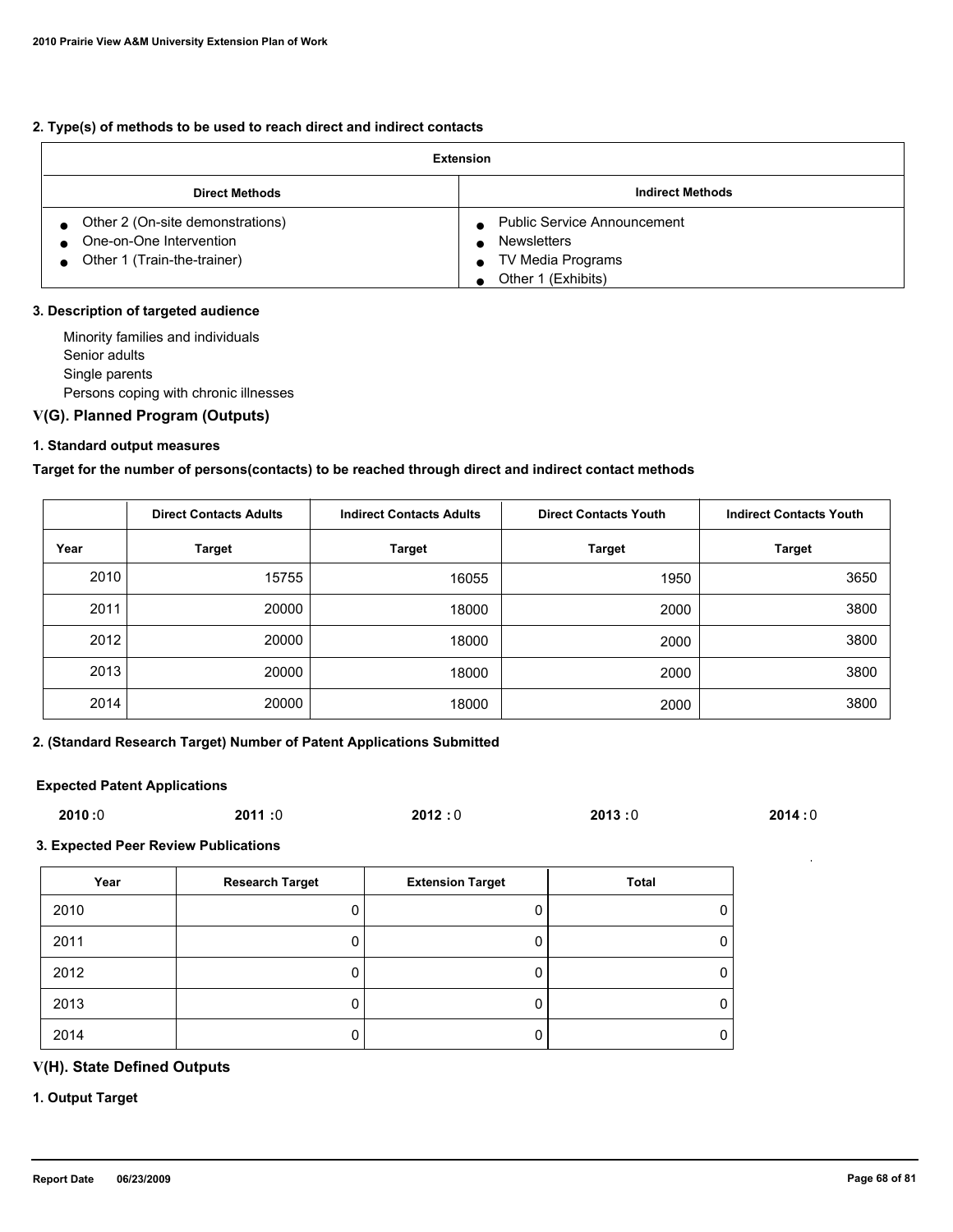Conduct educational programs on basic nutrition, enroll participants in a series of nutrition educational classes, conduct ● nutrition workshops and seminars on new dietary guidelines and MyPyramid, disseminate information letters addressing nutrition and health, and conduct on site food demonstrations for senior adults and parents.

| 2010:950 | 2011 :950 | 2012:950 | 2013:950 | 2014:950 |
|----------|-----------|----------|----------|----------|
|          |           |          |          |          |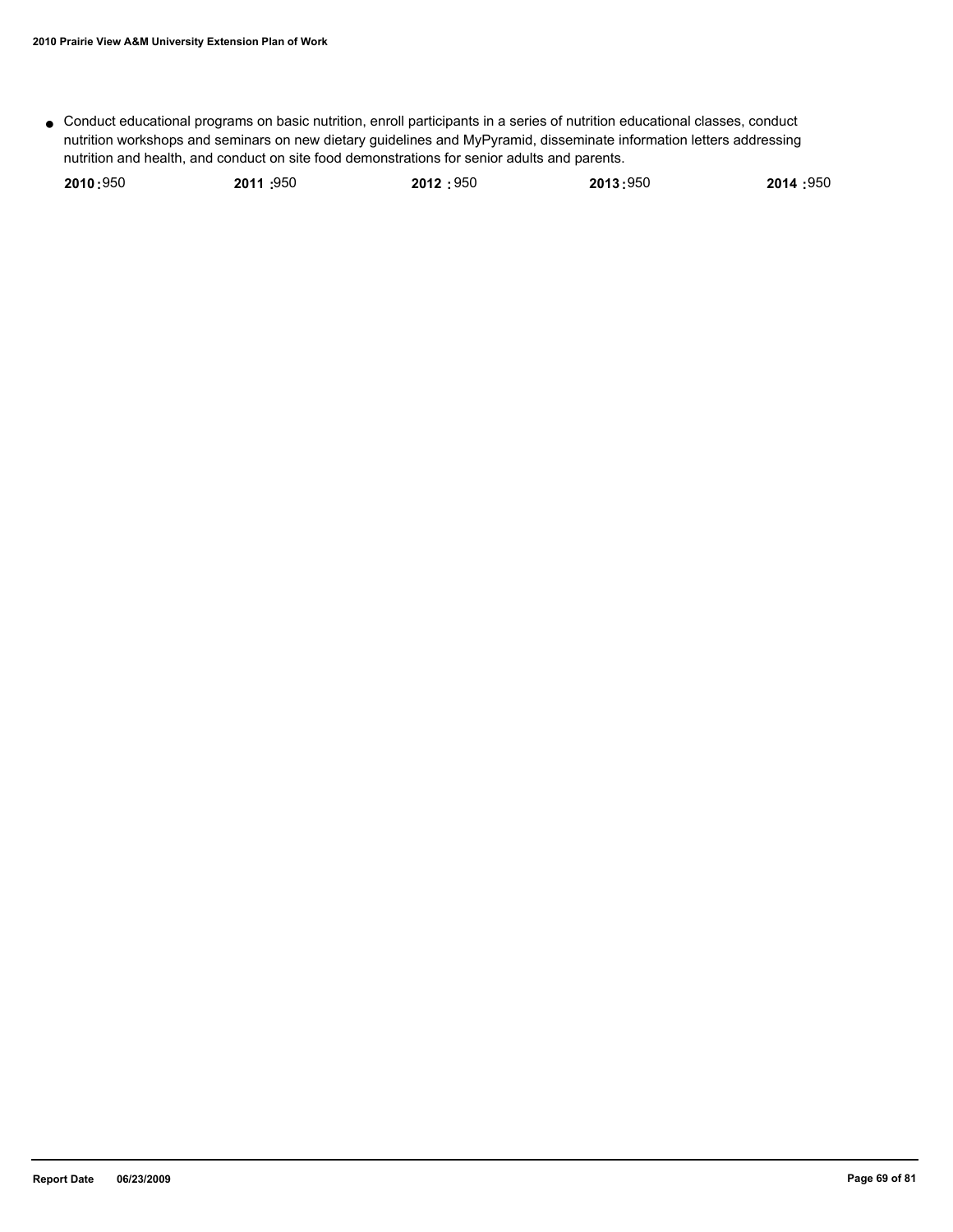# **V(I). State Defined Outcome**

| O. No | <b>Outcome Name</b>                                                                                    |  |  |
|-------|--------------------------------------------------------------------------------------------------------|--|--|
|       | Participants understand and use MyPyramid in meal buying and preparation. Participants become aware of |  |  |
|       | diet related diseases. Participants understand the connection between diet and exercise. Participants  |  |  |
|       | increase consumption of fruits and vegetables. Expectant teen mothers adopt healthy eating habits.     |  |  |
|       | Participants modify recipes to decrease amount of calories.                                            |  |  |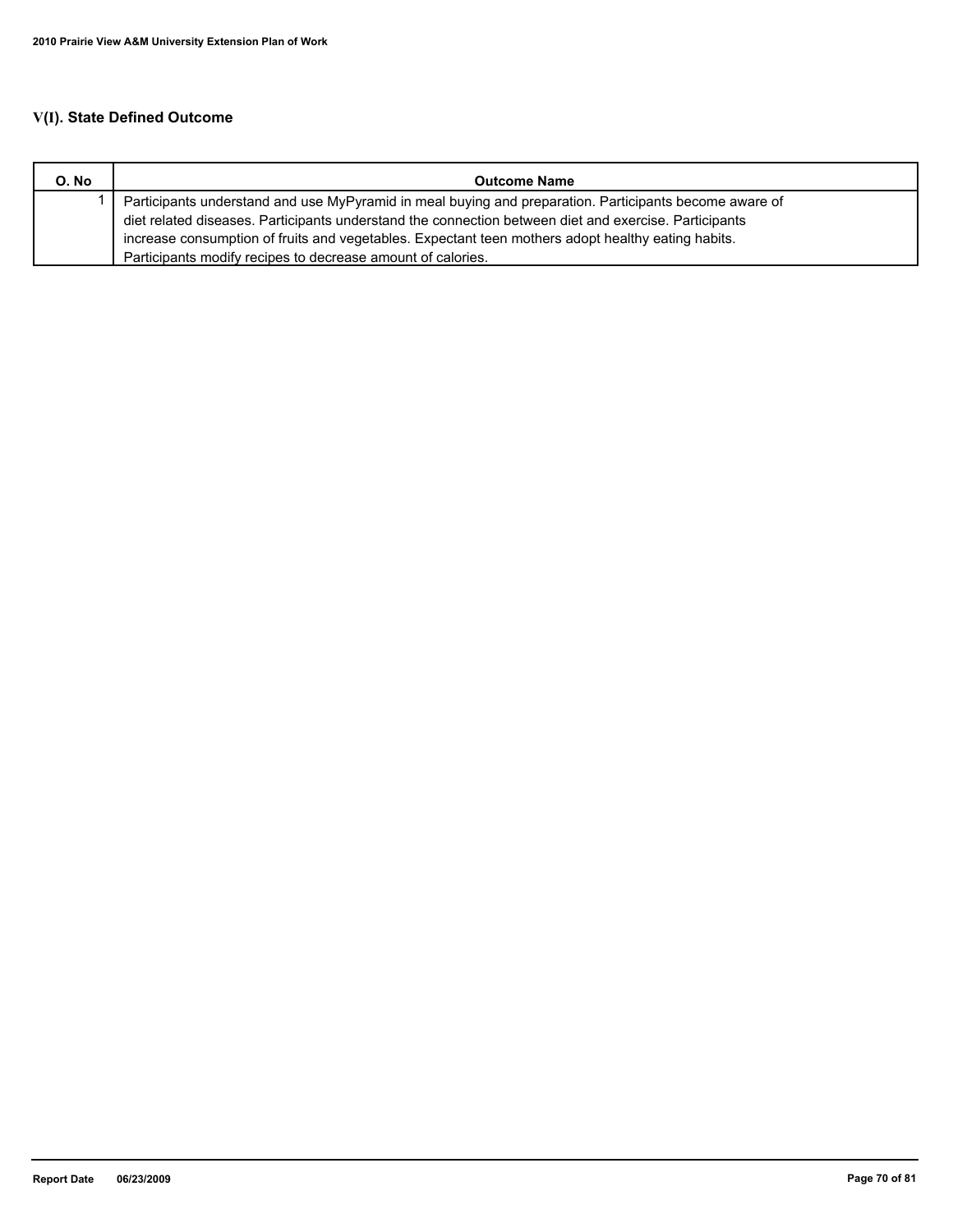#### **Outcome #1**

## **1. Outcome Target**

Participants understand and use MyPyramid in meal buying and preparation. Participants become aware of diet related diseases. Participants understand the connection between diet and exercise. Participants increase consumption of fruits and vegetables. Expectant teen mothers adopt healthy eating habits. Participants modify recipes to decrease amount of calories.

| 2. Outcome Type: | Change in Condition Outcome Measure |  |
|------------------|-------------------------------------|--|
|------------------|-------------------------------------|--|

| 2010 :3950 | 2011 : 4000 | 2012: 4000 | 2013 :4000 | 2014 : 4000 |
|------------|-------------|------------|------------|-------------|
|            |             |            |            |             |

## **3. Associated Institute Type(s)**

•1890 Extension

# **4. Associated Knowledge Area(s)**

● 703 - Nutrition Education and Behavior

# **V(J). Planned Program (External Factors)**

### **1. External Factors which may affect Outcomes**

- Economy
- Natural Disasters (drought,weather extremes,etc.)
- **Competing Programatic Challenges**
- Other (CEP staff changes)

### **Description**

Major changes in weather conditions and the economy can affect the outcomes of the program.

# **V(K). Planned Program (Evaluation Studies and Data Collection)**

# **1. Evaluation Studies Planned**

- Before-After (before and after program)
- During (during program)

# **Description**

Pre and post tests as well as surveys and observations during the meetings will be used to evaluate the program.

#### **2. Data Collection Methods**

- On-Site
- Observation
- Other (surveys and monthly reports)

#### **Description**

On-site surveys and observations will be used to collect data on the program.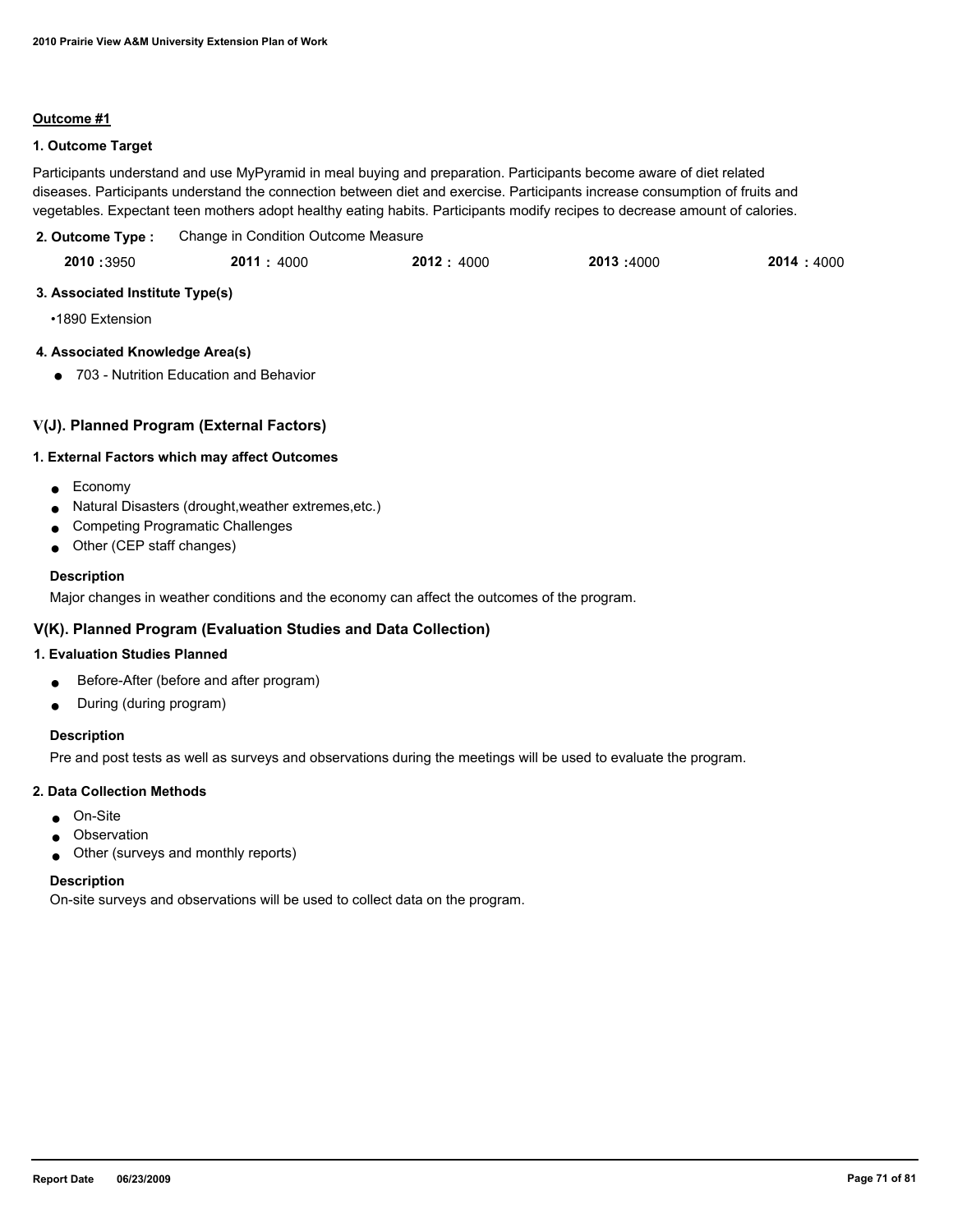#### **Program #12**

### **1. Name of the Planned Program**

Families, Youth and Communities - 2

#### **2. Brief summary about Planned Program**

 This program provides educational and technical information to limited resource families to strengthen family systems and resiliency. This program engages parents and their children in informal learning activities and guidance to access available resources.

- **3. Program existence :** Intermediate (One to five years)
- **4. Program duration :** Medium Term (One to five years)
- **5. Expending formula funds or state-matching funds :** Yes

**6. Expending other than formula funds or state-matching funds :**

# **V(B). Program Knowledge Area(s)**

### **1. Program Knowledge Areas and Percentage**

| KA<br>Code | <b>Knowledge Area</b>                   | %1862<br><b>Extension</b> | %1890<br><b>Extension</b> | %1862<br><b>Research</b> | %1890<br><b>Research</b> |
|------------|-----------------------------------------|---------------------------|---------------------------|--------------------------|--------------------------|
| 802        | Human Development and Family Well-Being |                           | 100%                      |                          |                          |
|            | <b>Total</b>                            |                           | 100%                      |                          |                          |

No

# **V(C). Planned Program (Situation and Scope)**

#### **1. Situation and priorities**

 All people, whether living in rural or urban communities, are confronted with multifaceted issues that include deteriorating communities, dysfunctional families, declining workforce preparedness, and polluted, distressed environments. These issues are much more acute in limited resource communities and families. Family programs are needed to increase the capacity of families to enhance their own well-being. Trends, such as both parents participating in the work place, a high incidence of teenage pregnancies, increasing violence against youth, increased single-parent families, welfare reform, and other social policies have increased the need for educational programs on parenting, providing proper child care, and related services. Texas Kids Count census data indicates that 30 percent of children reside in single-parent households. Of the 30 percent, 5 percent reside in father only households and 25 percent live in mother only households. According to the 2000 census there are more than 530,000 grandparents in Texas who are raising their grandchildren. Only the state of New York has a higher number. Yet, Texas is near the bottom nationally for providing benefits to support grandparents raising grandchildren. This trend is due to: increasing numbers of single parent families, the high rate of divorce, teenage pregnancies, AIDS, incarceration of parents, substance abuse , death or disability, and parental abuse and neglect.

 Grandparents are forced to raise grandchildren due to the neglect or abuse of the biological parents, in many cases. To save a child from the hands of neglect and/or abuse is an ultimate sacrifice for anyone, but especially for grandparents. In many instances, the grandparent has not prepared or planned to raise another child and inevitably suffer financial hardships. In Texas, 21% of these grandparents are African Americans; 42% are Hispanic/Latino; 1% Asian, and 35% are White. Thirty-two percent of these grandparents live in households without the children's parents present. Culture shock at having to deal with children and adolescents of a different generation can be great. Grandparent headed households have a significantly higher poverty rate than other kinds of family units. Child and adolescent psychiatrists recognize the important role many grandparents play in raising their grandchildren. The better grandparents are able to meet their own needs, the better they can fulfill the demands of parenting.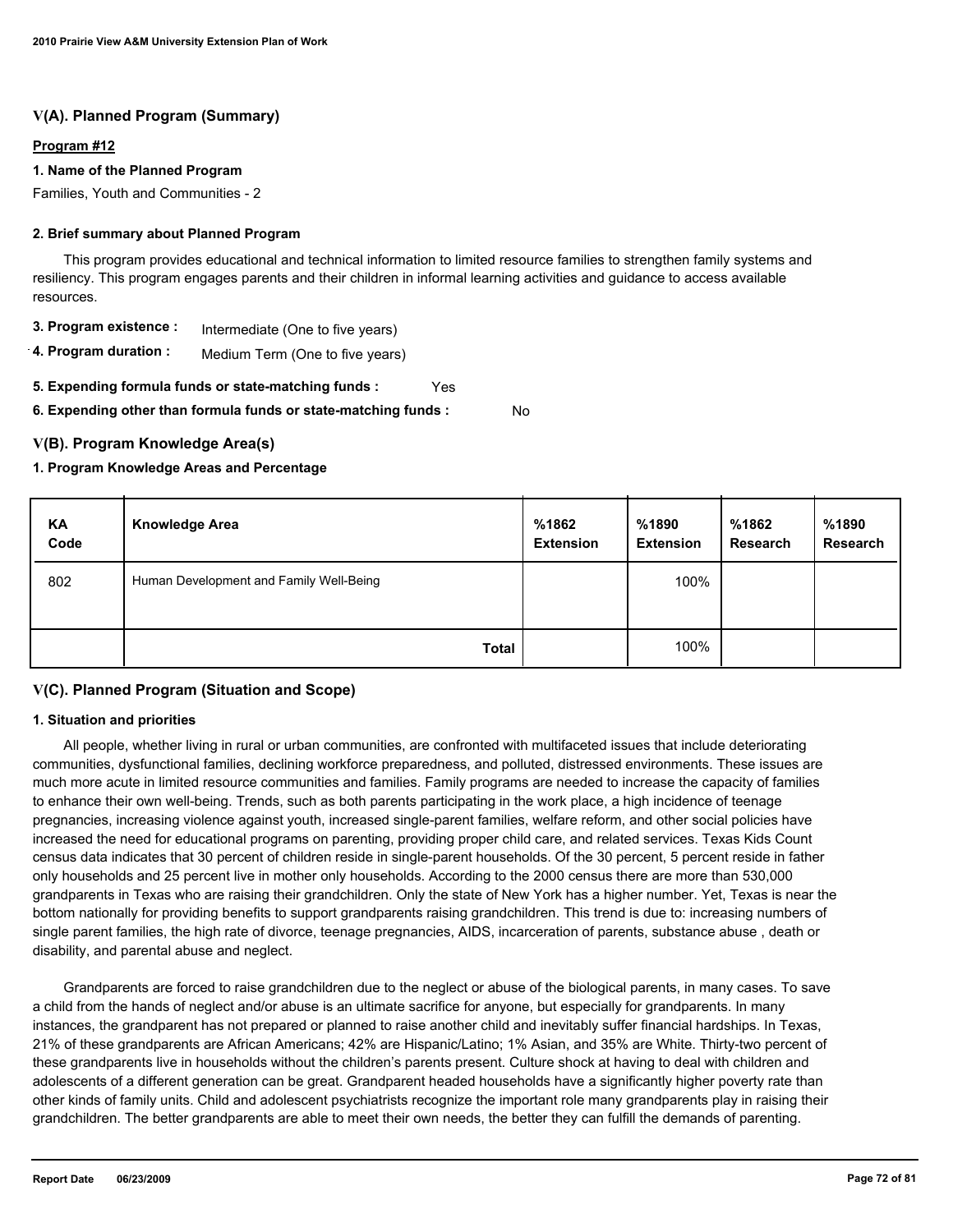# **2. Scope of the Program**

■ In-State Extension

# **V(D). Planned Program (Assumptions and Goals)**

#### **1. Assumptions made for the Program**

 Parental responsibilities and challenges continue to have significant impact on many limited resource families. The burden of child rearing impacted by other factors, unfortunately, in many cases lead to child abuse and neglect. Parents need a strong and positive support system and resources for a stable and secure environment. In 2005, the Texas Child Protective Services confirmed 61,433 child abuse and neglect cases and 203,916 unconfirmed cases. Therefore, the need for parenting education to include foster parents, grandparents and adoptive parents will be significant. In order to address these parental challenges, both headquarters and county staff will engage participants in informal learning activities. Extension staff will continue to network with local agencies and organizations to present parenting education using a variety of teaching methods. A majority of the previous target audiences have been provided through collaborative partnerships with schools, churches, Child Protective Services, child care centers and Communities in Schools. Behavior changes among parents and children will result in increased knowledge and skills relating to discipline, improved communication skills, and stress and anger management.

## **2. Ultimate goal(s) of this Program**

 Involve community and family level interventions to enhance communication and family well being. Empower parents with information to access community and other resources to enhance their family infrastructure.

## **V(E). Planned Program (Inputs)**

#### **1. Estimated Number of professional FTE/SYs to be budgeted for this Program**

|      | <b>Extension</b> |      | Research |         |
|------|------------------|------|----------|---------|
| Year | 1862             | 1890 | 1862     | 1890    |
| 2010 | 0.0              | 5.4  | 0.0      | $0.0\,$ |
| 2011 | 0.0              | 5.4  | 0.0      | 0.0     |
| 2012 | 0.0              | 5.4  | 0.0      | 0.0     |
| 2013 | 0.0              | 5.4  | 0.0      | 0.0     |
| 2014 | 0.0              | 5.4  | 0.0      | 0.0     |

# **V(F). Planned Program (Activity)**

#### **1. Activity for the Program**

 Conduct educational programs on parenting, grandparents as parents, improving communications and listening skills, discipline, building self esteem, and bullying.

#### **2. Type(s) of methods to be used to reach direct and indirect contacts**

| Extension                                                                                                                                                  |                                                                                             |  |  |  |  |
|------------------------------------------------------------------------------------------------------------------------------------------------------------|---------------------------------------------------------------------------------------------|--|--|--|--|
| <b>Indirect Methods</b><br><b>Direct Methods</b>                                                                                                           |                                                                                             |  |  |  |  |
| Other 1 (distributing printed materials)<br>Other 2 (conferences/seminars)<br>One-on-One Intervention<br><b>Group Discussion</b><br><b>Education Class</b> | Other 2 (news articles)<br><b>Newsletters</b><br>Other 1 (videos/DVDs)<br>TV Media Programs |  |  |  |  |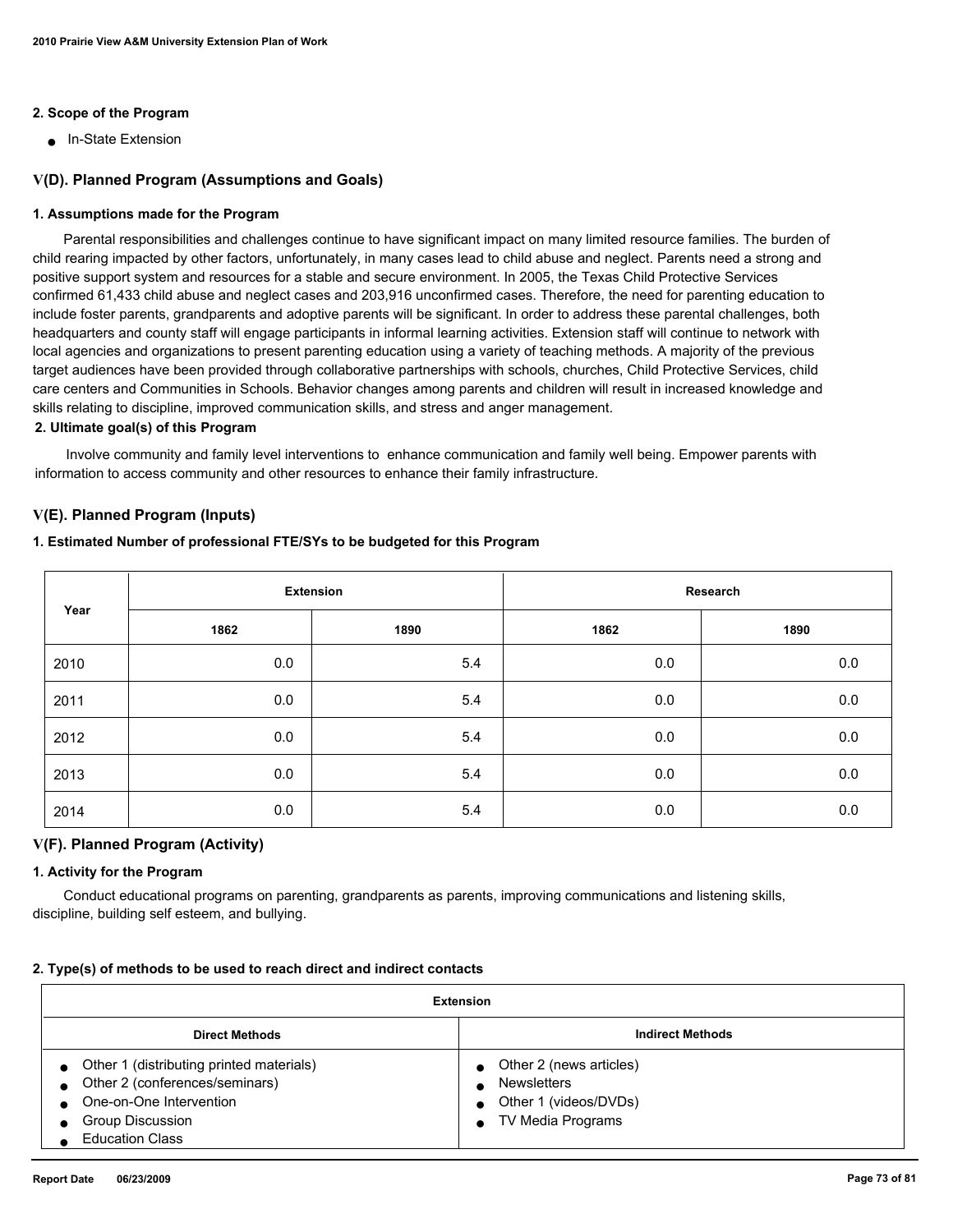#### **3. Description of targeted audience**

 Single parents Grandparents as parents Teen parents Parents with children, birth to age five

# **V(G). Planned Program (Outputs)**

### **1. Standard output measures**

### **Target for the number of persons(contacts) to be reached through direct and indirect contact methods**

|      | <b>Direct Contacts Adults</b> | <b>Indirect Contacts Adults</b><br><b>Direct Contacts Youth</b> |               | <b>Indirect Contacts Youth</b> |
|------|-------------------------------|-----------------------------------------------------------------|---------------|--------------------------------|
| Year | <b>Target</b>                 | <b>Target</b>                                                   | <b>Target</b> | <b>Target</b>                  |
| 2010 | 875                           | 1000                                                            | 540           | 570                            |
| 2011 | 880                           | 1050                                                            | 550           | 575                            |
| 2012 | 880                           | 1050                                                            | 550           | 575                            |
| 2013 | 880                           | 1050                                                            | 550           | 575                            |
| 2014 | 880                           | 1050                                                            | 550           | 575                            |

# **2. (Standard Research Target) Number of Patent Applications Submitted**

#### **Expected Patent Applications**

| 2010:0 | 2011:0 | 2012:0 | 2013:0 | 2014:0 |
|--------|--------|--------|--------|--------|
|        |        |        |        |        |

# **3. Expected Peer Review Publications**

| Year | <b>Research Target</b> | <b>Extension Target</b> | Total |
|------|------------------------|-------------------------|-------|
| 2010 |                        |                         | 0     |
| 2011 | υ                      |                         | 0     |
| 2012 |                        |                         | 0     |
| 2013 | υ                      |                         | 0     |
| 2014 | υ                      |                         | 0     |

# **V(H). State Defined Outputs**

### **1. Output Target**

Conduct educational programs on parenting. Provide one-on-one consultations for parents/grandparents. Measure rate of ● participants attending conferences/seminars, and students participating in classes on bullying.

| 2010:850 | 2011 :900 | 2012:900 | 2013:900 | 2014:900 |
|----------|-----------|----------|----------|----------|
|          |           |          |          |          |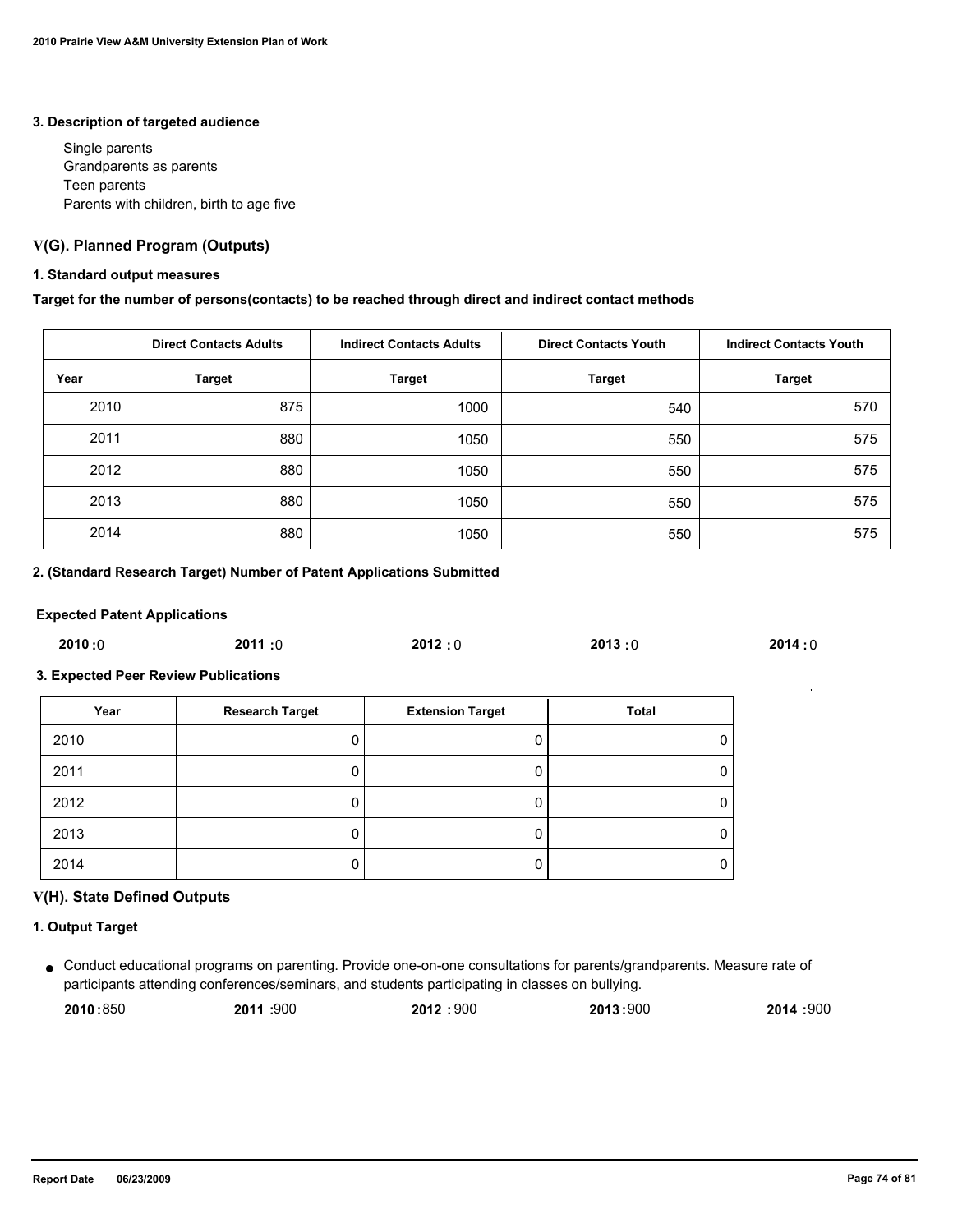# **V(I). State Defined Outcome**

| O. No | <b>Outcome Name</b>                                                                                        |
|-------|------------------------------------------------------------------------------------------------------------|
|       | Improved communication skills, learned new ways to manage anger, learned how to cope with stress, identify |
|       | effective discipline strategies, increased awareness of dealing with bullies                               |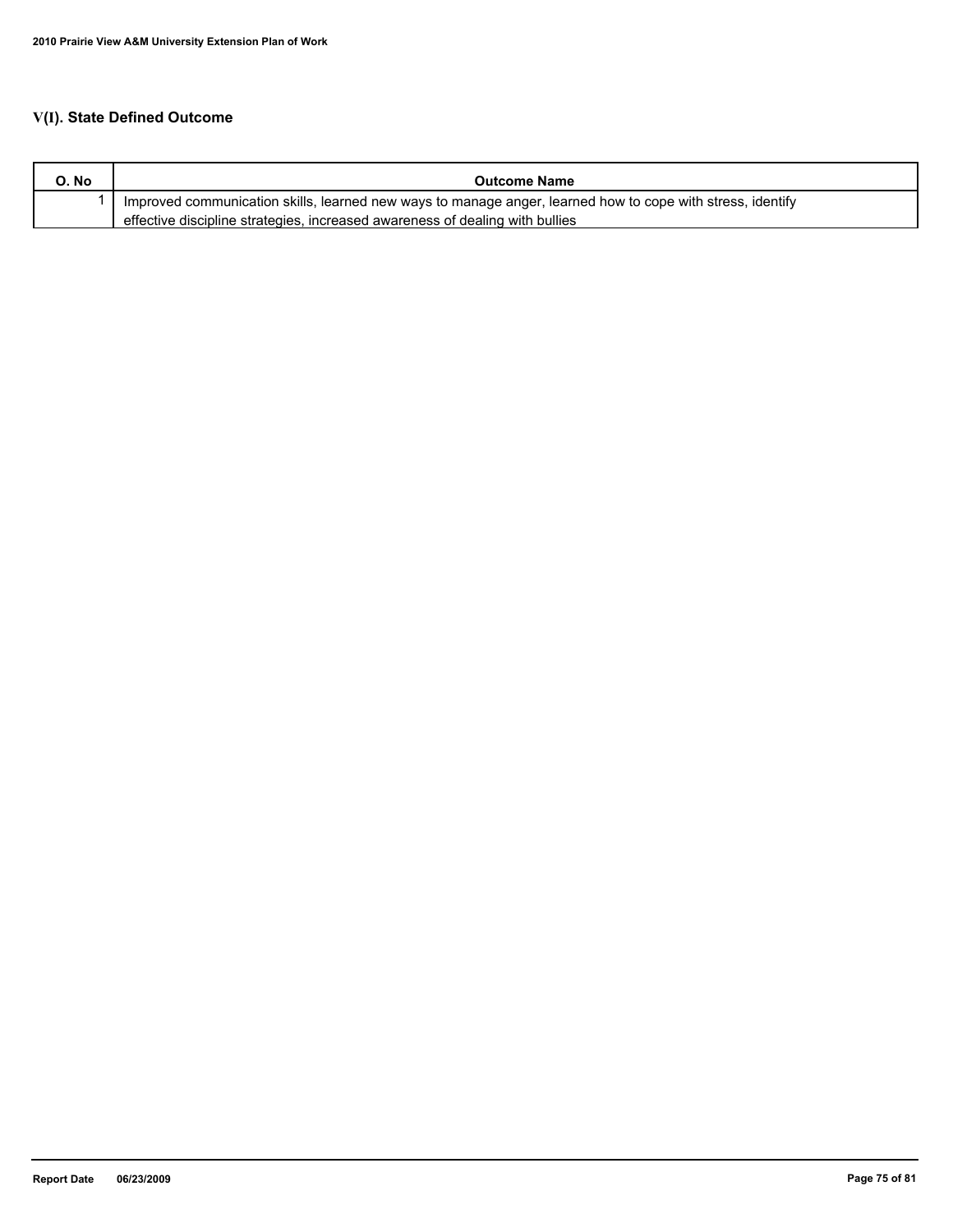#### **Outcome #1**

# **1. Outcome Target**

Improved communication skills, learned new ways to manage anger, learned how to cope with stress, identify effective discipline strategies, increased awareness of dealing with bullies

| 2. Outcome Type: | Change in Knowledge Outcome Measure |          |          |            |  |
|------------------|-------------------------------------|----------|----------|------------|--|
| 2010:750         | 2011:800                            | 2012:800 | 2013:800 | 2014 : 800 |  |

# **3. Associated Institute Type(s)**

•1890 Extension

# **4. Associated Knowledge Area(s)**

● 802 - Human Development and Family Well-Being

# **V(J). Planned Program (External Factors)**

## **1. External Factors which may affect Outcomes**

- Populations changes (immigration,new cultural groupings,etc.)
- Economy
- Other (CEP staff changes)
- Competing Programatic Challenges
- Natural Disasters (drought,weather extremes,etc.)

## **Description**

Extreme weather conditions and changes in population will affect outcomes.

# **V(K). Planned Program (Evaluation Studies and Data Collection)**

#### **1. Evaluation Studies Planned**

- During (during program)
- Before-After (before and after program)

# **Description**

Pre and post tests and observations during the programs will be used for evaluation.

#### **2. Data Collection Methods**

- Observation
- Unstructured
- Other (surveys and monthly reports)
- On-Site

#### **Description**

Surveys as well as observation will be used for data collection.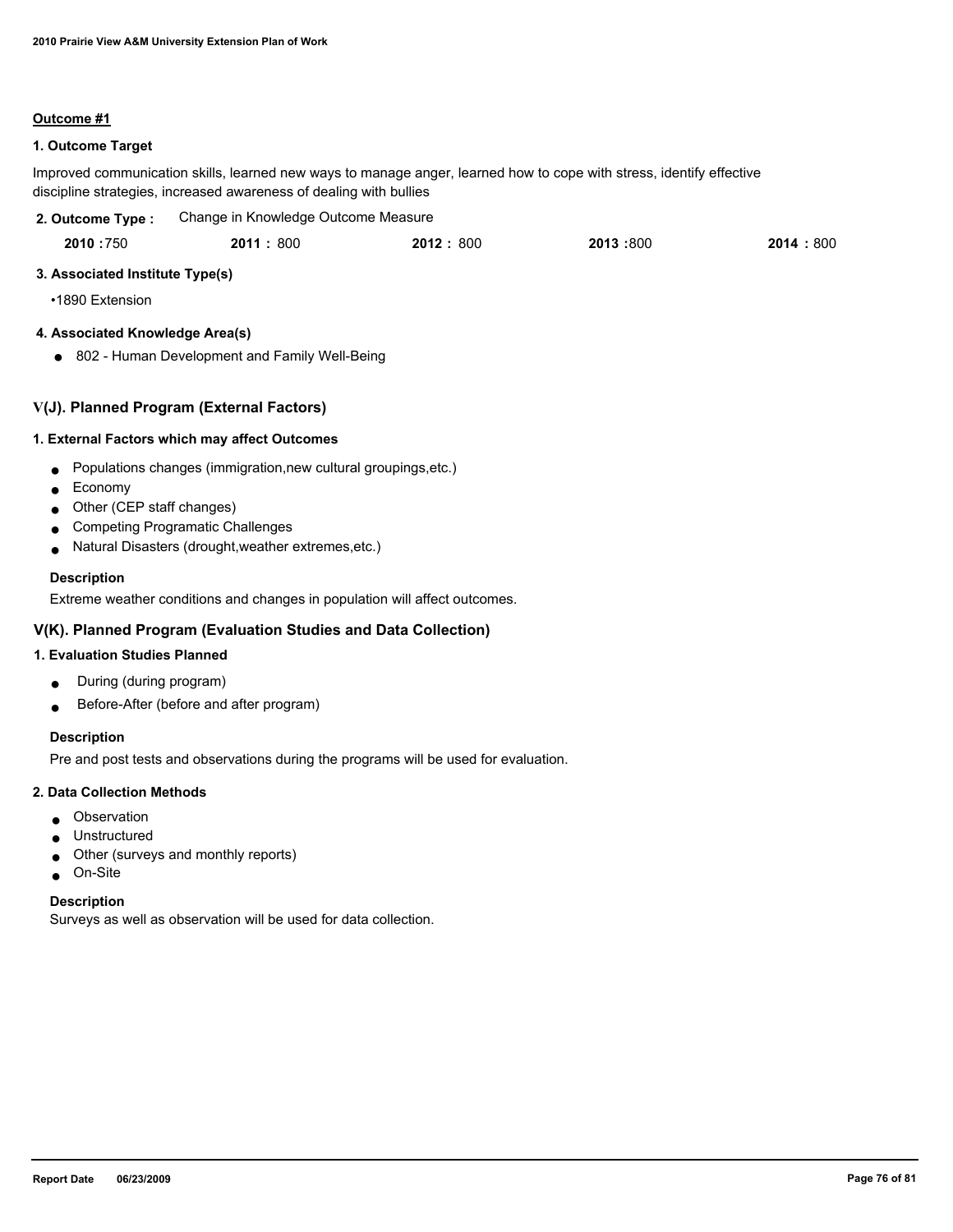# **V(A). Planned Program (Summary)**

#### **Program #13**

### **1. Name of the Planned Program**

Human Health and Well-Being

#### **2. Brief summary about Planned Program**

 This area concerns activities related to healthy lifestyles, including maintenance of social, emotional and physical health. The focus is on physical activity, exercise, and health related practices including screening, immunization, and preventive care. The work in this area frequently involves population groups at risk and the factors that promote or hinder healthy lifestyles in these groups. Education and extension programs on healthy lifestyles and behavior change are concerned with the development, evaluation and dissemination of education programs and strategies for limited-resource individuals and families.

- **3. Program existence :** Intermediate (One to five years)
- **4. Program duration :** Short-Term (One year or less)
- **5. Expending formula funds or state-matching funds :** Yes
- **6. Expending other than formula funds or state-matching funds :** No

## **V(B). Program Knowledge Area(s)**

## **1. Program Knowledge Areas and Percentage**

| KA<br>Code | <b>Knowledge Area</b>    | %1862<br><b>Extension</b> | %1890<br><b>Extension</b> | %1862<br>Research | %1890<br>Research |
|------------|--------------------------|---------------------------|---------------------------|-------------------|-------------------|
| 724        | <b>Healthy Lifestyle</b> |                           | 100%                      |                   |                   |
|            | <b>Total</b>             |                           | 100%                      |                   |                   |

# **V(C). Planned Program (Situation and Scope)**

#### **1. Situation and priorities**

 Chronic diseases such as heart disease, stroke, cancer and diabetes are among the most prevalent, costly, and preventable of all health problems. Statistics show that 7 out of 10 Americans who die each year, or more than 1.7 million people die of chronic disease. Heart disease is the leading cause of death in Texas, accounting for 43,199 deaths or approximately 285 of the state's deaths in 2001. Stroke is the third leading cause of death accounting for 10,616 deaths or approximately 75 of the state's deaths in 2001. In Texas, over 20% of the adult population has been told that they have high blood pressure. Approximately 10 percent of the population in Texas have been told by a doctor that they have diabetes. Cardiovascular disease is the major cause of death among minority populations. The highest mortality rate is in the African American population. In 2002, the death rate for heart disease for African Americans was 353 per 100,000, compared to 254.7 per 100,000 for whites and 209.6 per 100,000 for Hispanics. Additionally, the 2002 death rate for stroke among African Americans was 90.4 per 100,000, compared to 61.9 per 100,000 for whites and 50.5 per 100,000 for Hispanics. Two major independent factors for heart disease and stroke are high blood pressure and cholesterol. Other important risk factors include diabetes, tobacco use, physical inactivity, and being overweight or obese. A key strategy for addressing these risk factors is to educate clientele about the importance of prevention. People should be educated about the signs and symptoms of hypertension and stroke and the importance of calling 911 quickly. Approximately 47% of heart attack and stroke victims die before emergency medical personnel arrive. This number could be reduced through teaching individuals when to seek emergency medical assistance.

 Cancer is the second leading cause of death and is responsible for one and four deaths in the United States. In 2004, over 560,000 Americans will die of cancer. In Texas, 34,830 deaths are expected. Lung and Broncus are the sites affected mostly by both males and females, followed by breast, prostate and colon. African Americans and Hispanics are disproportionately affected by these types of cancer.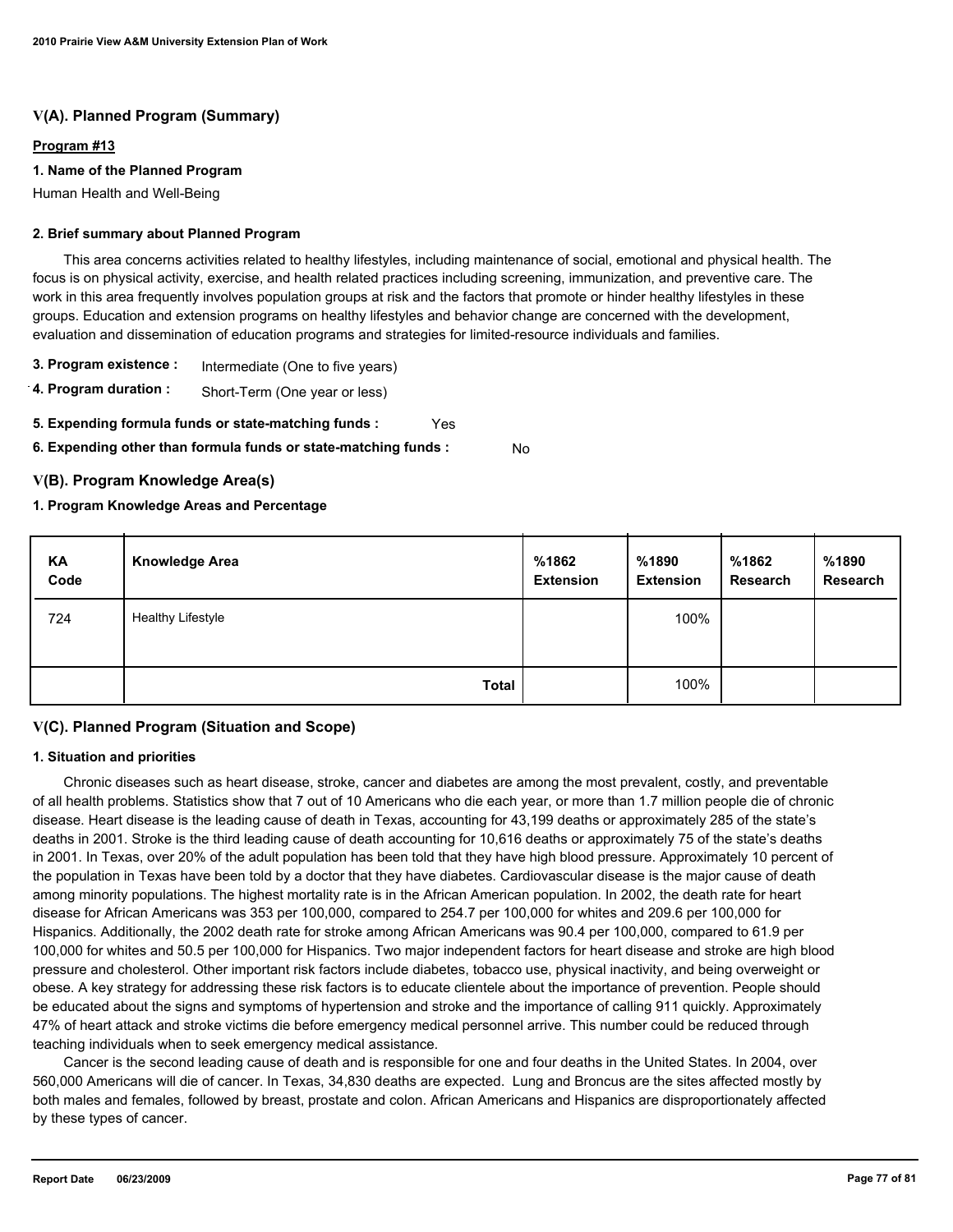# **2. Scope of the Program**

■ In-State Extension

# **V(D). Planned Program (Assumptions and Goals)**

#### **1. Assumptions made for the Program**

 Many families and individuals are unaware of their risks of chronic illnesses due to their lack of participation in preventive health screenings. Early detection can significantly reduce the costs associated with treatment of chronic diseases. The Cooperative Extension Program will continue educational efforts previously established to address chronic diseases in minority populations. Continued partnerships will be established as well as new ones formed with potential collaborators. These include, but are not limited to, the Texas Department of State Health Services, the National Cancer Institute's (Body and Soul) Cancer Information Service, and the American Cancer Society. Educational outreach efforts will result in a more informed public and hopefully a reduction in the incidence of chronic diseases within minority populations.

#### **2. Ultimate goal(s) of this Program**

 The ultimate goal of this program is to develop an awareness of interventions and behaviors that will lead to healthier lifestyles. Another goal is to provide opportunities for participants to access health screenings and information to make better choices. This goal will be accomplished through the development of culturally sensitive, age-appropriate educational materials and activities.

# **V(E). Planned Program (Inputs)**

## **1. Estimated Number of professional FTE/SYs to be budgeted for this Program**

| Year | <b>Extension</b> |      | Research |      |  |
|------|------------------|------|----------|------|--|
|      | 1862             | 1890 | 1862     | 1890 |  |
| 2010 | 0.0              | 6.0  | 0.0      | 0.0  |  |
| 2011 | 0.0              | 6.0  | 0.0      | 0.0  |  |
| 2012 | 0.0              | 6.0  | 0.0      | 0.0  |  |
| 2013 | 0.0              | 6.0  | 0.0      | 0.0  |  |
| 2014 | 0.0              | 6.0  | 0.0      | 0.0  |  |

### **V(F). Planned Program (Activity)**

#### **1. Activity for the Program**

 Partner with local agencies to provide health screenings and health fairs Recruit participants for educational classes focusing on chronic diseases Exhibit educational displays at various sites

Conduct workshops and conferences in local communities.

#### **2. Type(s) of methods to be used to reach direct and indirect contacts**

| <b>Extension</b>                                 |                         |  |  |  |  |
|--------------------------------------------------|-------------------------|--|--|--|--|
| <b>Indirect Methods</b><br><b>Direct Methods</b> |                         |  |  |  |  |
| Other 2 (Immunization screenings)                | <b>Newsletters</b>      |  |  |  |  |
| Workshop                                         | Other 1 (DVD's/videos)  |  |  |  |  |
| Demonstrations                                   | Other 2 (News articles) |  |  |  |  |
| Other 1 (Health fairs)                           | TV Media Programs       |  |  |  |  |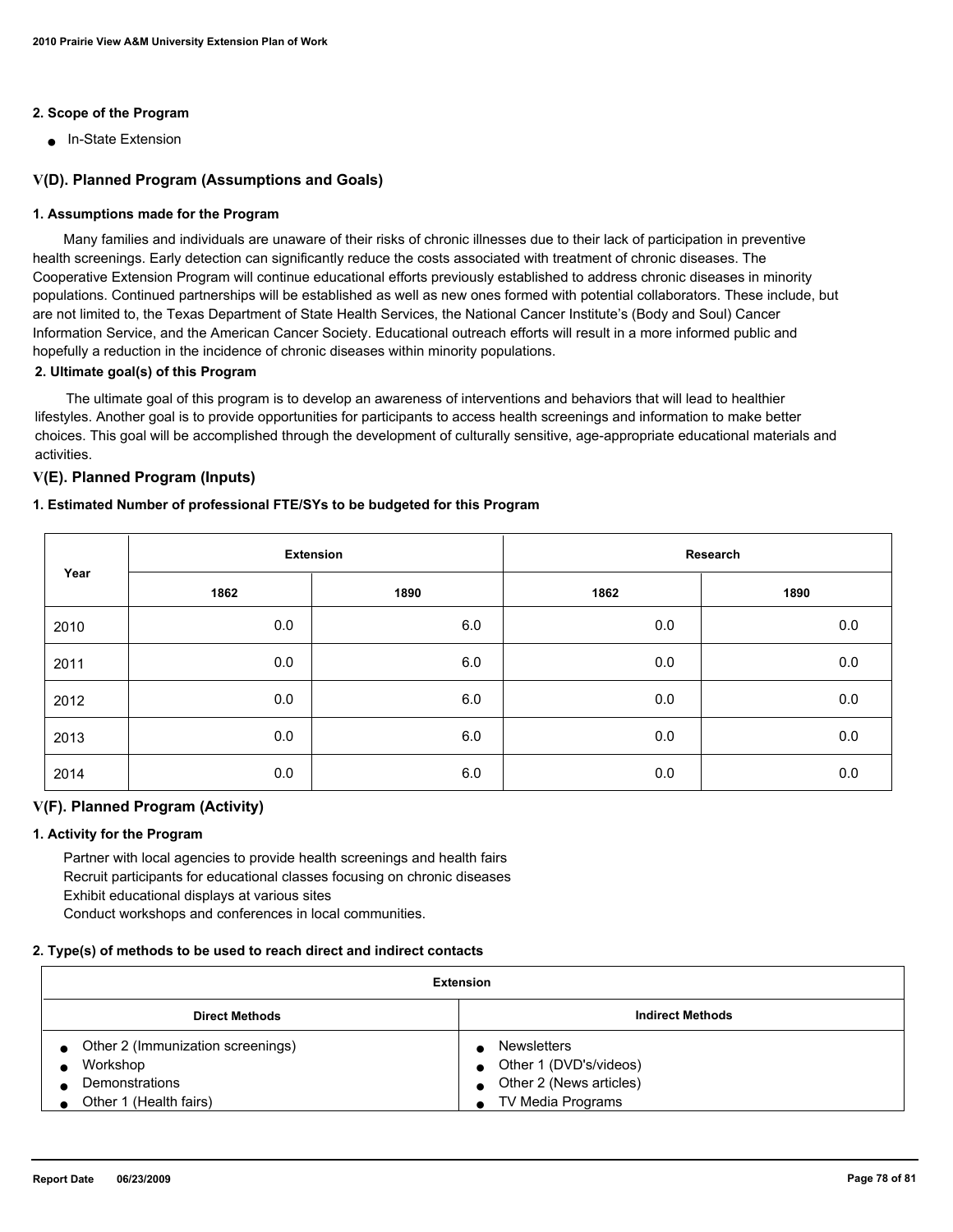#### **3. Description of targeted audience**

 Faith-Based groups Families and individuals Senior groups Housing residents Worksite employees

# **V(G). Planned Program (Outputs)**

#### **1. Standard output measures**

# **Target for the number of persons(contacts) to be reached through direct and indirect contact methods**

|      | <b>Direct Contacts Adults</b> | <b>Indirect Contacts Adults</b><br><b>Direct Contacts Youth</b> |               | <b>Indirect Contacts Youth</b> |
|------|-------------------------------|-----------------------------------------------------------------|---------------|--------------------------------|
| Year | <b>Target</b>                 | <b>Target</b>                                                   | <b>Target</b> | <b>Target</b>                  |
| 2010 | 1000                          | 1500                                                            | 150           | 200                            |
| 2011 | 1200                          | 1800                                                            | 175           | 225                            |
| 2012 | 1200                          | 1800                                                            | 175           | 225                            |
| 2013 | 1200                          | 1800                                                            | 175           | 225                            |
| 2014 | 1200                          | 1800                                                            | 175           | 225                            |

# **2. (Standard Research Target) Number of Patent Applications Submitted**

#### **Expected Patent Applications**

| 2010 :0 | 2011:0 | 2012:0 | 2013:0 | 2014:0 |
|---------|--------|--------|--------|--------|
|         |        |        |        |        |

# **3. Expected Peer Review Publications**

| Year | <b>Research Target</b> | <b>Extension Target</b> | Total |
|------|------------------------|-------------------------|-------|
| 2010 | υ                      |                         | 0     |
| 2011 | υ                      |                         | 0     |
| 2012 |                        |                         | 0     |
| 2013 | υ                      |                         | 0     |
| 2014 | υ                      |                         | 0     |

# **V(H). State Defined Outputs**

#### **1. Output Target**

Conduct educational programs on chronic illnesses, participants attending conferences/seminars, individuals receiving free ● health screenings, disseminate newsletters via website

| 2010:1500 | 2011: 1600 | 2012:1600 | 2013:1600 | 2014:0 |
|-----------|------------|-----------|-----------|--------|
|-----------|------------|-----------|-----------|--------|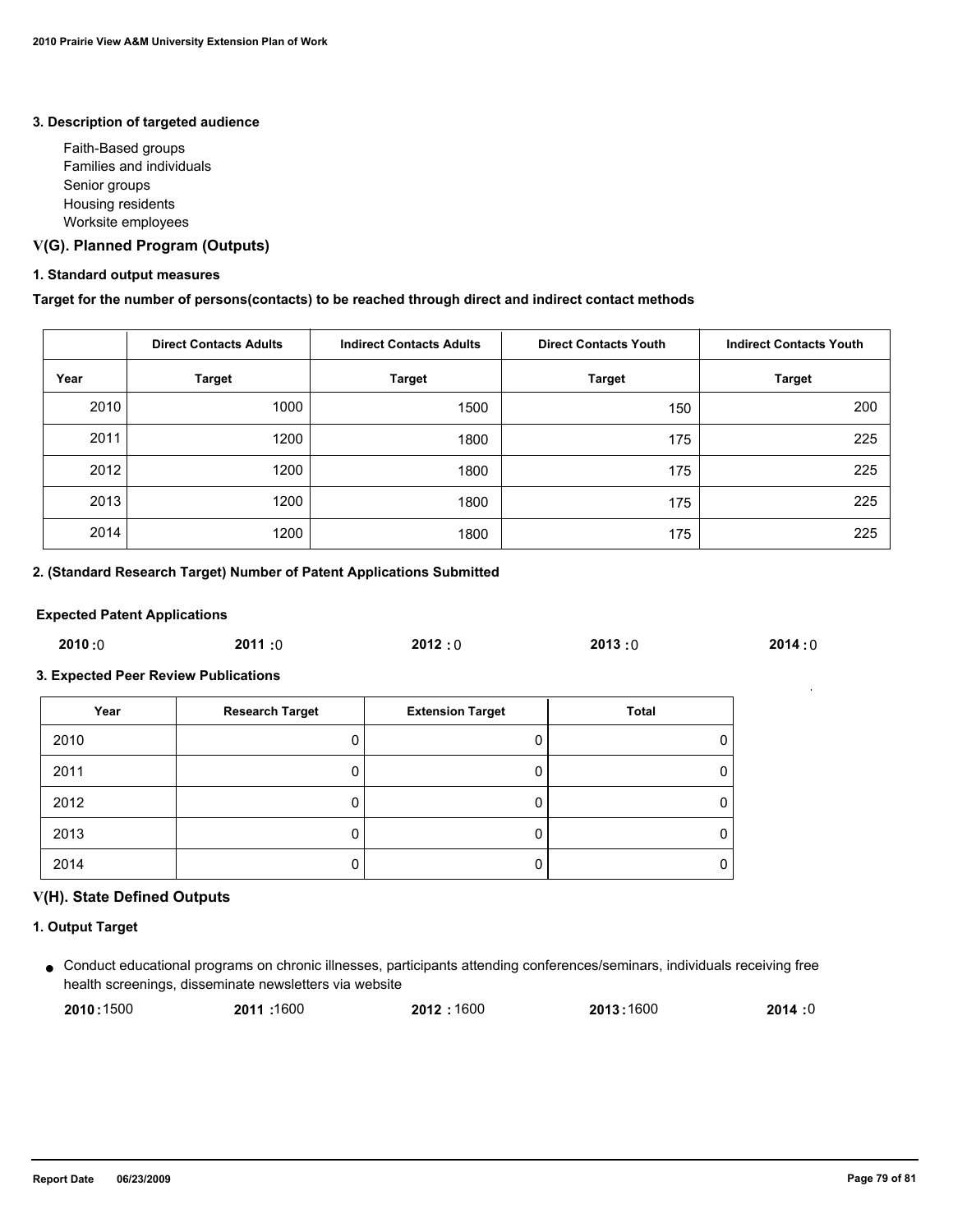# **V(I). State Defined Outcome**

| O. No | <b>Outcome Name</b>                                                                                           |
|-------|---------------------------------------------------------------------------------------------------------------|
|       | Increased number of individuals participating in health screenings, participants become aware of diet related |
|       | diseases and prevention strategies, participants understand the importance of early diagnoses for all family  |
|       | members                                                                                                       |